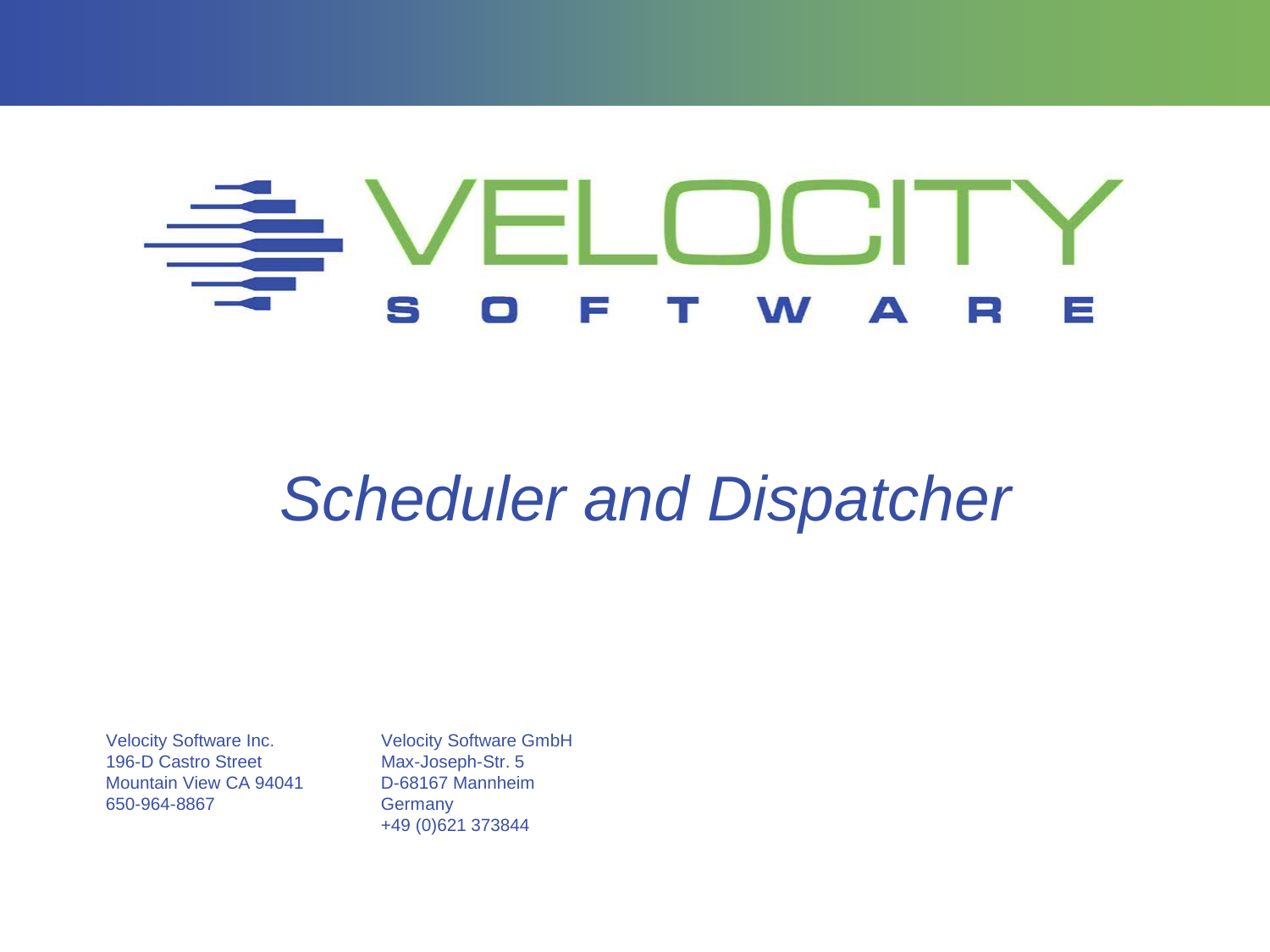#### *z/VM Performance Workshop Scheduler and Dispatcher*

### **Objectives**

- Understanding Scheduler / Dispatcher
- How SRM affects users
- How SHAREs affect users
- What is important?
- •When users / servers get dispatched
	- **Prioritizing work (Share values)**
- How long are they dispatched for (time slice)
- What happens when there are resource constraints (eligible list)

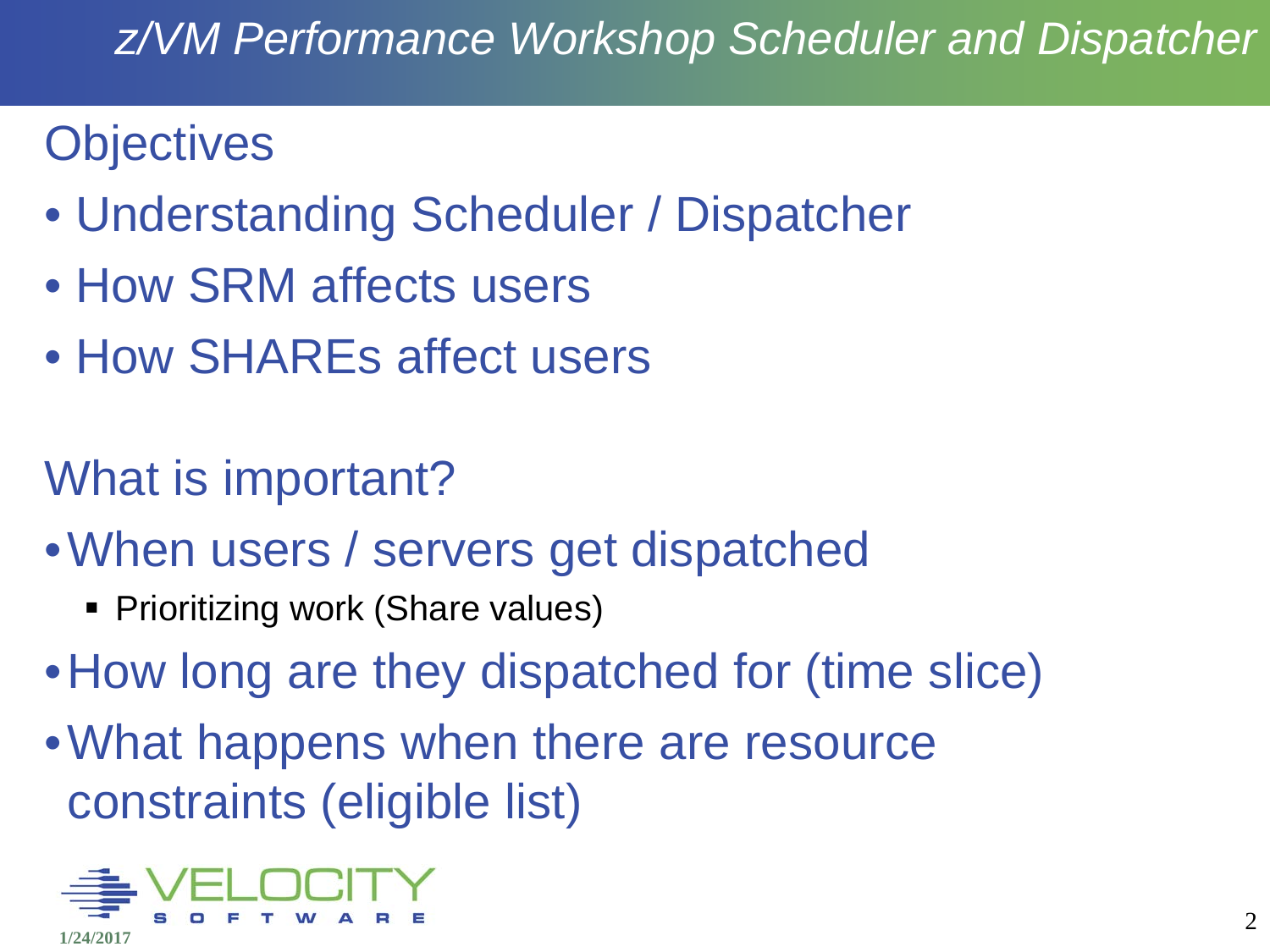### *Functional Overview*

# The Scheduler

- Maintains the lists of users
	- Eligible, Dispatch, Dormant
- Calculates "deadline" priorities
- Determines Eligibility to be Dispatchable

# The Dispatcher

- **Selects a user to run**
- Dispatches units of work

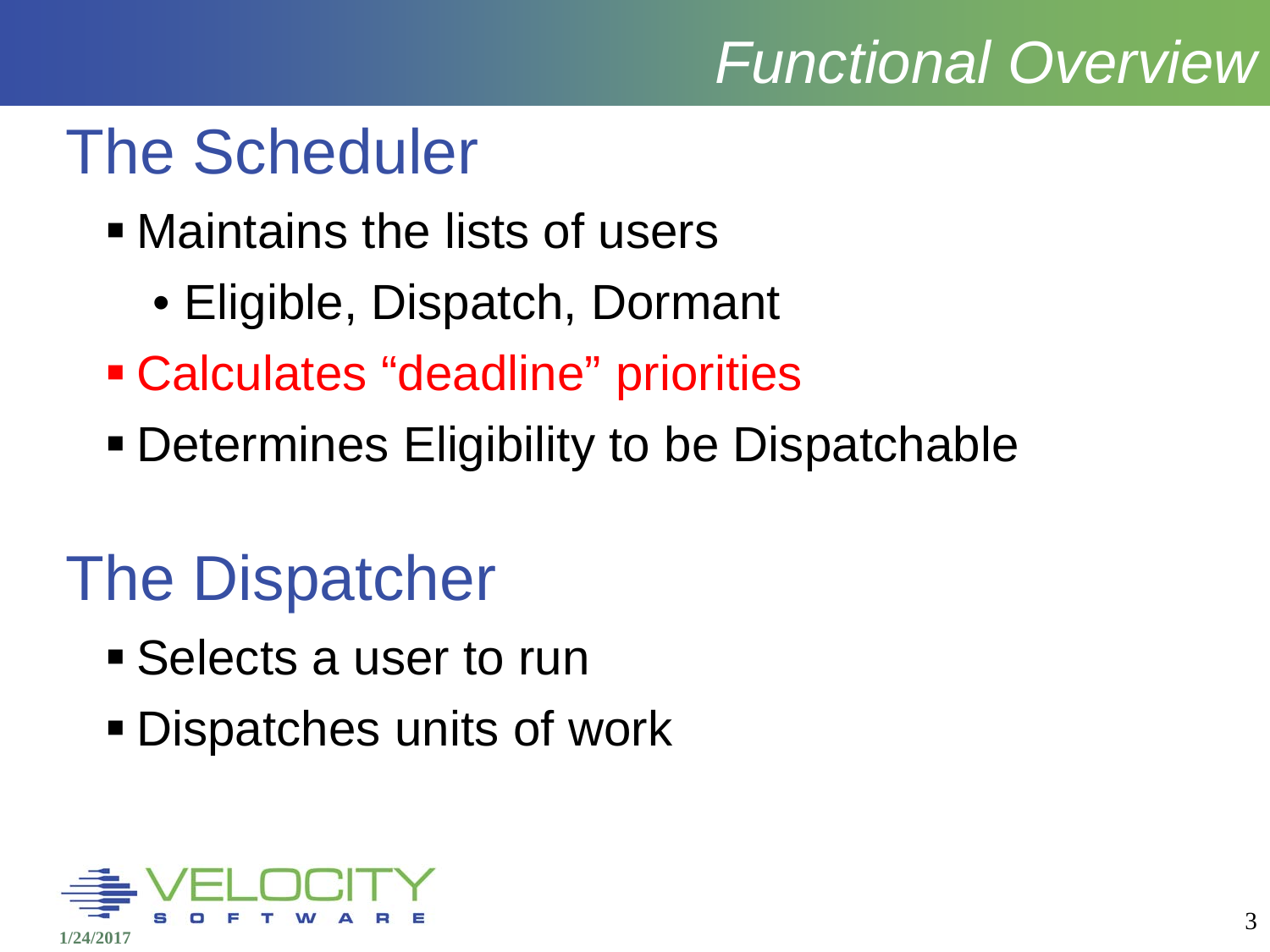# *Command Overview*

#### Scheduler affected by:

- SET SRM STORBUF (control storage utilization)
- SET SRM DSPBUF (control processor utilization)
- SET SRM LDUBUF (control paging device utilization)
- SET SRM DSPSLICE (time slize, default 5ms)
- SET SRM IABIAS (bias interactive users)
- 
- 

**SET SHARE (guarantee a share of CPU)**

SET QUICKDSP (ignore STORBUF, DSPBUF, LDUBUF)

#### Dispatcher affected by:

**SET SRM DSPSLICE** 

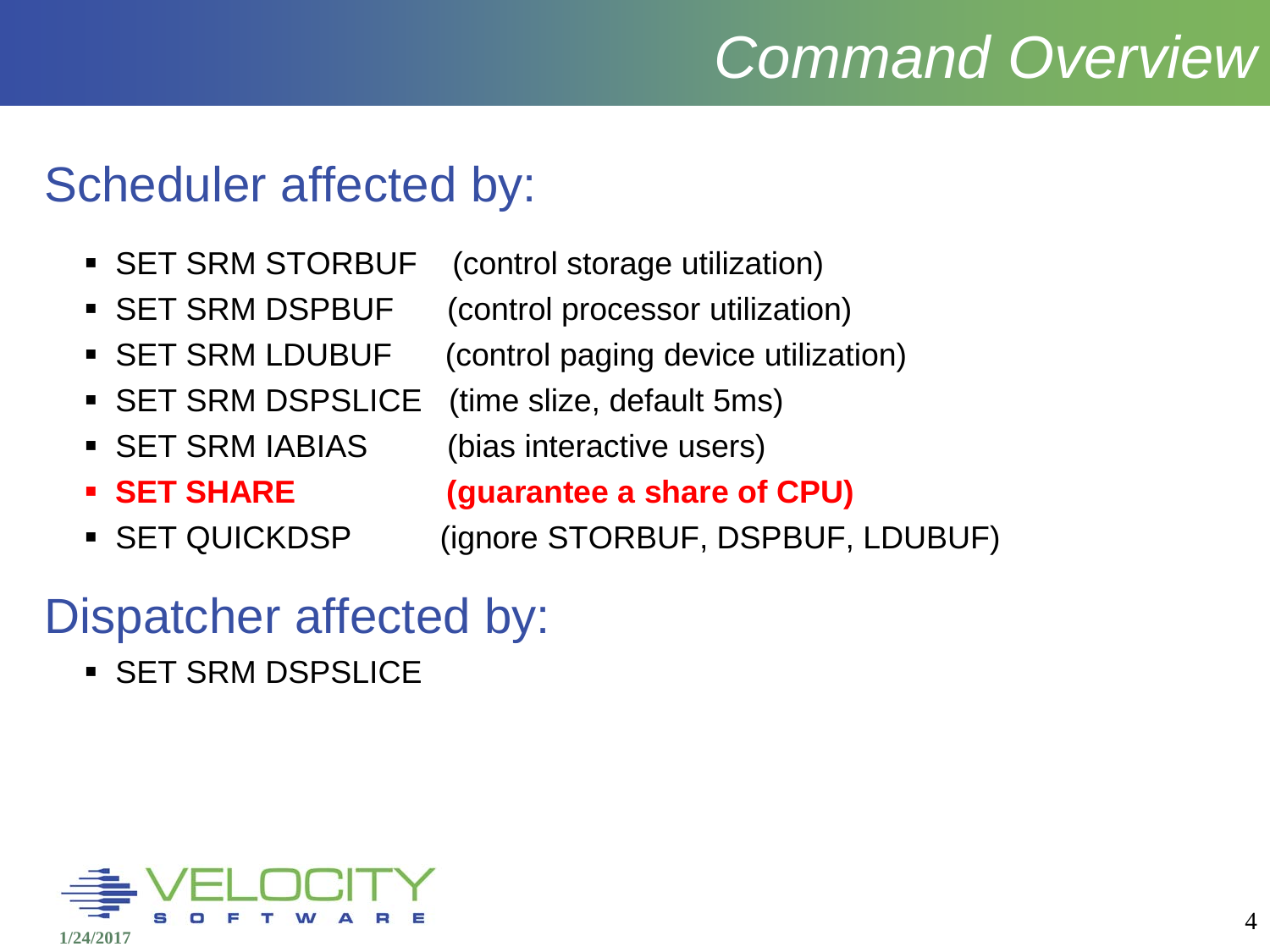### *SET SHARE*

#### Shares are "normalized" to workload

- Absolute is fixed percent
- Relative is relative to other relative

#### Absolute vs Relative

- Absolute shares go up as workload increases
- Relative shares go down as workload increases
- Use Absolute shares for: (Ignore IBM defaults)
	- **Servers that need more resource as more users log on**
	- **Examples: TCPIP, RACF, Database servers**
- Use Relative shares for users
- QUICKDSP does NOT impact share values!

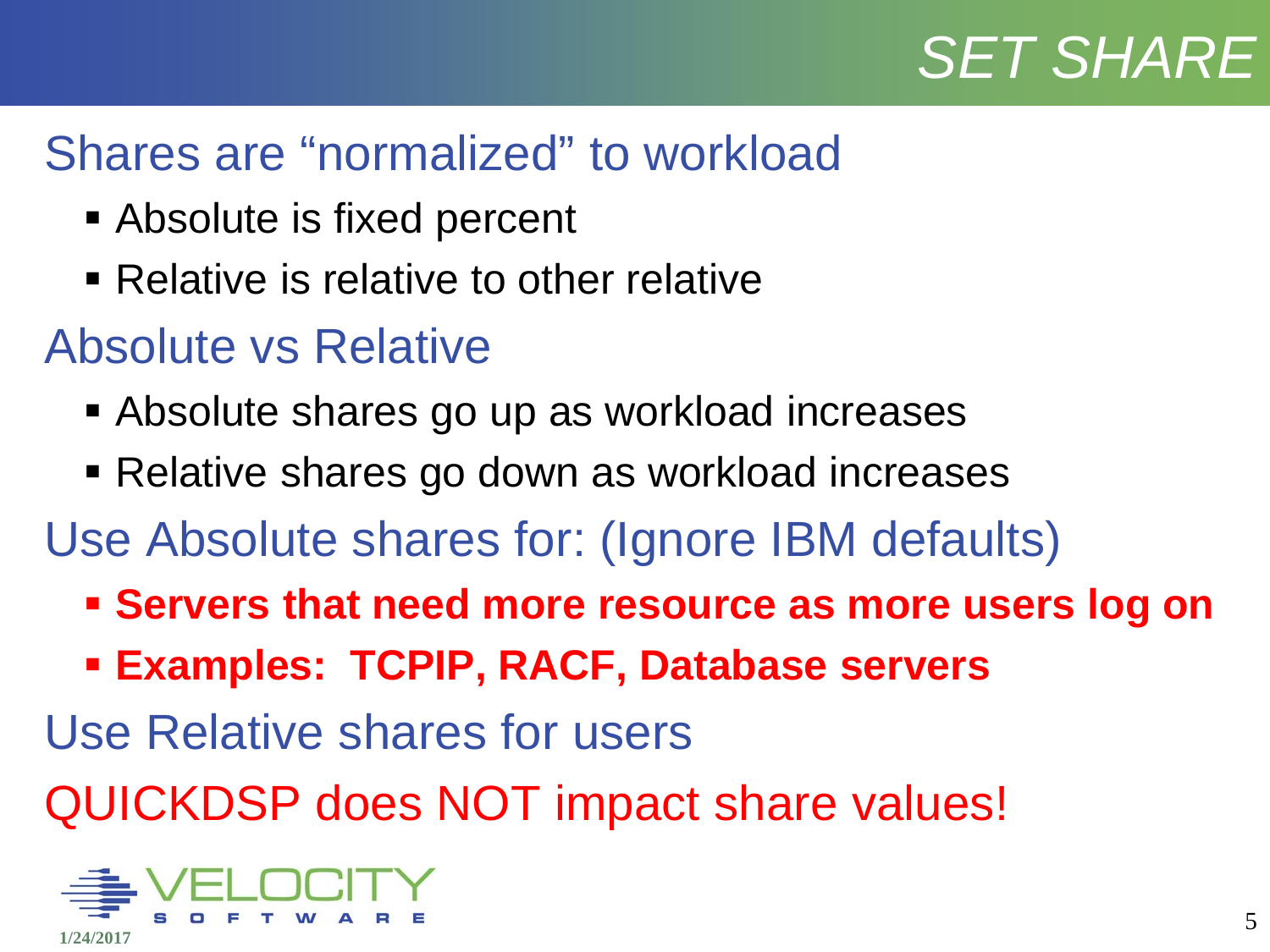# *Scheduler Lists Overview*

### Dormant List

- I ldle users, those logging on, logging off
- No special order
- **Any user idle for 300ms or more,**
- **Traditional CMS workloads**

### Eligible List (mostly not used anymore)

- **EX Contains users who want to consume resources**
- Users not yet allowed to contend,
	- Short on storage
	- Short on paging devices
- Kept in priority order

### Dispatch List

- Users contending for resources now
- Kept in priority order
- **Linux always here**

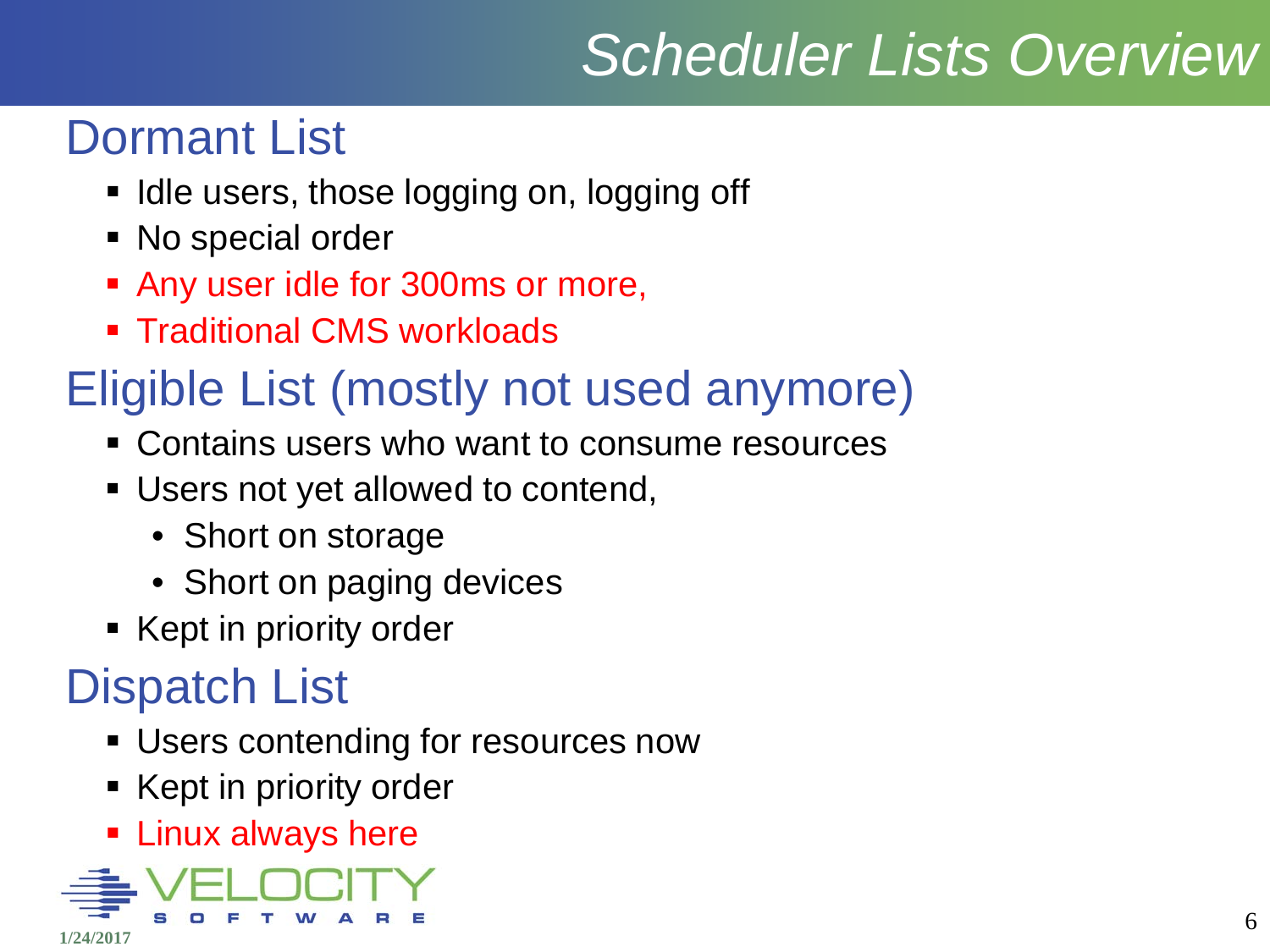# *Important Terms*

#### Dispatch Queue (Dispatch List)

The list of virtual machines requesting resource (working)

#### Dispatch Time Slice

**naximum time virtual machine dispatched** 

#### Elapsed time slice

• Maximum Time in queue before q-drop

#### Queue Drop (Prior to z/vm 6.3)

**virtual machine is done working, or ETS has expired** 

Dormant List

**IDED 19 Idle for 300ms)** 

#### Eligible List

Virtual machines that want to do work, but are held back

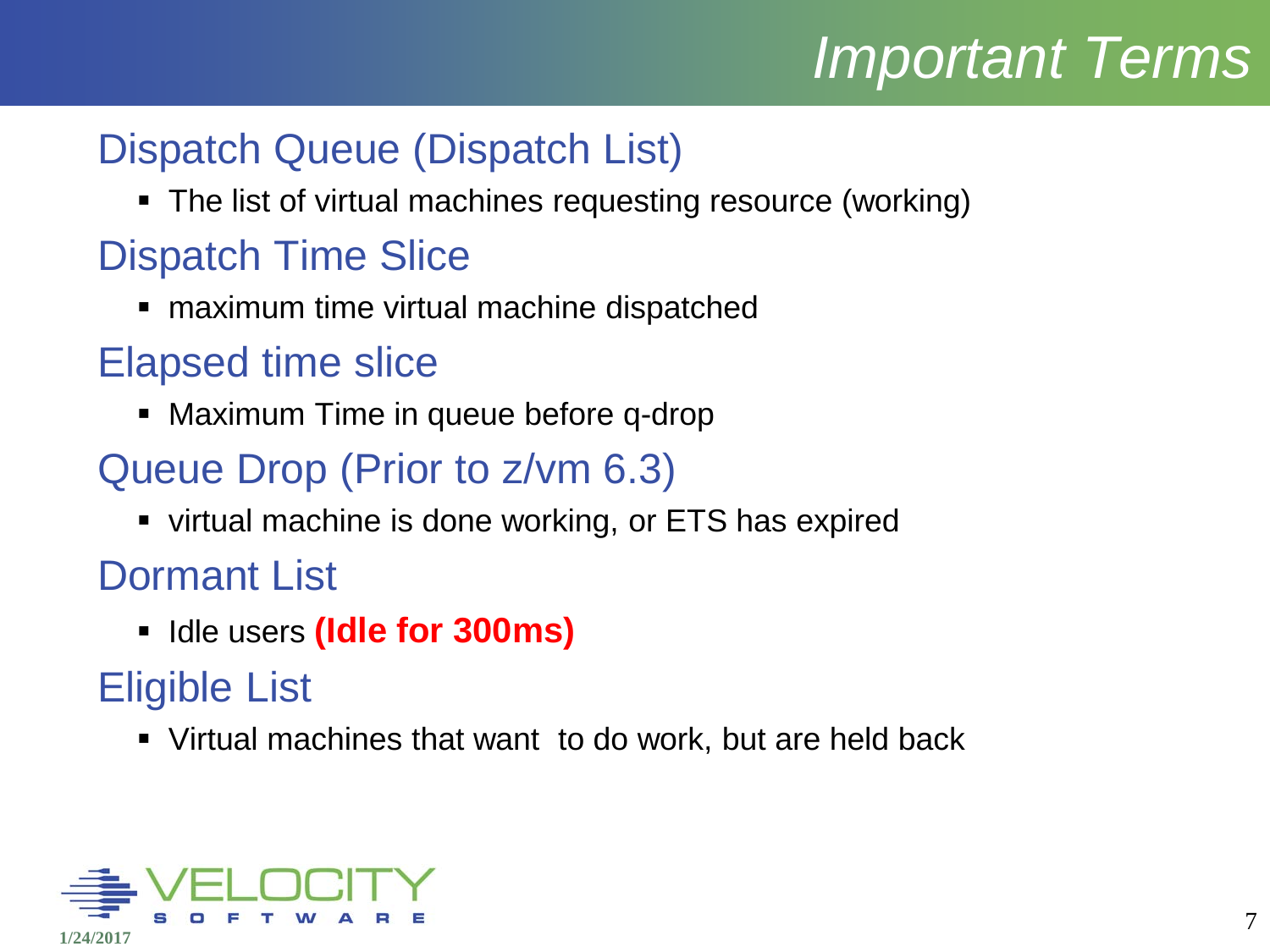# *Dispatch List Definition*

#### Class 1 (Interactive)

- **Entry from the Dormant List**
- Initial Q1ETS (variable from .05 seconds to 16 seconds)
- IA (InterActive) Bias applies

### Class 2 (Non–Interactive)

- **Entry after one ETS in Class 1**
- Q2ETS is 8x Class 1 ETS (fixed multiple)
- Long running user will get 1 Q2ETS stay in Q2 before demotion

### Class 3 (Long–running, batch, guests)

- **Entry after one stay (8x ETS) in Class 2**
- Q3ETS is 48x the Class 1 ETS (fixed multiple)

Objective: Give trivial interactive transactions priority Users start in class 1, graduate to class 2, then 3

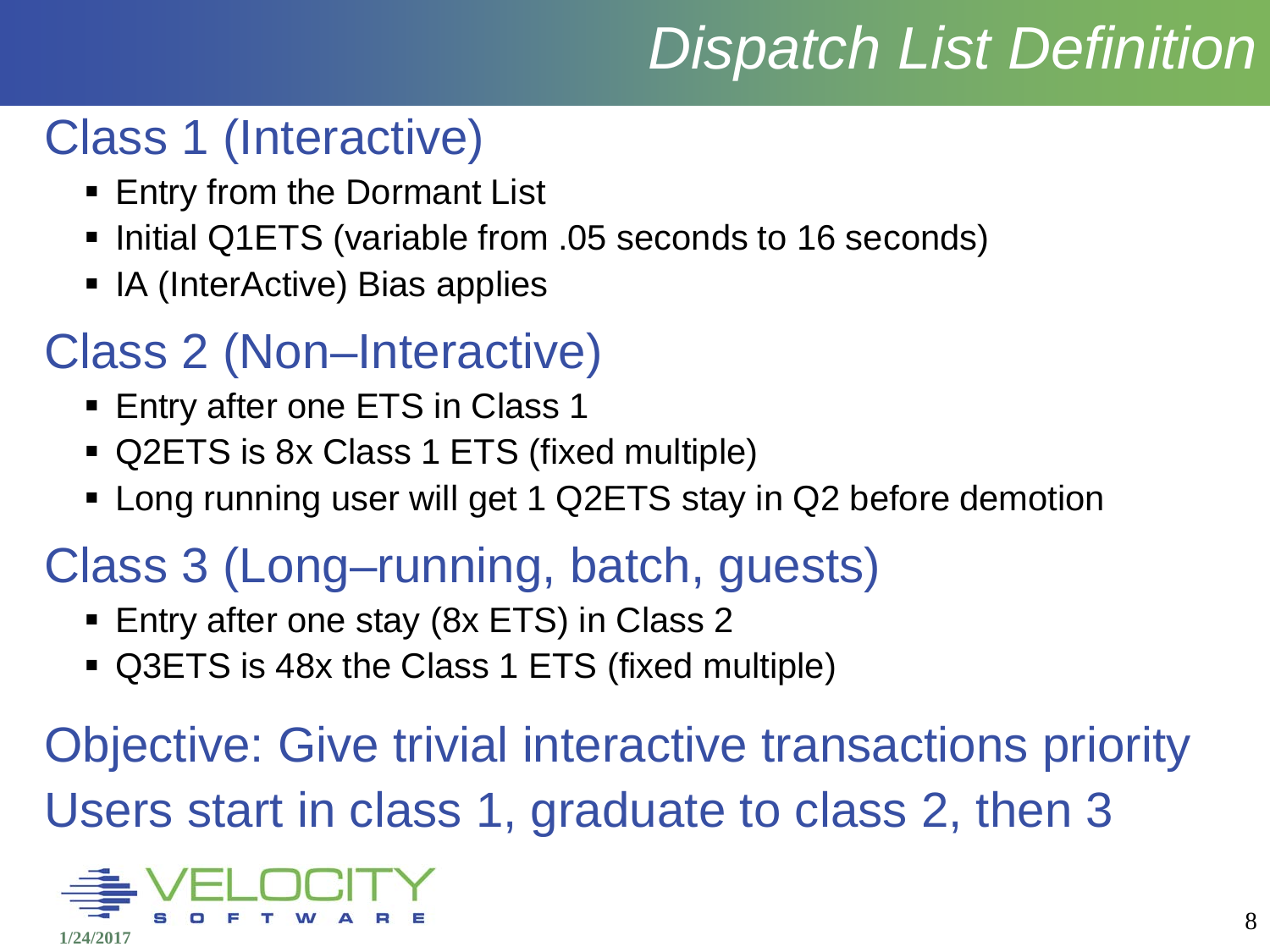# *Dispatch List Workloads*

#### Class 1 (Interactive)

- **CMS Users**
- **If** Idle Linux users with timer patch

### Class 2 (Non–Interactive)

**Long running CMS users** 

### Class 3 (Long–running, batch, guests)

- Z/OS, TPF
- $\blacksquare$ Idle Linux
- **Active Linux guest**
- WAS, Domino, SAP servers

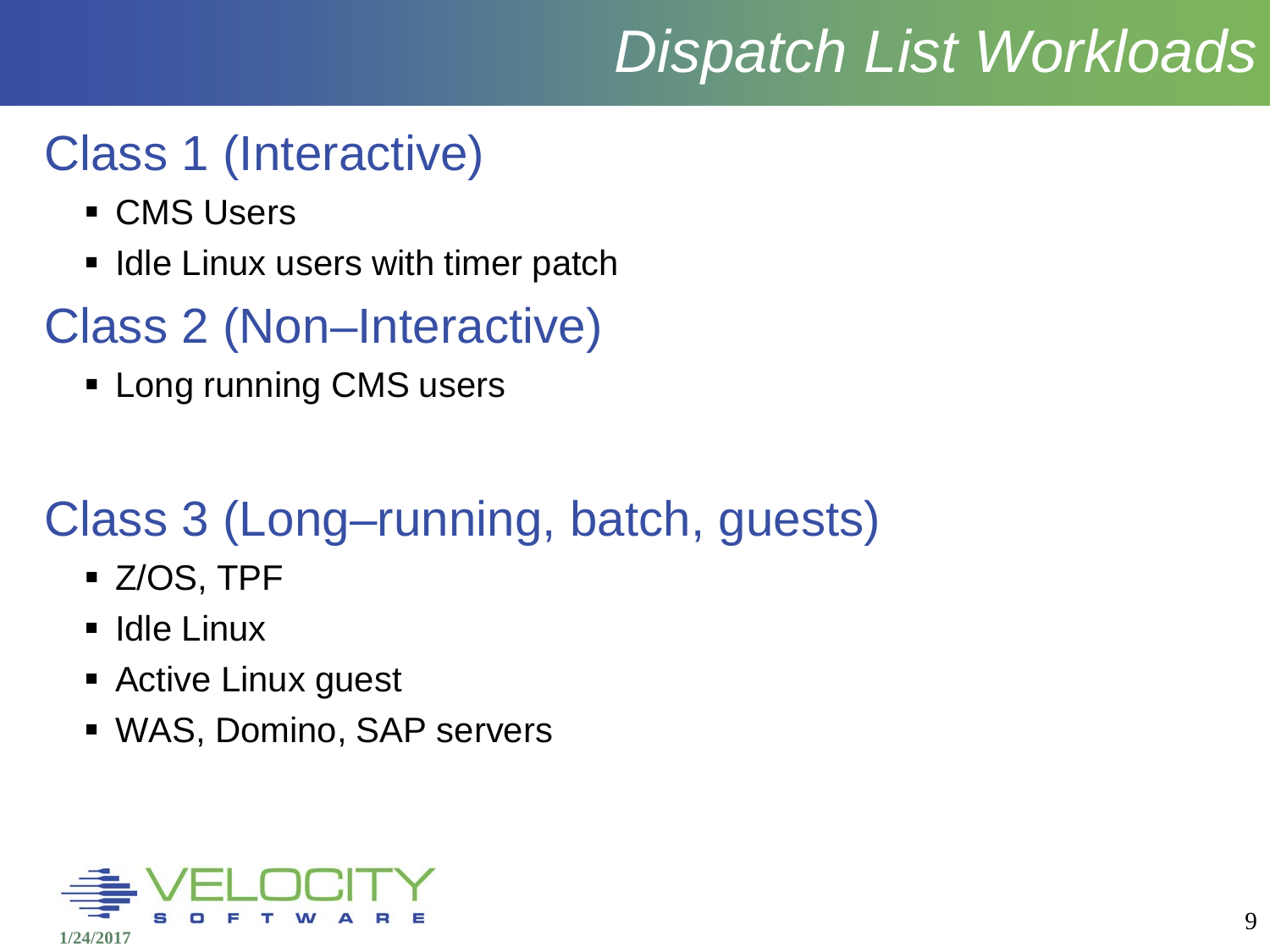### *Queue Analysis*

#### Example, Linux users in Queue 3

|                                                                           | Report: ESAUSRQ User Queue and Load Analysis                             |                                                               |                                                    |                                       |                                               |                                       |                                                            |                                            |                                     |                                               |
|---------------------------------------------------------------------------|--------------------------------------------------------------------------|---------------------------------------------------------------|----------------------------------------------------|---------------------------------------|-----------------------------------------------|---------------------------------------|------------------------------------------------------------|--------------------------------------------|-------------------------------------|-----------------------------------------------|
| UserID<br>/Class                                                          | Logged<br>on                                                             | $Non-$                                                        | <------------User Load------------><br>Idle Active | conn                                  | Disc- Total<br>InQue                          | /min                                  | Tran <-------Dispatch List--<br>Q <sub>0</sub>             | <------------Average Num<br>Q1             | Q <sub>2</sub>                      | Q <sub>3</sub>                                |
| 05:06:00<br>Hi-Freq:                                                      | 58.0<br>58.0<br>*** Key User Analysis ***                                | 34                                                            | 33.2<br>33.2                                       | <b>Contract</b><br>56                 | 25.4<br>23.7                                  | 259<br>233                            | $4 \, . \, 0$<br>3.3                                       | 2.4<br>0.6                                 | 0.6<br>1.5                          | 18.4<br>18.3                                  |
| <b>VMSECURE</b>                                                           | 1.0                                                                      | 1                                                             | 1.0                                                | $\mathbf{1}$                          | $\overline{0}$                                | 3.6                                   | $\overline{0}$                                             | $\overline{0}$                             | $\overline{0}$                      | $\overline{0}$                                |
| Servers<br>KeyUsrs<br><b>ZVPS</b><br>Linux<br>TheUsers                    | ***User Class Analysis***<br>16.0<br>2.0<br>9.0<br>13.0<br>15.0          | 9<br>$\overline{2}$<br>5<br>12 <sup>°</sup><br>$\overline{4}$ | 9.0<br>2.0<br>5.0<br>12.0<br>3.2                   | 14<br>2<br>9<br>13 <sup>°</sup><br>15 | 0.1<br>1.3<br>0.1<br>20.1<br>2.0              | 20.0<br>106<br>37.2<br>35.6<br>30.4   | $\Omega$<br>1.3<br>$\overline{0}$<br>$\overline{0}$<br>2.0 | 0.1<br>$\overline{0}$<br>0.1<br>0.3<br>0.0 | 1.5<br>$\left( \right)$             | $\Omega$<br>18.3<br>$\bigcap$                 |
| ZLNXB20<br>ZLNXB15<br>ZLNXB21<br>ZLNXB16<br>ZLNXB17<br>ZLNXB10<br>ZLNXB18 | ***Top User Analysis***<br>1.0<br>1.0<br>1.0<br>1.0<br>1.0<br>1.0<br>1.0 | Τ<br>$\mathbf 1$<br>$\mathbf 1$                               | 1.0<br>1.0<br>1.0<br>1.0<br>1.0<br>1.0<br>1.0      | 1<br>1                                | 1.0<br>1.0<br>1.0<br>1.0<br>1.0<br>1.0<br>1.0 | $\cup$<br>$\Omega$<br>$\Omega$<br>9.6 | $\Omega$<br>$\Omega$<br>$\overline{0}$<br>$\overline{0}$   | 0.1<br>$\left( \right)$                    | 0<br>$\Omega$<br>O<br>0.4<br>$\cup$ | 1.0<br>1.0<br>1.0<br>1.0<br>1.0<br>0.5<br>1.0 |

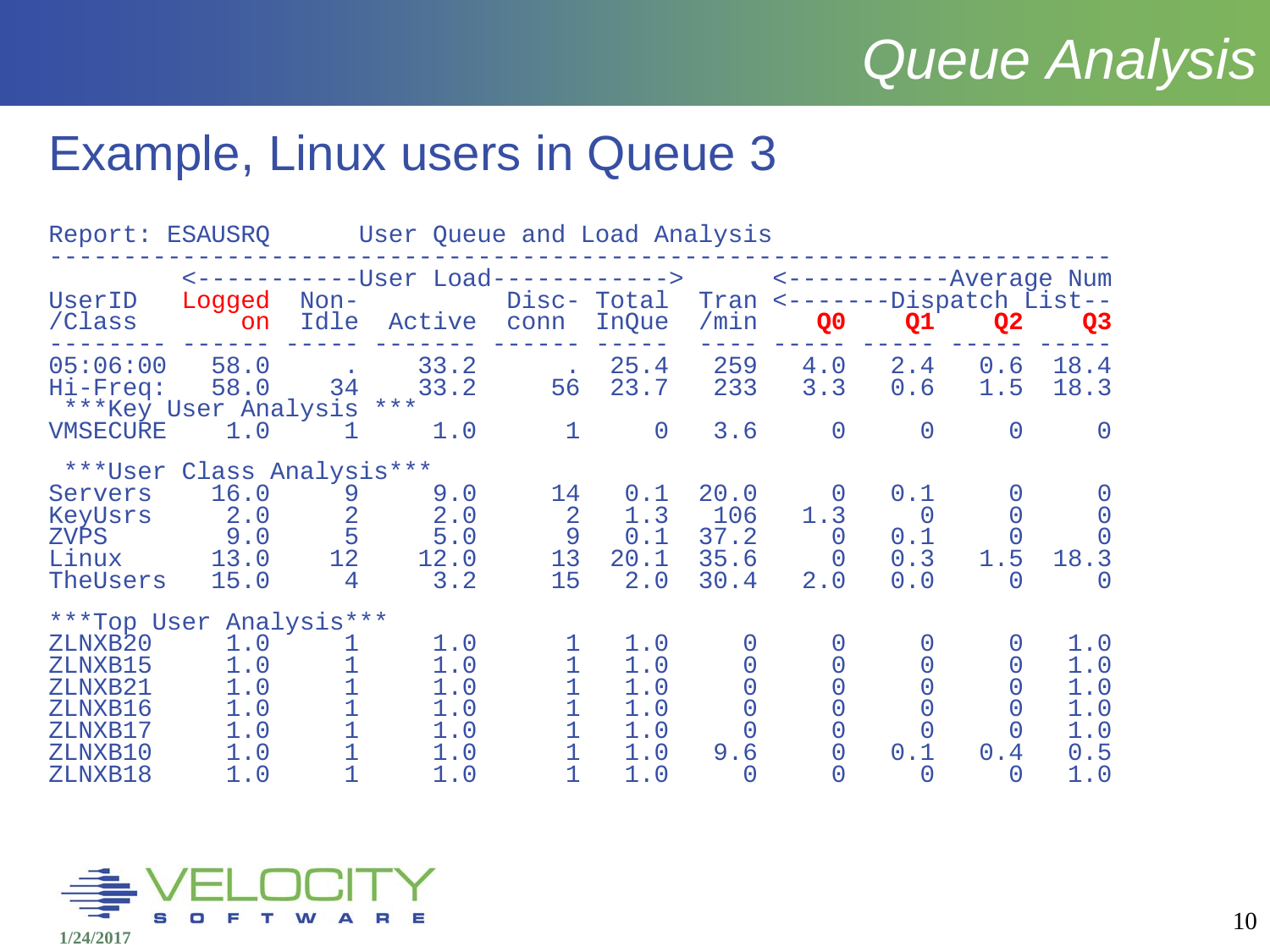# *High Level Scheduler*

### Fair Share Scheduler (Wheeler scheduler):

- Allows prioritization of work
- Determines work "Eligibility"
- Protects workload from resource over commitment using the "eligible List" - no "Thrashing"
- Supports 1000's of concurrent virtual machines
- Maintains dispatch list to create fair share
- Allows wide range of workloads to effectively utilize resource

### Also called DEADLINE SCHEDULING

• Every inqueue user assigned a deadline

### Question: What are we trying to control with Eligible?

- Fair share based on business requirements
- System responsiveness when resources constrained

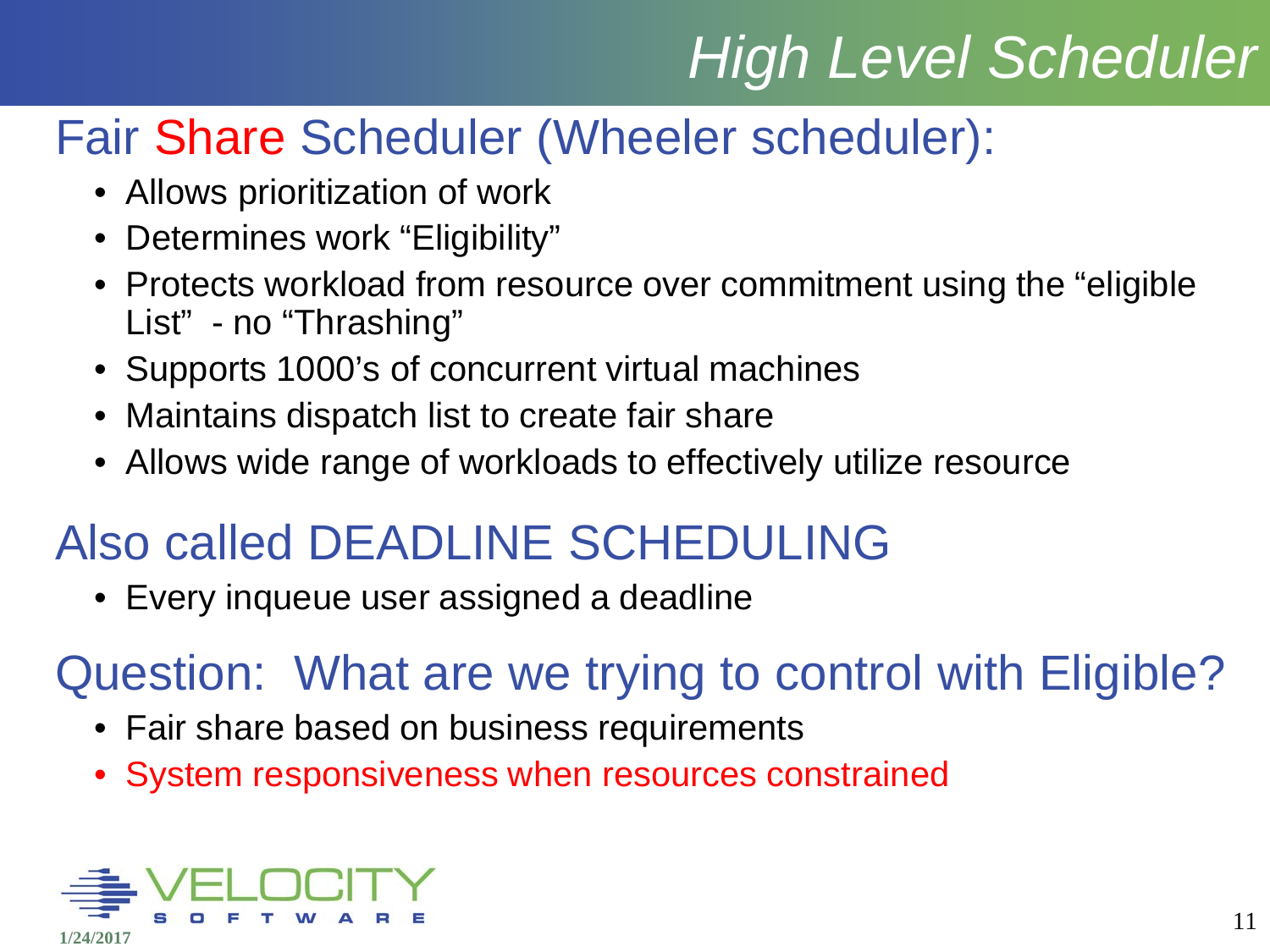# *The Death Spiral*

- The Death Spiral: If service of service machine (or other resource) is slow, then:
	- 1. Users are delayed and transaction time increases
	- 2. Storage requirements increase (because there is more concurrent workload)
	- 3. Paging requirements increase
	- 4. Go to 1.

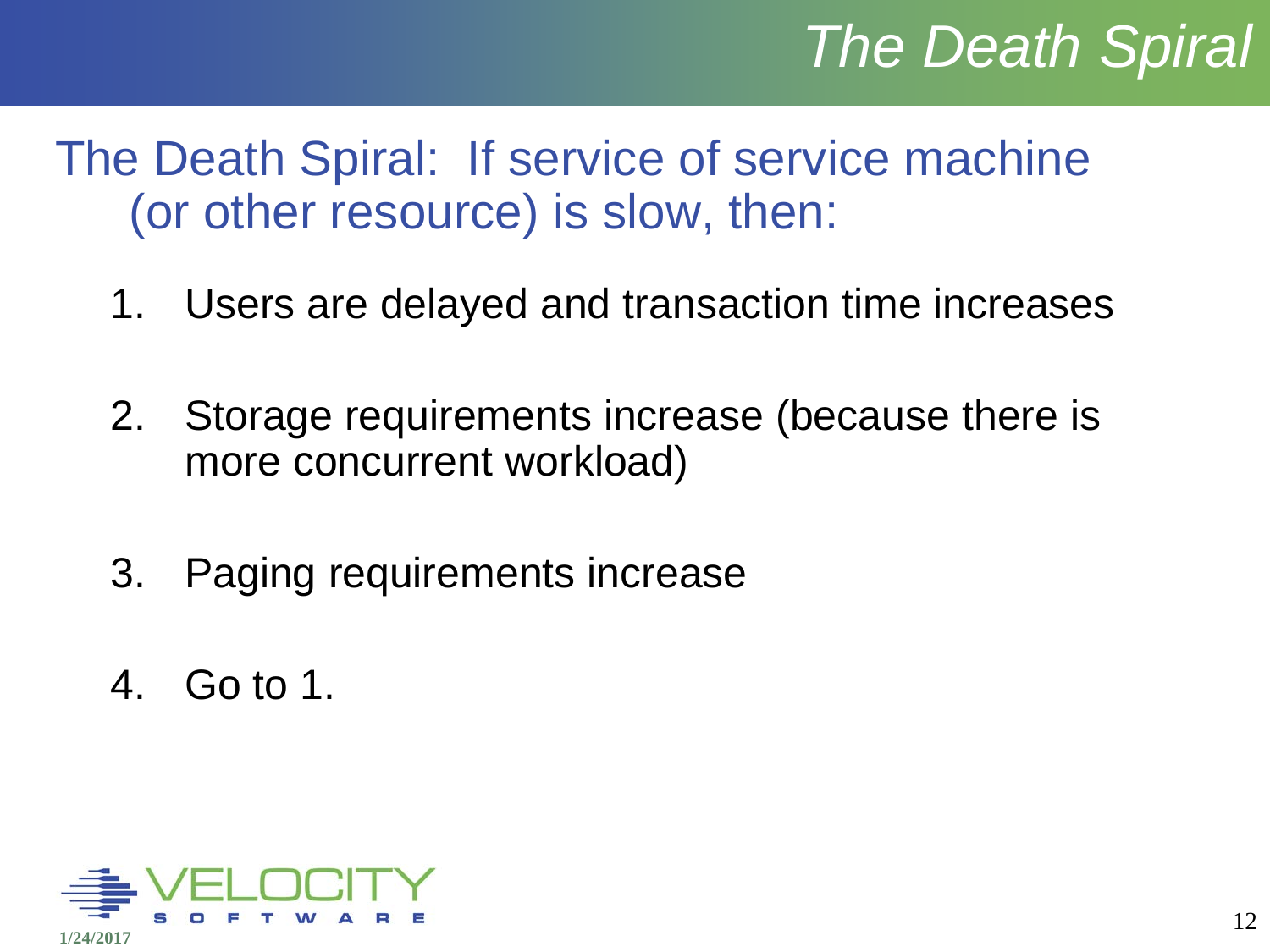#### Starting with 3 looping users RELATIVE 100 share

- They all get equal share of the resources
- this is as we expected.

|      | Screen: ESAUSP2 Velocity Software-Test VSIVM4 ESAMON 3.778 |                                                                        |                     |                                      |                 |              |
|------|------------------------------------------------------------|------------------------------------------------------------------------|---------------------|--------------------------------------|-----------------|--------------|
|      | 1 of 3 User Percent Utilization                            |                                                                        |                     |                                      |                 | CLASS * USER |
|      |                                                            |                                                                        |                     | <-------- Main Storage-------->      |                 |              |
|      | UserID                                                     | <processor> <resident-> Lock &lt;-WSSize--&gt;</resident-></processor> |                     |                                      |                 |              |
| Time | /Class                                                     |                                                                        |                     | Total Virt Total Actv -ed Total Actv |                 |              |
|      |                                                            |                                                                        |                     |                                      |                 |              |
|      | 00:11:00 ROBLNX1 32.39 32.38 15862 15862                   |                                                                        |                     |                                      | 11 15536 15536  |              |
|      | ROBLX2                                                     | 32.12 32.11 66136 66136                                                |                     |                                      | 259 78478 78478 |              |
|      | <b>ROBLX1</b>                                              | 32.02 32.01 38219 38219                                                |                     |                                      | 176 37790 37790 |              |
|      | <b>ROB2LV</b>                                              |                                                                        | 0.01 0.00 2246 2246 |                                      | 0 2246 2246     |              |

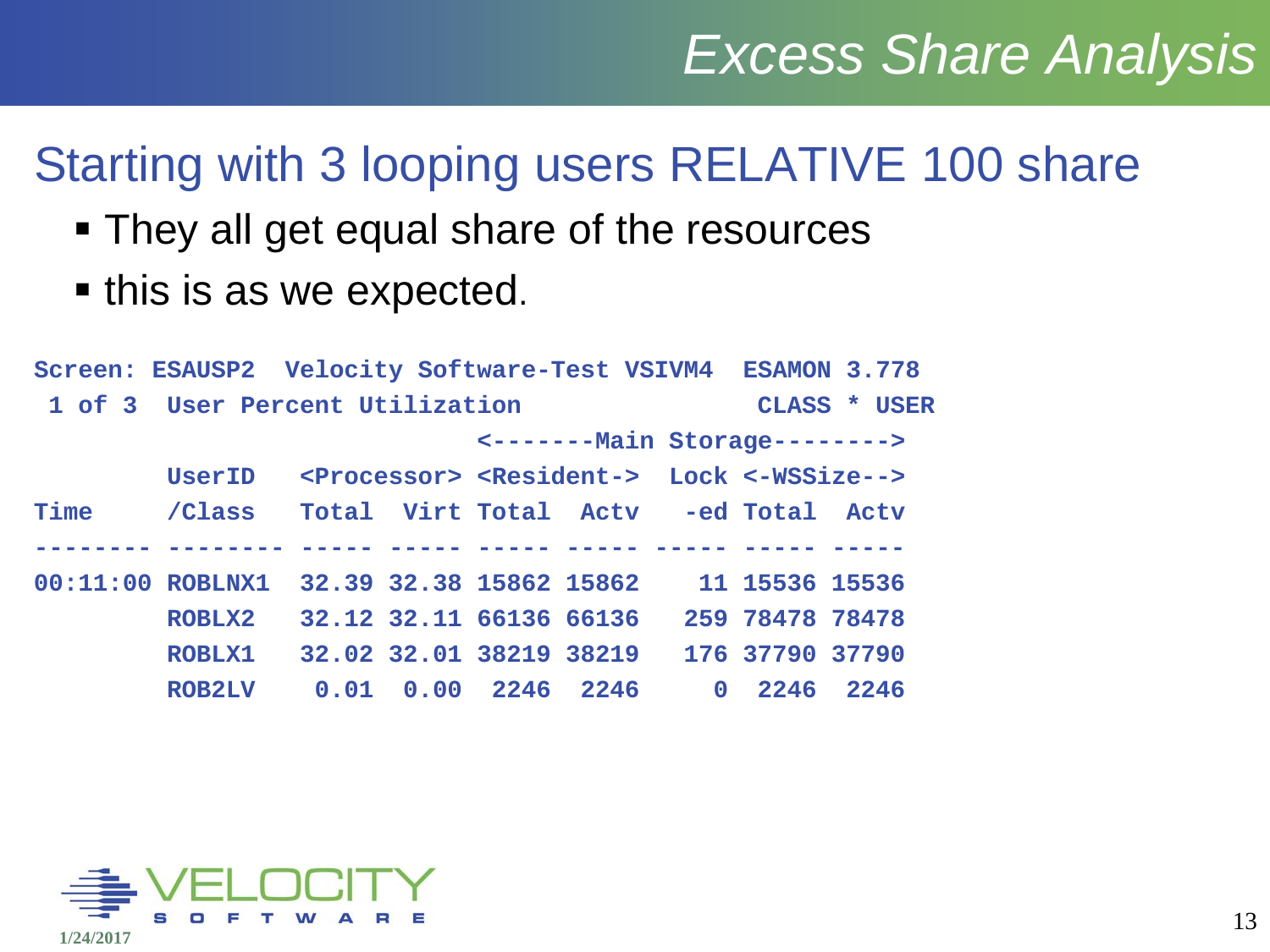### We now give ROBLX2 a RELATIVE 200 share

- because that is a more important service
- (nothing with virtual 2-way).
- Not as expected, it gets the excess share

```
Screen: ESAUSP2 Velocity Software-Test VSIVM4 ESAMON 3.778
1 of 3 User Percent Utilization CLASS * USER
                            <-------Main Storage--------> 
         UserID <Processor> <Resident-> Lock <-WSSize--> 
Time /Class Total Virt Total Actv -ed Total Actv 
-------- -------- ----- ----- ----- ----- ----- ----- -----
00:14:00 ROBLX2 68.71 68.68 66211 66211 258 78478 78478 
         ROBLX1 14.00 14.00 38245 38245 256 37790 37790 
         ROBLNX1 13.99 13.99 15879 15879 11 15536 15536 
         ROB2LV 0.01 0.00 2246 2246 0 2246 2246
```
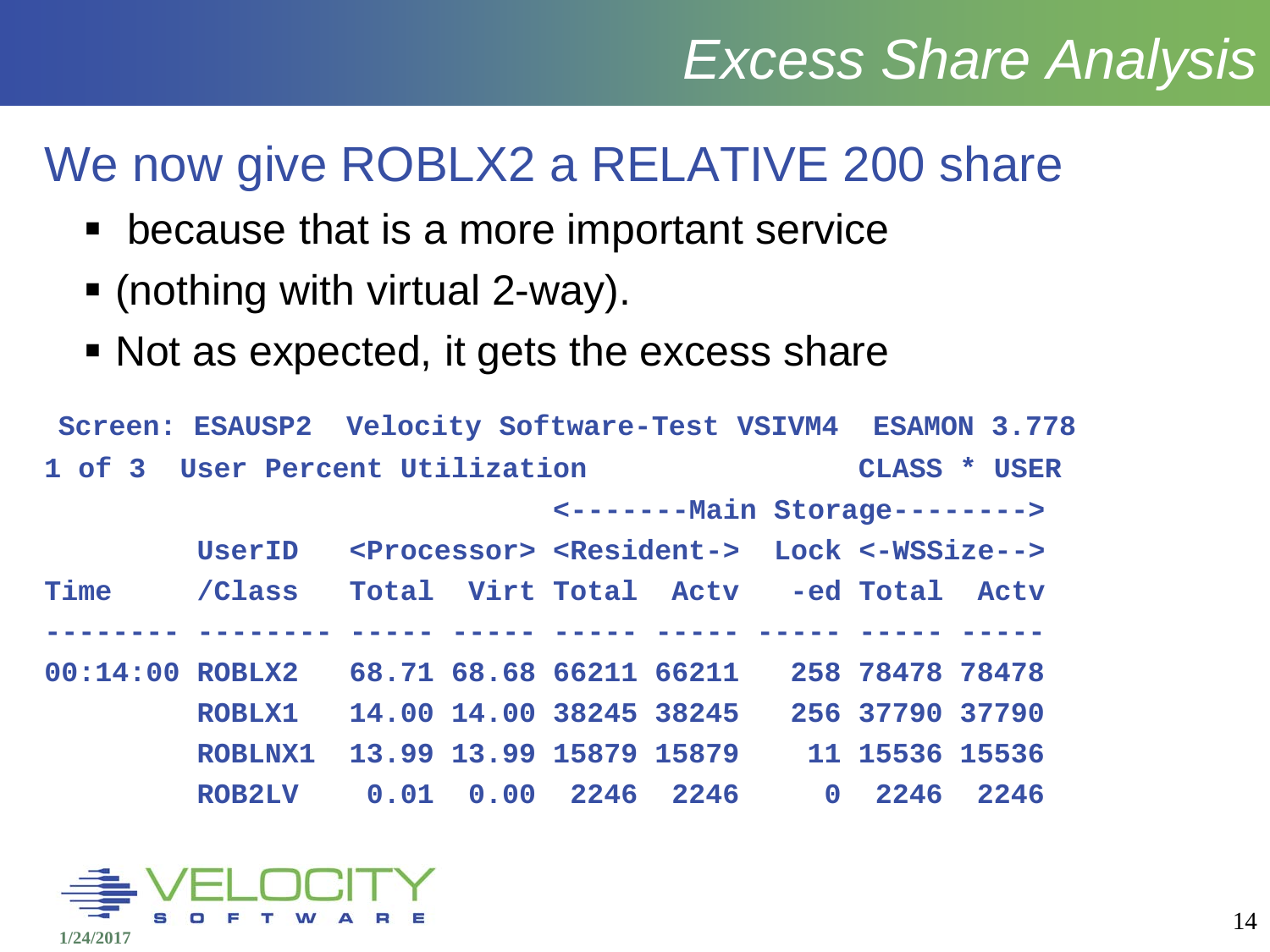#### Now for the experiment – Set shares "correctly"

- we reduce the relative share for all idle but inqueue users down to 1
- Convert TCPIP from REL 3000 to ABS 2%
- (using the allocated share computation below and showing how much allocated / consumed share is).
- This ELIMINATES "EXCESS" bucket allows perfect case scenario

| Screen: ESAUSP2 Velocity Software-Test VSIVM4 ESAMON 3.778 |                             |  |                                                                        |                 |              |
|------------------------------------------------------------|-----------------------------|--|------------------------------------------------------------------------|-----------------|--------------|
| 1 of 3 User Percent Utilization                            |                             |  |                                                                        |                 | CLASS * USER |
|                                                            |                             |  | <-------- Main Storage-------->                                        |                 |              |
| UserID                                                     |                             |  | <processor> <resident-> Lock &lt;-WSSize--&gt;</resident-></processor> |                 |              |
| Time / Class Total Virt Total Actv -ed Total Actv          |                             |  |                                                                        |                 |              |
|                                                            |                             |  |                                                                        |                 |              |
| 00:20:00 ROBLX2 48.39 48.37 67141 67141 292 80047 80047    |                             |  |                                                                        |                 |              |
| ROBLNX1 24.19 24.19 16168 16168                            |                             |  |                                                                        | 11 15536 15536  |              |
| ROBLX1                                                     | 24.19 24.18 39006 39006     |  |                                                                        | 241 37790 37790 |              |
| <b>ROB2LV</b>                                              | $0.01$ $0.00$ $2246$ $2246$ |  |                                                                        | 0 2246 2246     |              |

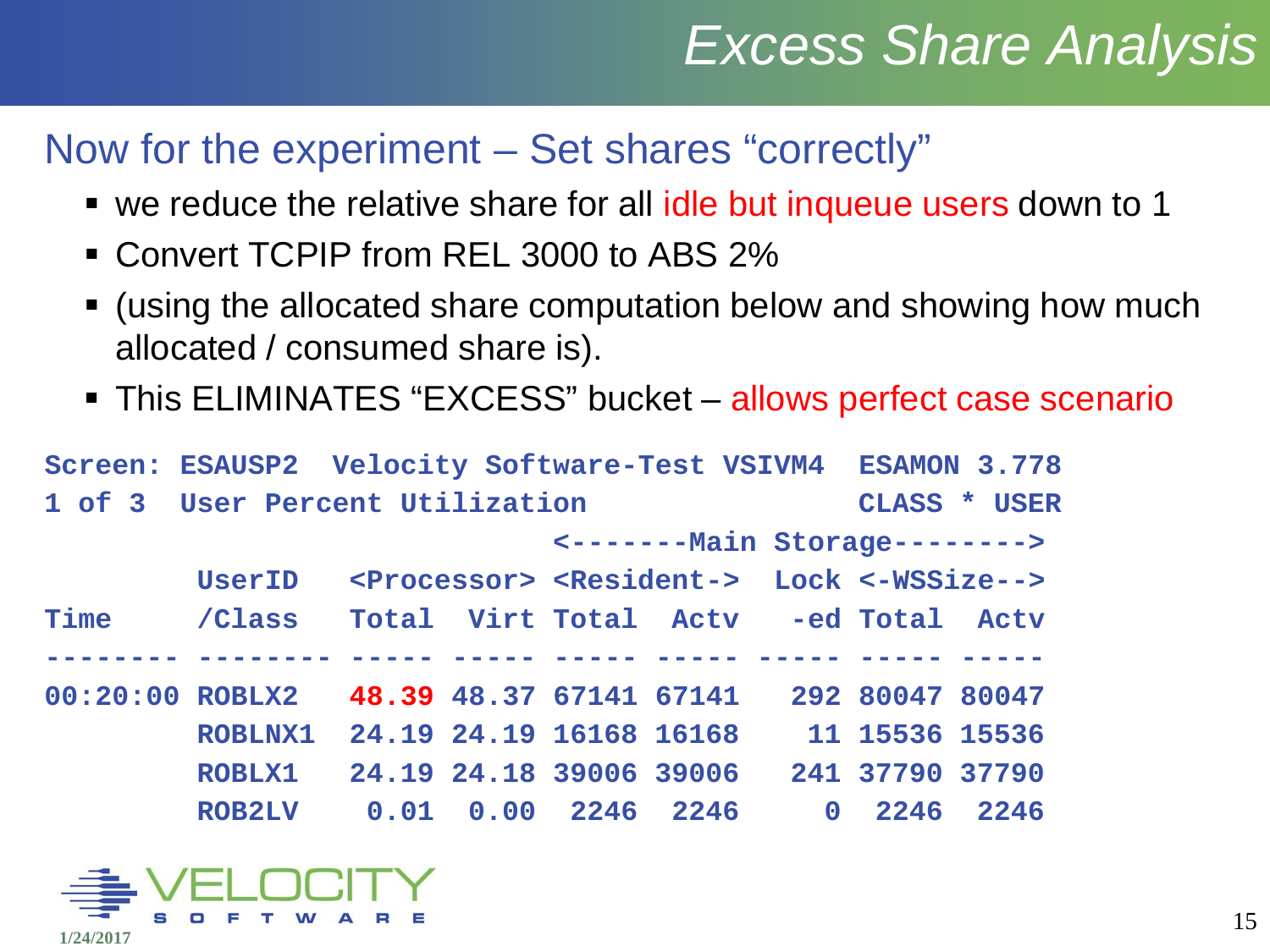### Starting with 3 looping users RELATIVE 100 share

- They all get equal share of the resources
- **this is as we expected.**

| <b>Screen: SMART</b> |      |             |                       |               |                       |             |                                                                                                                                      |
|----------------------|------|-------------|-----------------------|---------------|-----------------------|-------------|--------------------------------------------------------------------------------------------------------------------------------------|
| $1$ of $1$<br>Smart  |      |             |                       |               |                       |             |                                                                                                                                      |
|                      |      |             |                       |               |                       |             |                                                                                                                                      |
|                      |      |             |                       |               |                       |             |                                                                                                                                      |
| Userid:              |      |             |                       |               | $\mathbf{CPU}$ %      |             |                                                                                                                                      |
| 1) BART2             | 27.8 | $\mathbf 0$ | $\mathbf 0$           | System:       | 88.0                  | 16.12       | $\mathbf 0$                                                                                                                          |
| 2) BART3             |      |             | $\mathbf 0$           | <b>RACFVM</b> | 0.2                   | 1.95        | $\mathbf 0$                                                                                                                          |
| 3) BART1             | 27.2 | $\mathbf 0$ | $\mathbf 0$           | <b>TCPIP</b>  | 0.2                   | $\mathbf 0$ | $\mathbf 0$                                                                                                                          |
| 4) OPERATOR          | 1.1  | $\mathbf 0$ | $\mathbf{O}$          | TCPIP2        | 0.1                   | $\mathbf 0$ | $\mathbf 0$                                                                                                                          |
| 5) ZVPS              | 1.1  | $\mathbf 0$ | $\mathbf{O}$          | <b>RSCS</b>   | 0.0                   | $\mathbf 0$ | $\bf{0}$                                                                                                                             |
| 7) VMSYSVPS          | 0.8  | 12.47       | $\mathbf 0$           |               |                       |             |                                                                                                                                      |
| 10) ZWRITE           | 0.3  | 1.00        | $\mathbf 0$           |               |                       |             |                                                                                                                                      |
|                      |      | 27.8        | ${\bf CPU\%}$<br>0.33 |               | IO/Sec Pg/Sec Userid: |             | Velocity Software ESAMON 4.301 01/22 09:47-09:<br><-----------Top Users----------> <-----------Servers------------><br>IO/Sec Pg/Sec |

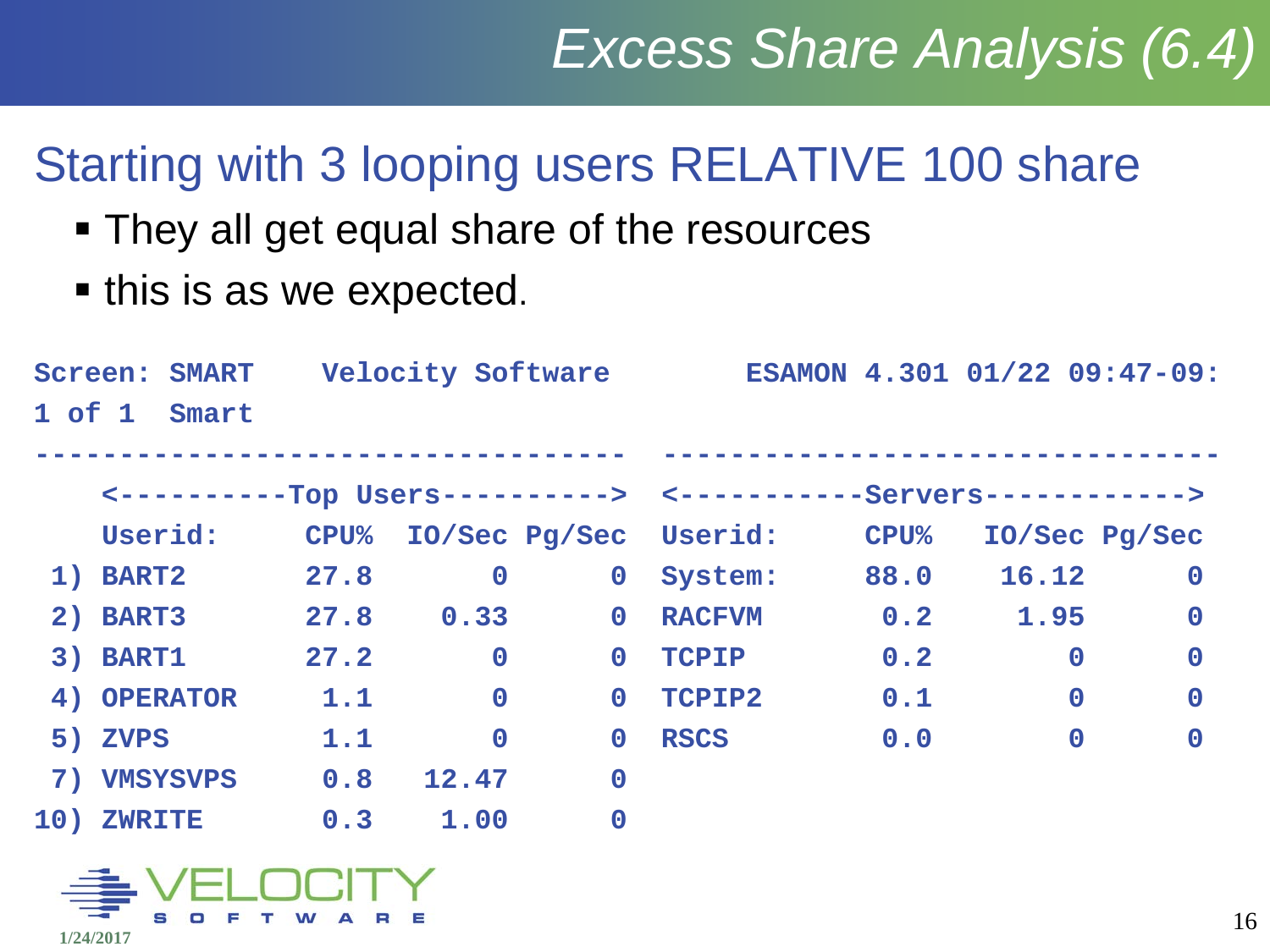### We now give BART2 a RELATIVE 200 share

- because that is a more important service
- Not as expected, And low excess share, not as expected

|            | <b>Screen: SMART</b>                                              |      |                |                  | Velocity Software Tesamon 4.301 01/22 09:53 |      |               |                  |
|------------|-------------------------------------------------------------------|------|----------------|------------------|---------------------------------------------|------|---------------|------------------|
| $1$ of $1$ | Smart                                                             |      |                |                  |                                             |      |               |                  |
|            |                                                                   |      |                |                  |                                             |      |               |                  |
|            | <-----------Top Users----------> <-----------Servers------------> |      |                |                  |                                             |      |               |                  |
|            | Userid:                                                           |      |                |                  | CPU% IO/Sec Pg/Sec Userid: CPU%             |      | IO/Sec Pg/Sec |                  |
|            | 1) BART2                                                          | 48.9 | $\mathbf 0$    | $\mathbf 0$      | System:                                     | 89.9 | 1.00          | $\mathbf 0$      |
|            | 2) BART1                                                          | 19.3 | $\overline{0}$ | $\mathbf 0$      | <b>TCPIP</b>                                | 0.2  | $\mathbf 0$   | $\boldsymbol{0}$ |
|            | 3) BART3                                                          | 19.3 | $\overline{0}$ | $\mathbf 0$      | TCPIP2                                      | 0.1  | $\mathbf 0$   | $\mathbf 0$      |
|            | 5) ZWRITE                                                         | 0.3  | 0.50           | $\mathbf 0$      |                                             |      |               |                  |
|            | 7) ZVPS                                                           | 0.2  | $\mathbf 0$    | $\mathbf 0$      |                                             |      |               |                  |
|            | 8) ZTCP                                                           | 0.1  | $\mathbf 0$    | $\boldsymbol{0}$ |                                             |      |               |                  |
|            | 9) VMSYSVPS                                                       |      | 0.0 0.38       | $\mathbf 0$      |                                             |      |               |                  |
|            | $\geq$ $\sqrt{2}$                                                 |      |                |                  |                                             |      |               |                  |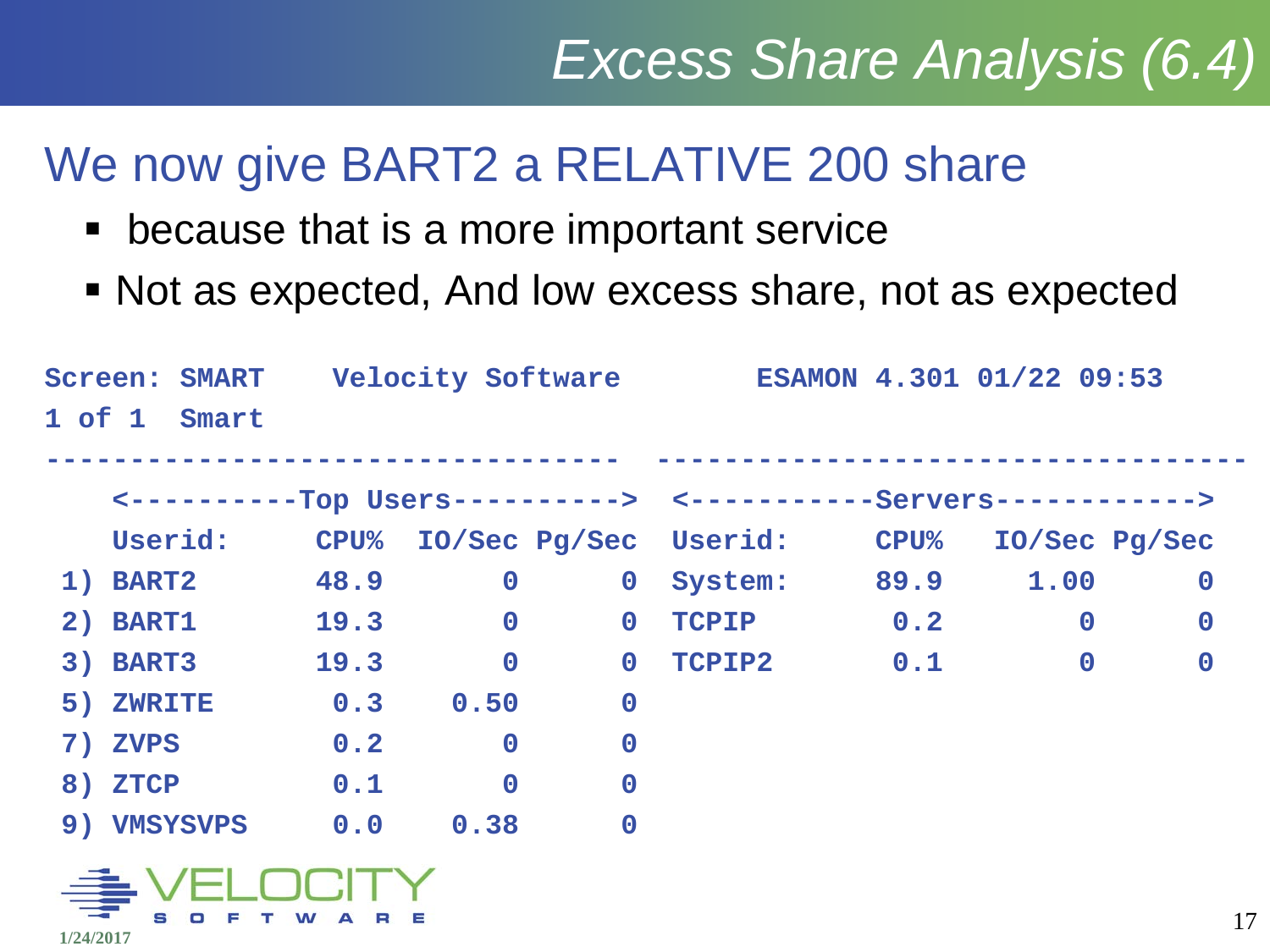#### Share settings:

- BART1: 100, BART2: 200, BART3: 300
- Not as expected, Low excess share, TCPIP ABS 3%

|            | <b>Screen: SMART</b>                                              |             | <b>Velocity Software</b> |             |               | ESAMON 4.301 01/22 09:5 |               |             |
|------------|-------------------------------------------------------------------|-------------|--------------------------|-------------|---------------|-------------------------|---------------|-------------|
| $1$ of $1$ | Smart                                                             |             |                          |             |               |                         |               |             |
|            |                                                                   |             |                          |             |               |                         |               |             |
|            | <-----------Top Users----------> <-----------Servers------------> |             |                          |             |               |                         |               |             |
|            | Userid:                                                           | <b>CPU%</b> | IO/Sec Pg/Sec Userid:    |             |               | <b>CPU%</b>             | IO/Sec Pg/Sec |             |
|            | 1) BART3                                                          | 45.0        | $\mathbf 0$              | $\mathbf 0$ | System:       | 88.0                    | 16.15         | $\mathbf 0$ |
|            | 2) BART2                                                          | 29.0        | $\mathbf 0$              | $\mathbf 0$ | <b>RACFVM</b> | 0.2                     | 1.40          | $\bf{0}$    |
|            | 3) BART1                                                          | 9.9         | $\overline{0}$           | $\mathbf 0$ | <b>TCPIP</b>  | 0.2                     | $\mathbf 0$   | $\mathbf 0$ |
|            | 4) OPERATOR                                                       | 0.8         | $\overline{0}$           | $\mathbf 0$ | TCPIP2        | 0.2                     | $\mathbf 0$   | $\mathbf 0$ |
|            | 7) VMSYSVPS                                                       | 0.7         | 12.87                    | $\mathbf 0$ |               |                         |               |             |
|            | 9) ZWRITE                                                         | 0.3         | 0.77                     | $\mathbf 0$ |               |                         |               |             |
|            | 10) ZVPS                                                          | 0.2         | $\mathbf 0$              | $\bf{0}$    |               |                         |               |             |

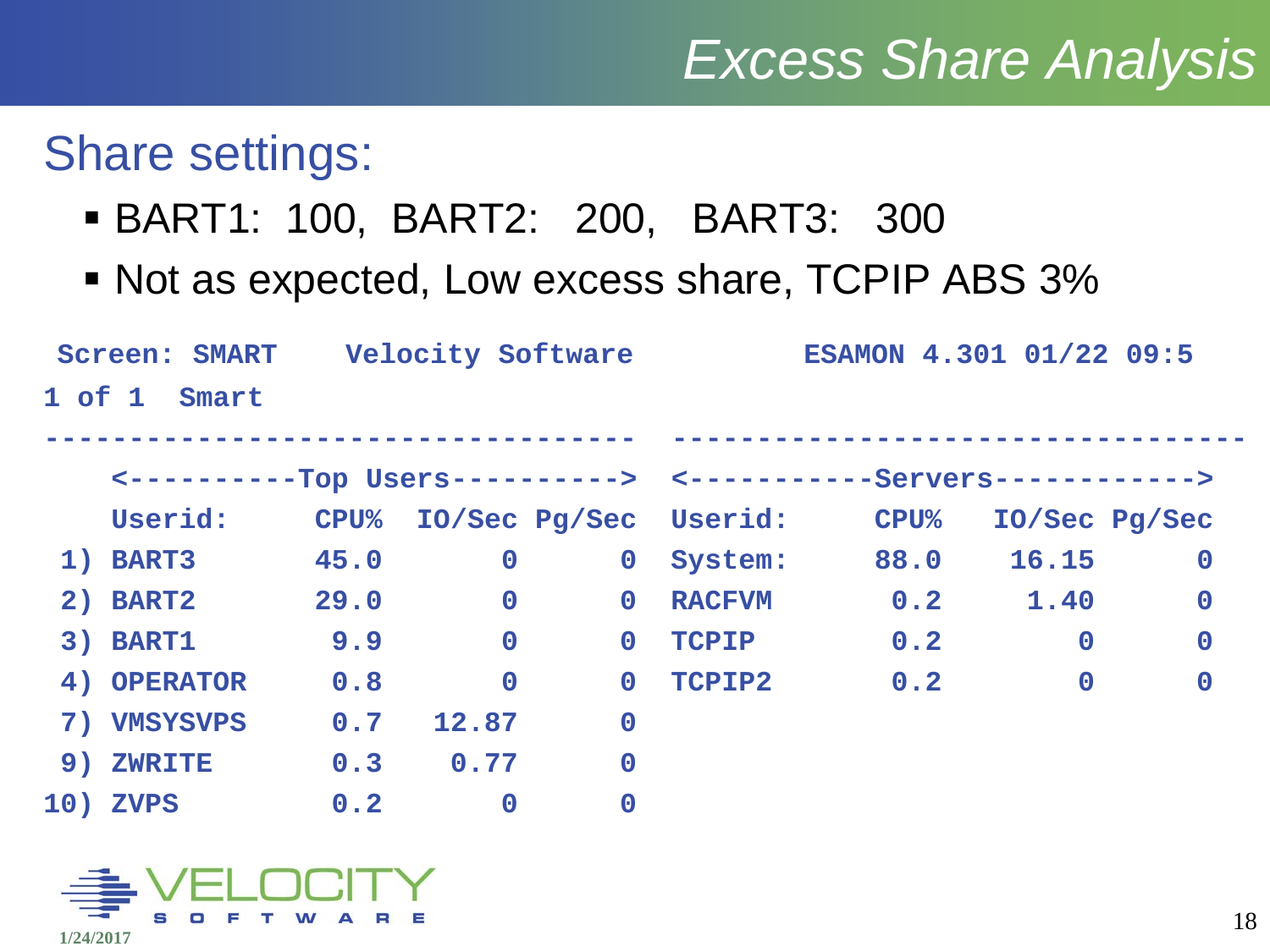### Share settings – WITH EXCESS SHARE 10000:

- BART1: 100, BART2: 200, BLAKE001: 10000
- Almost looks right (Did z/VM 6.4 scheduler fix it?)

|             | <b>Screen: SMART</b> |      |          | Velocity Software 1 of 1        |  |  |
|-------------|----------------------|------|----------|---------------------------------|--|--|
|             |                      |      |          |                                 |  |  |
|             |                      |      |          | <----------Top Users----------> |  |  |
| Userid:     |                      |      |          | CPU% IO/Sec Pg/Sec              |  |  |
| 1) BART2    |                      | 52.7 | 0        | O                               |  |  |
| 2) BART1    |                      | 25.6 | $\bf{0}$ | O                               |  |  |
| 3) BLAKE001 |                      | 6.4  | 0.13     | $\bf{0}$                        |  |  |
| 4) OPERATOR |                      | 0.7  | 0        | $\bf{0}$                        |  |  |
| 7) VMSYSVPS |                      | 0.7  | 13.35    | 0                               |  |  |
| 8) ZWEB02   |                      | 0.7  | 1.95     | $\bf{0}$                        |  |  |
| 9) ZWRITE   |                      | 0.3  | 0.65     | 0                               |  |  |
| 10) ZVPS    |                      | 0.2  |          |                                 |  |  |

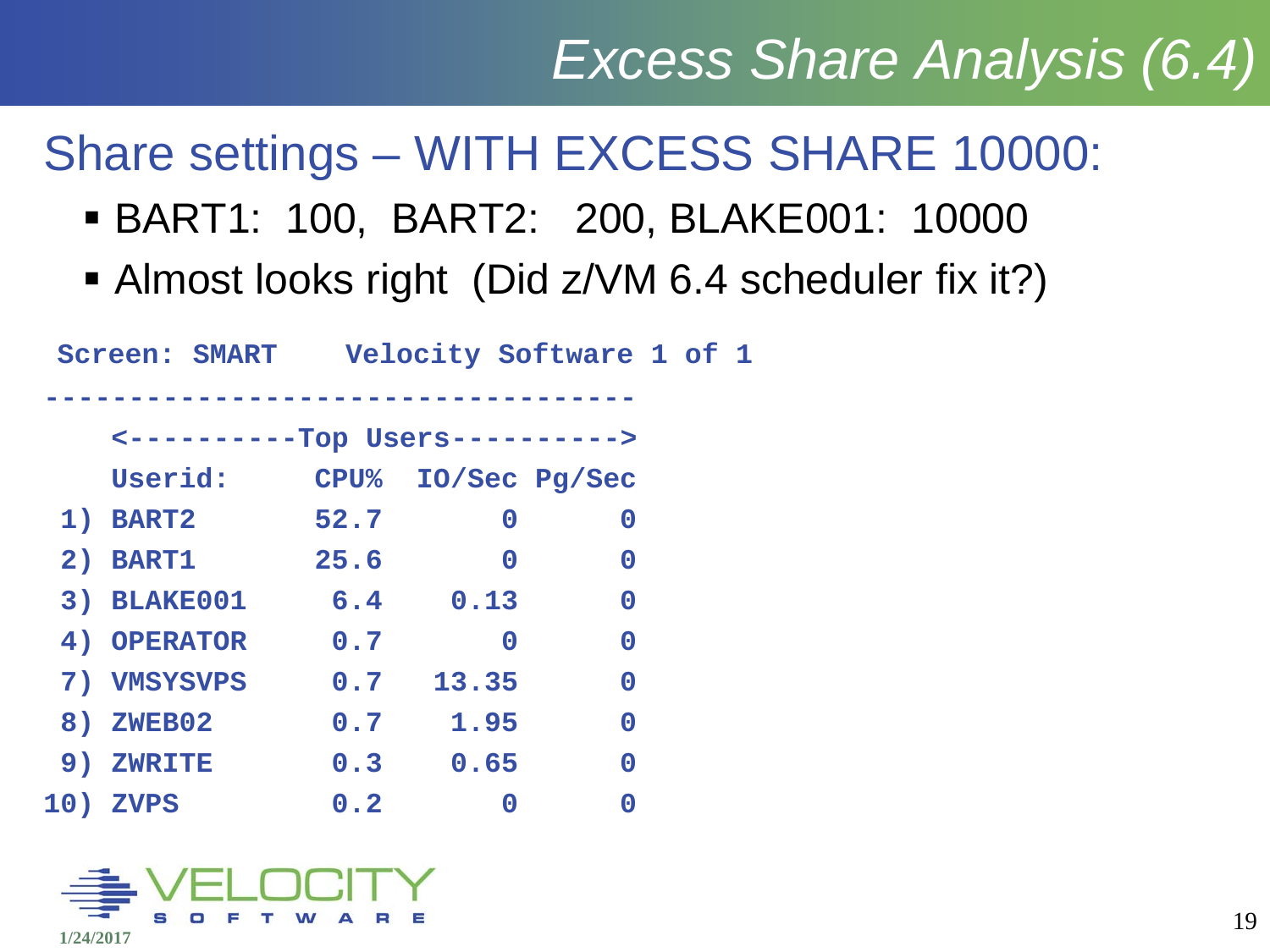### Share settings – WITH EXCESS SHARE 10000:

- **Everything looks very reasonable**
- Did z/VM 6.4 scheduler fix it?

|    | <b>Screen: SMART</b>            |             | Velocity Software 1 of 1 |             |                |  |                           |  |
|----|---------------------------------|-------------|--------------------------|-------------|----------------|--|---------------------------|--|
|    |                                 |             |                          |             |                |  |                           |  |
|    | <----------Top Users----------> |             |                          |             |                |  |                           |  |
|    | Userid:                         | <b>CPU%</b> | IO/Sec Pg/Sec            |             |                |  |                           |  |
|    | 1) BART3                        | 40.8        | $\mathbf 0$              | $\mathbf 0$ | <b>REL 200</b> |  |                           |  |
|    | 2) BART2                        | 19.7        | $\mathbf 0$              | $\mathbf 0$ | <b>REL 100</b> |  |                           |  |
|    | 3) BART1                        | 19.4        | $\mathbf 0$              | $\mathbf 0$ | <b>REL 100</b> |  |                           |  |
|    | 4) BLAKE001                     | 6.8         | 0.17                     | $\mathbf 0$ |                |  | REL 10000 - EXCESSS SHARE |  |
|    | 5) ZALERT                       | 0.9         | $\mathbf 0$              | $\bf{0}$    |                |  |                           |  |
| 9) | <b>VMSYSVPS</b>                 | 0.1         | 1.47                     | $\bf{0}$    |                |  |                           |  |
|    | 10) ZTCP                        | 0.0         | $\mathbf 0$              | $\bf{0}$    |                |  |                           |  |

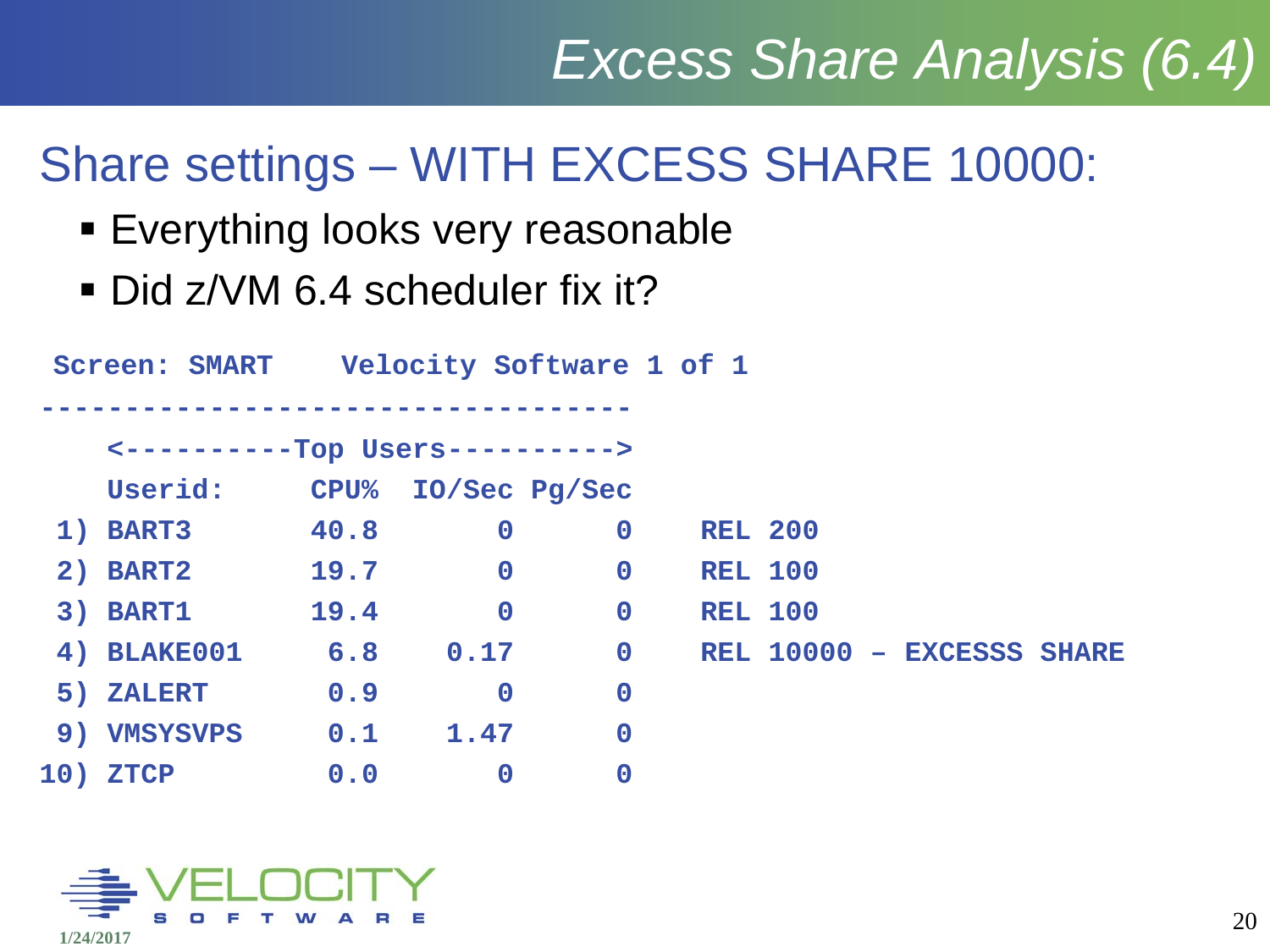### Share settings – WITH EXCESS SHARE 10000:

- Doesn't look right (But better than z/VM 6.3)
- Not different from when low excess share

|     | <b>Screen: SMART</b>            |                  | <b>Velocity Software</b> |             |                         |                   |  |
|-----|---------------------------------|------------------|--------------------------|-------------|-------------------------|-------------------|--|
|     | <----------Top Users----------> |                  |                          |             |                         |                   |  |
|     | Userid:                         | ${\bf CPU}$ $\!$ | IO/Sec Pg/Sec            |             |                         |                   |  |
|     | 1) BART3                        | 41.5             | $\mathbf 0$              | $\mathbf 0$ | <b>REL SHARE 300</b>    | <b>REASONABLE</b> |  |
|     | 2) BART2                        | 27.2             | $\mathbf 0$              | $\mathbf 0$ | <b>REL SHARE 200</b>    | <b>REASONABLE</b> |  |
|     | 3) BART1                        | 9.8              | $\mathbf 0$              | $\mathbf 0$ | <b>REL SHARE 100</b>    | <b>NOT RIGHT</b>  |  |
|     | <b>4) BLAKE001</b>              | 6.8              | 0.47                     | $\mathbf 0$ | REL SHARE 10000, excess |                   |  |
|     | 5) ZALERT                       | 0.8              | $\mathbf 0$              | $\mathbf 0$ |                         |                   |  |
|     | 6) ZWRITE                       | 0.6              | 5.43                     | $\mathbf 0$ |                         |                   |  |
|     | 9) ZSERVE                       | 0.1              | 0.07                     | $\mathbf 0$ |                         |                   |  |
| 10) | <b>ZTCP</b>                     | 0.1              | $\mathbf 0$              | $\bf{0}$    |                         |                   |  |
|     |                                 |                  |                          |             |                         |                   |  |

|  | <b>REL SHARE 300</b>    |  | <b>REASONABLE</b>        |
|--|-------------------------|--|--------------------------|
|  |                         |  | REL SHARE 200 REASONABLE |
|  | REL SHARE 100 NOT RIGHT |  |                          |
|  | REL SHARE 10000, excess |  |                          |

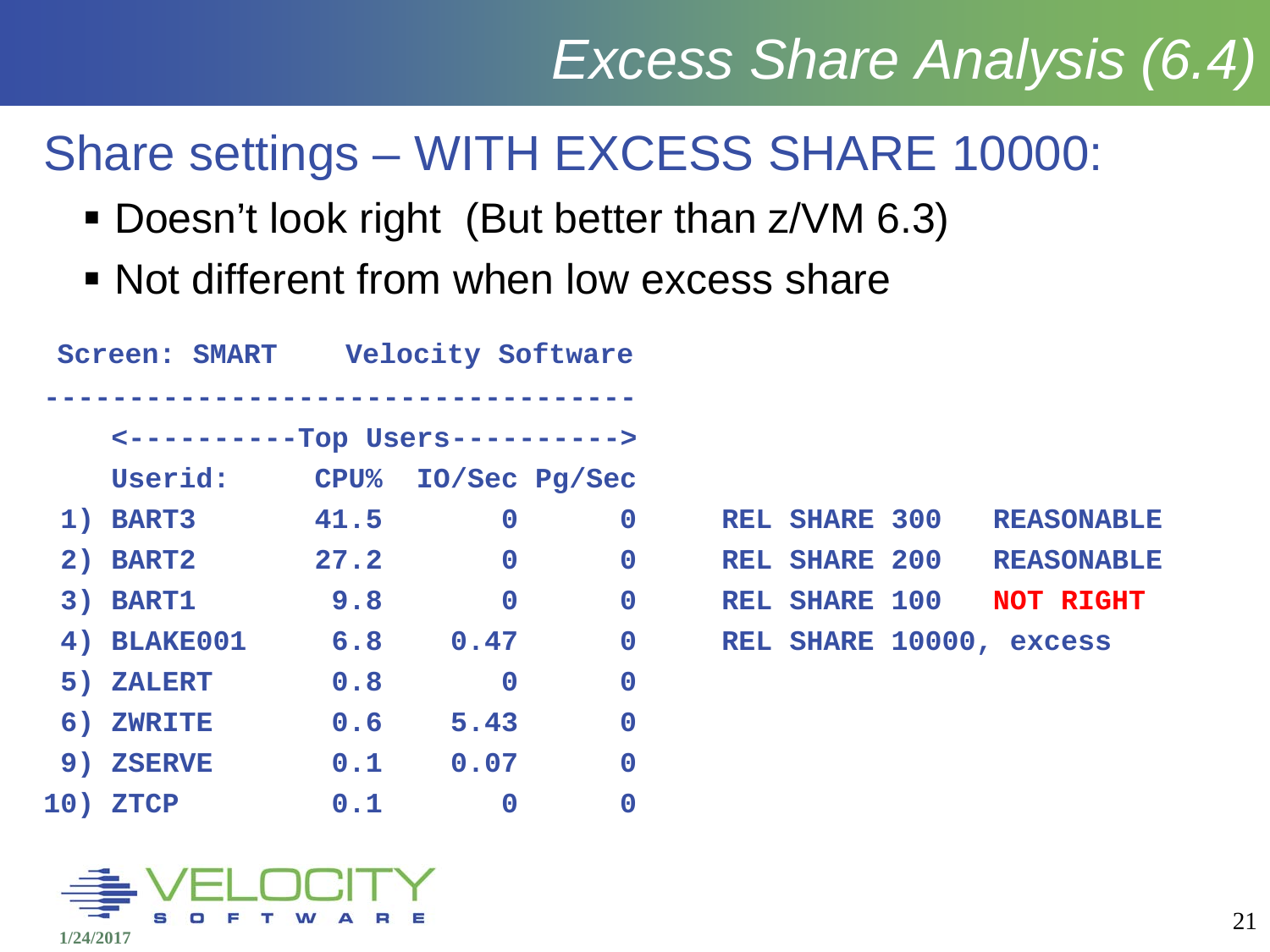# *Dispatch List Deadline Priority*

#### Deadline priority is a "target" time of day

- Deadline = TOD + DelayFactor
- "Dispatch List" and "Eligible List" priority are of this type
- Based on ATOD (artificial time of day)

### Dispatch list delay factor:

- Based on "Normalized" share
- Delay factor = DSPSLICE / (ncpus \* normalized share)
	- 1% share will have 100 time slice delay (500ms)
- Subtract IABias (Interactive Bias first n times enters Q1)
- Subtract PageBias (E2/E3 users with stolen pages)
- Deadline is calculated after every dispatch time slice is completed.

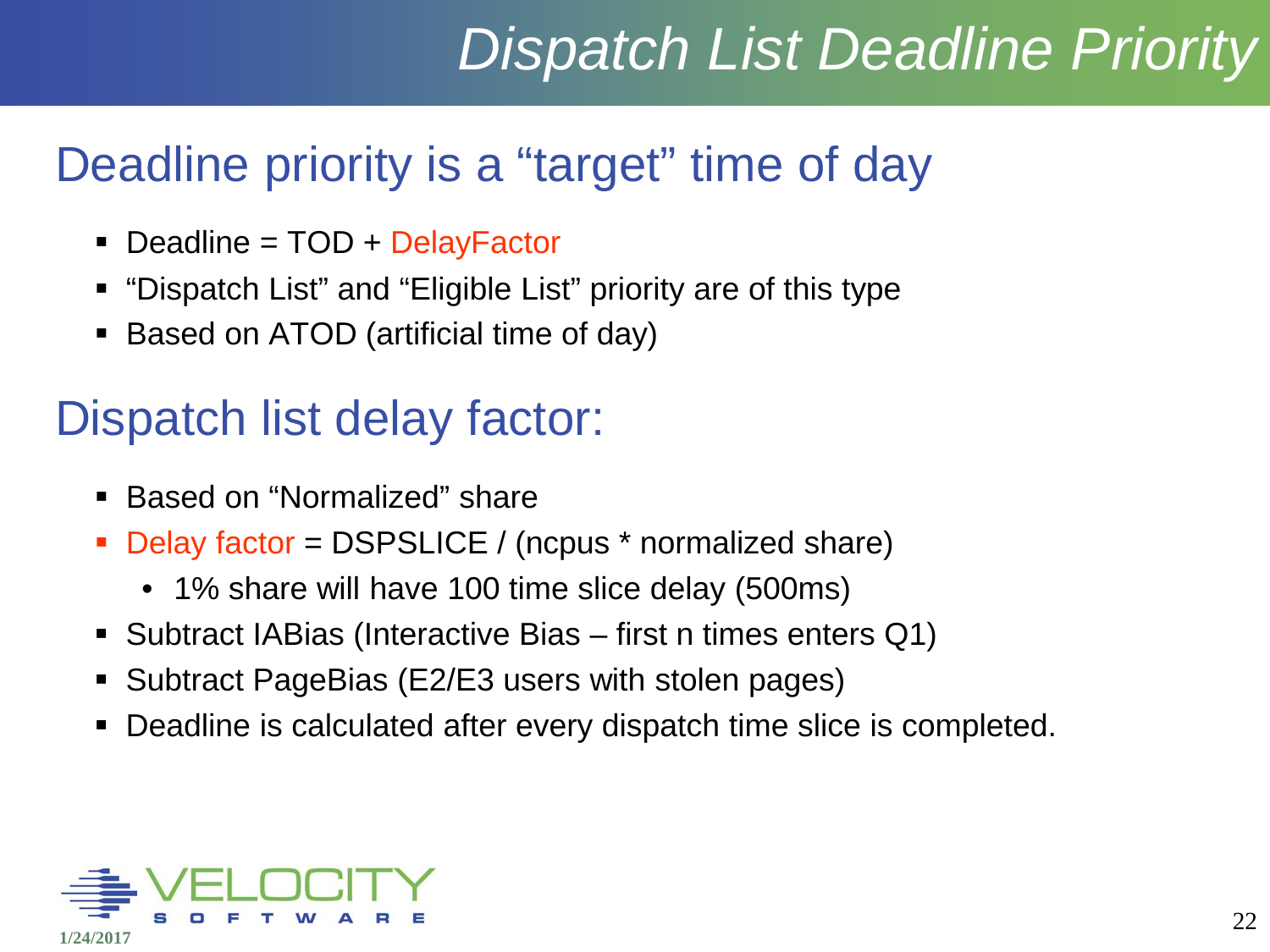# *Setting Shares*

#### Looping users (1991 survey done with vtam)

- Does a looping user affect other users?
- Do you have TCPIP at relative share 10000?
- Are TCPIP's high share and looping users affecting other users related?
- **How much excess share does RELATIVE 10000 create?**

#### Why set share to relative 10000 anyway???

- Recommendation from VM development without analysis? They don't recommend it now.
- Destroys scheduler ability to "fair share"

#### What is normalized share?

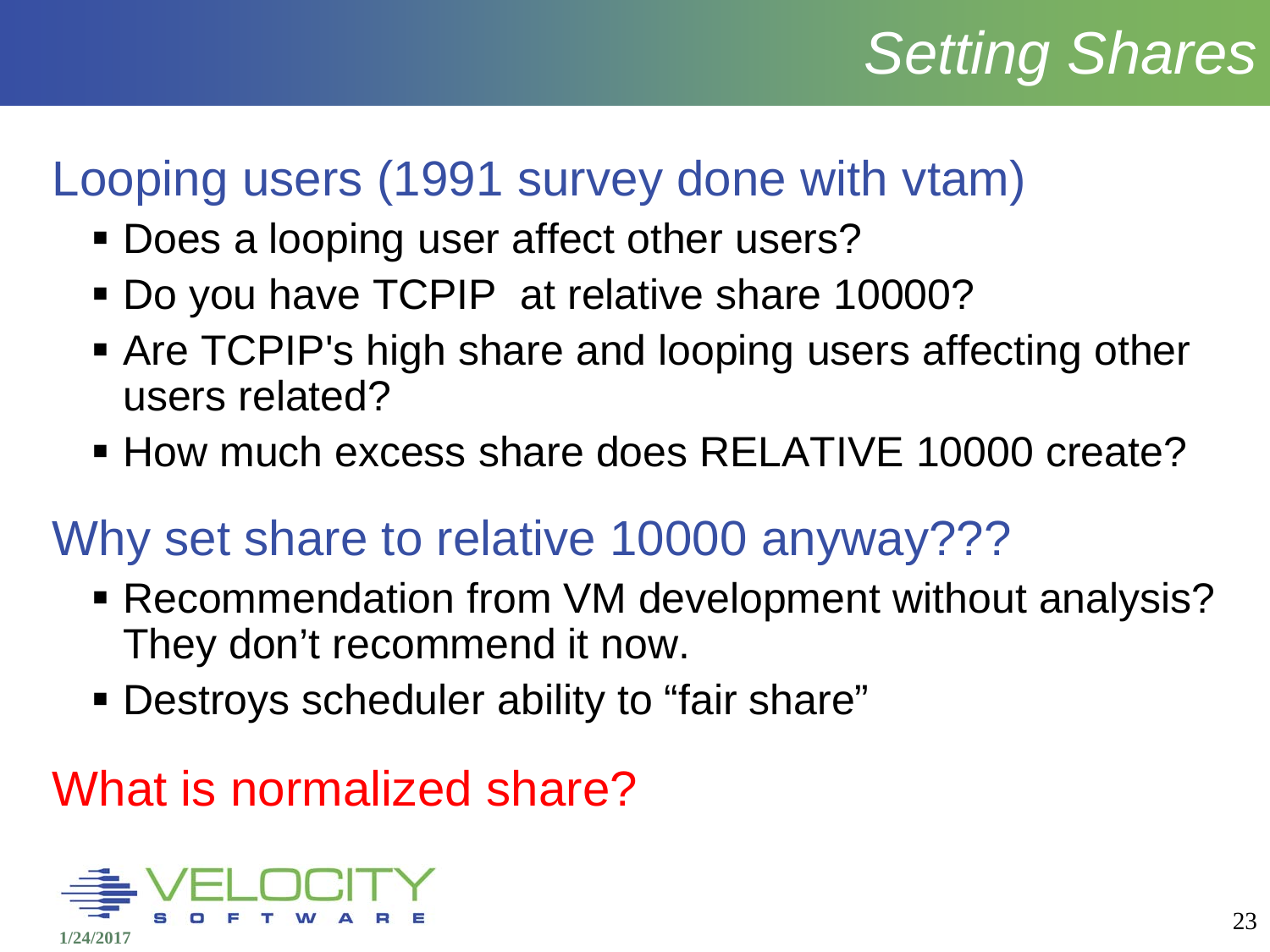# *Calculation of Normalized Share*

#### All ABSOLUTE and RELATIVE shares "normalized"

- Sum the Absolute shares of all VMDBKs in Dispatch list (SRMABSDL)
- Sum the Relative shares of all VMDBKs in Dispatch List (SRMRELDL)

| Report: ESASUM System Summary |                |      |                                                    |
|-------------------------------|----------------|------|----------------------------------------------------|
|                               |                |      | Variable Average Minimum Maximum Description       |
|                               |                |      |                                                    |
| <b>SRMBIASI</b>               | 90             |      | Interactive bias intensity percent (SET SRM I      |
| <b>SRMBIASD</b>               | $\overline{2}$ |      | Interactive bias duration (SET SRM IAB)            |
|                               |                |      |                                                    |
| <b>SRMTSLIC</b>               | 5.00           |      | Minor time slice (ms) (SET SRM DSPSLICE)           |
| <b>SRMTSHOT</b>               | 2.00           |      | Minor time slice (ms) for HOTSHOT users            |
|                               |                |      |                                                    |
| <b>SRMABSDL</b>               | 52.0           | 48.0 | 55.0 Total absolute shares of VMDBKs in the dispat |
| <b>SRMRELDL</b>               | 818            | 550  | 1900 Total relative shares of VMDBKs in the dispat |

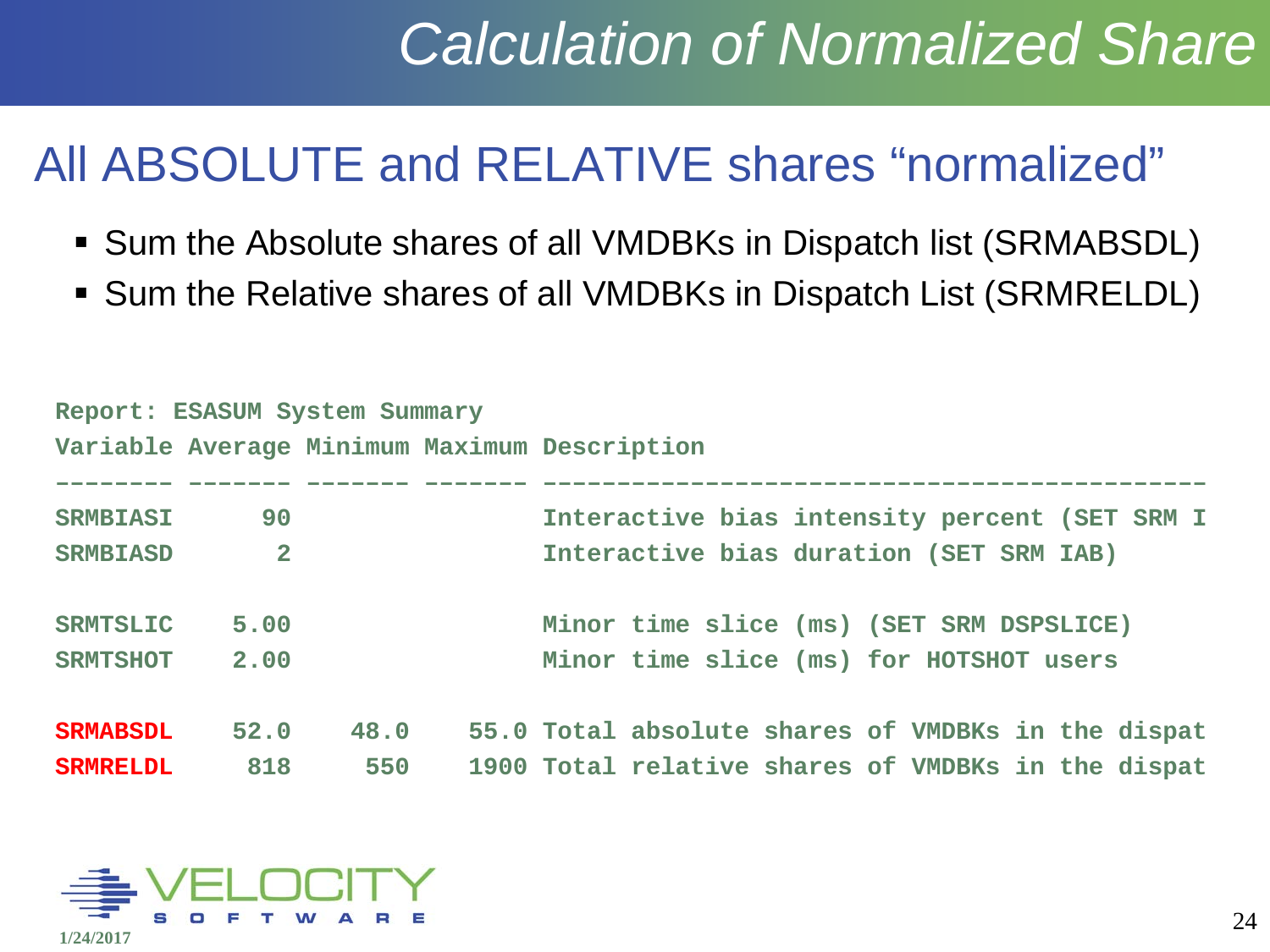# *Calculation of Normalized Share*

#### If SRMABSDL is less than 100%

- **Normalized share equals Absolute Share**
- **Relative Share users get:**

**(100 - SRMABSDL) x (relative share / SRMRELDL)**

#### If SRMABSDL is greater than 99,

- Absolute shares "normalized" to 99
- Relative users "share" 1 percent
- Very dangerous situation

Normalized shares are percentages of the CPU resource

Delay factor (OFFSET) is then DSPSLICE / "normalized" share

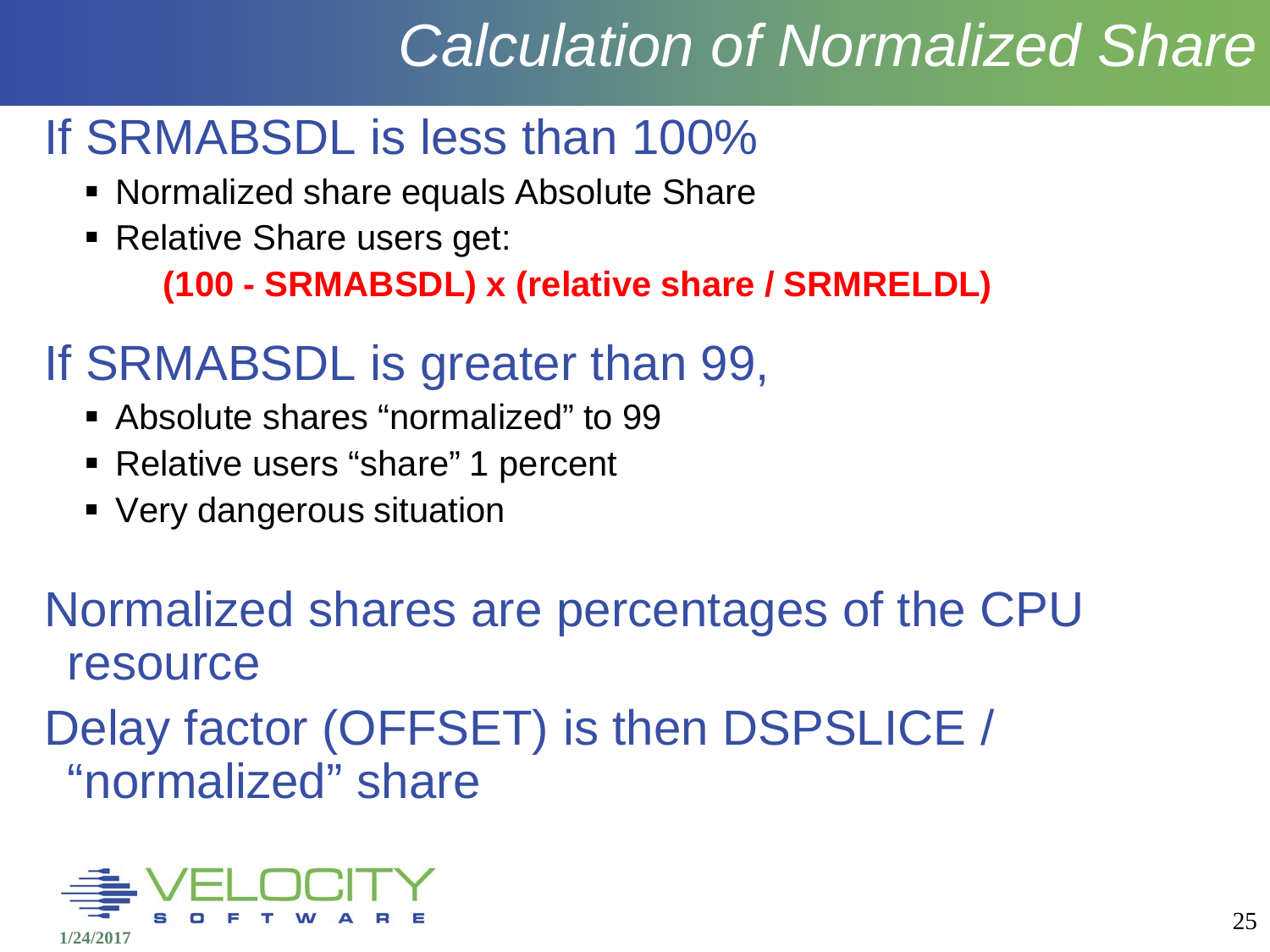# *Setting Deadline*

Deadline time of  $day =$  current  $TOD +$  offset Offset = (DSPSLICE / Normalized share) \* bias



Dispatcher takes users in order by time from sorted deadline list

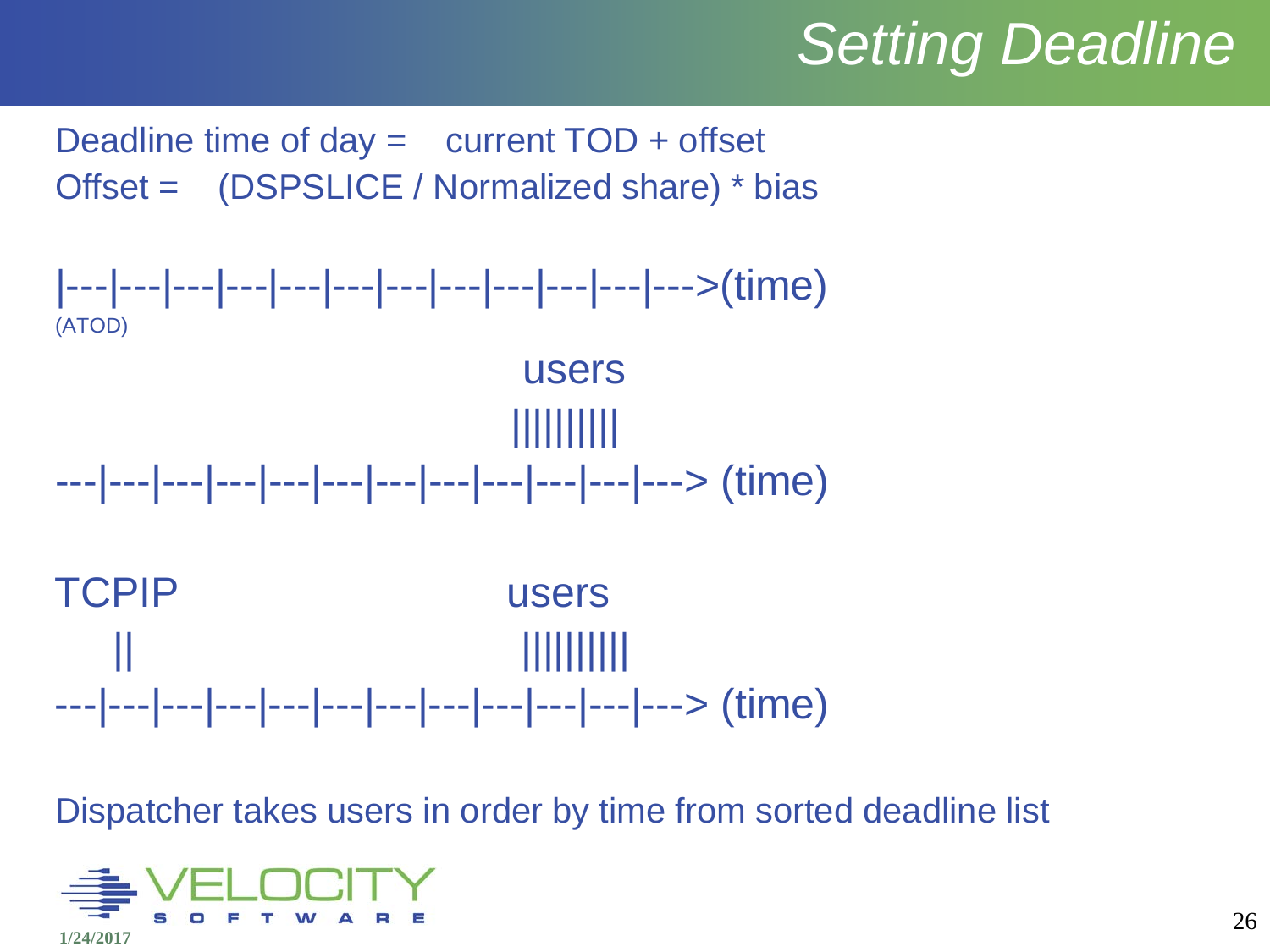# *SHARE Impact on CPU Delivery Rate*

### CPU Delivery Rate for "one cpu system"

#### If normal share is 10%, user will have:

- Delivery rate  $= 1$  dispatch time slice out of 10.
- $\blacksquare$  Offset = 10 dispatch time slices.

#### If normal share is 50%, user will have:

- Delivery rate  $= 1$  dispatch time slice out of 2.
- $\blacksquare$  Offset = 2 dispatch time slices.

#### If normal share is 1%, user will have:

- Delivery rate  $= 1$  dispatch time slice out of 100.
- $\blacksquare$  Offset = 100 dispatch time slices.

#### Worst case seen – offset for general users:

#### ■ 30 minutes

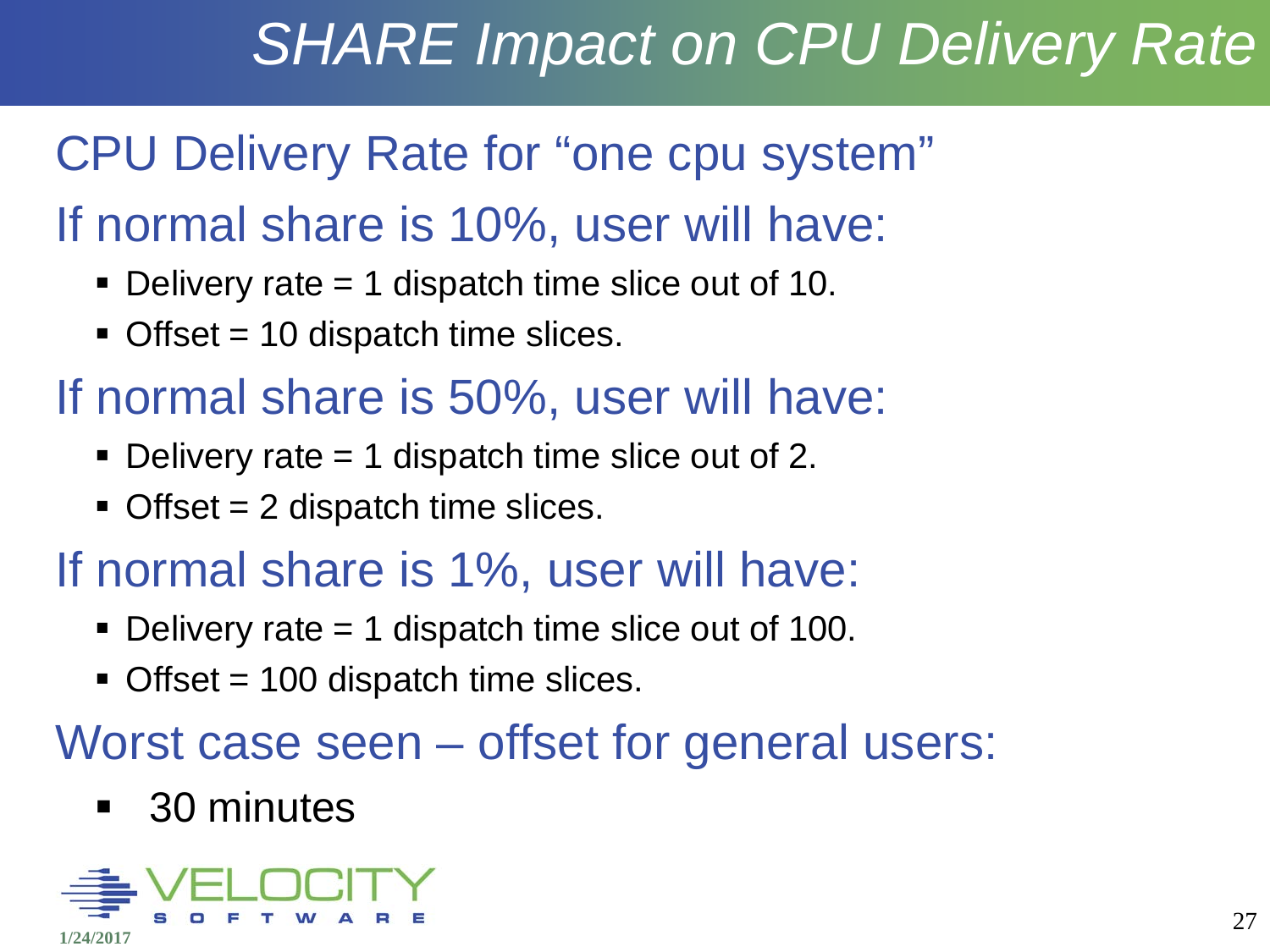## *Sample Deadlines*

#### Sample Deadlines

### Example (50 users using IBM Defaults)

- RACF has relative share 10000
- **TCPIP has relative share 10000**
- User has relative share 100
- $\blacksquare$  DSPSLICE = 5ms
- $\blacksquare$  SRMRELDL = 25000 (typical)
- **(100 - SRMABSDL) x (relative share / SRMRELDL)**

#### Normalized share =  $100 / 25000 = .004$  (.4%)

- CPU Delivery rate = 5ms / .004
- $= 5$ ms per 1.25 seconds
- **Subsecond obviously NOT the design point**

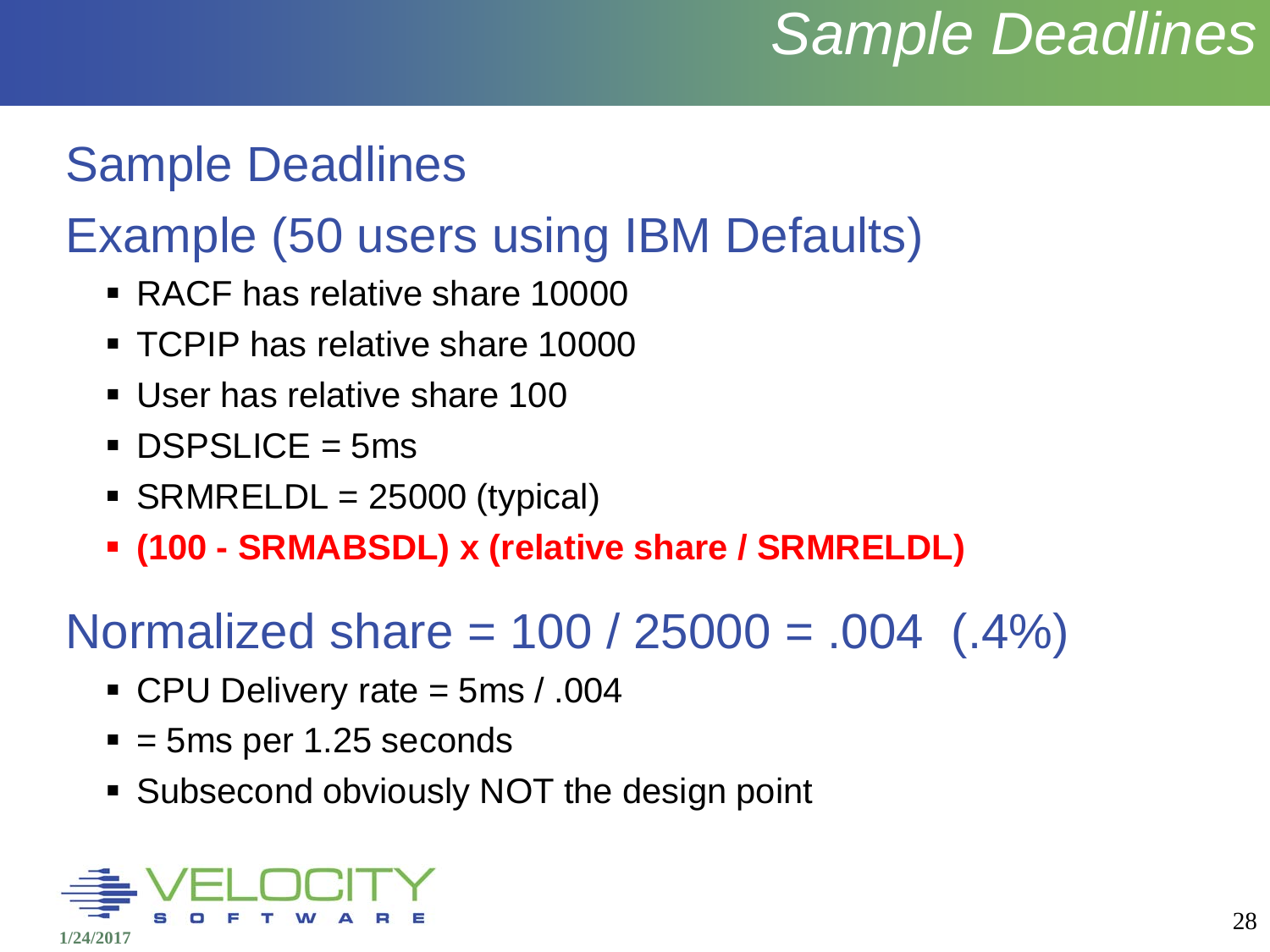# *Sample Deadlines - Comparison*

#### Example 1:

- TCPIP offset 2.5 dspslice (Share 10000)
- Users offset 250 dspslice (1.25 seconds)

RACF,TCPIP users || |||||||||| ---|---|---|---|---|---|---|---|---|---|---|---> (time) TOD

#### Example 2: Change tcpip/racf share to ABSOLUTE 20

- **TCPIP offset 5 dspslice**
- Users offset 84 dspslice (.42 seconds)

RACF,TCPIP users || |||||||||| ---|---|---|---|---|---|---|---|---|---|---|---> (time) TOD

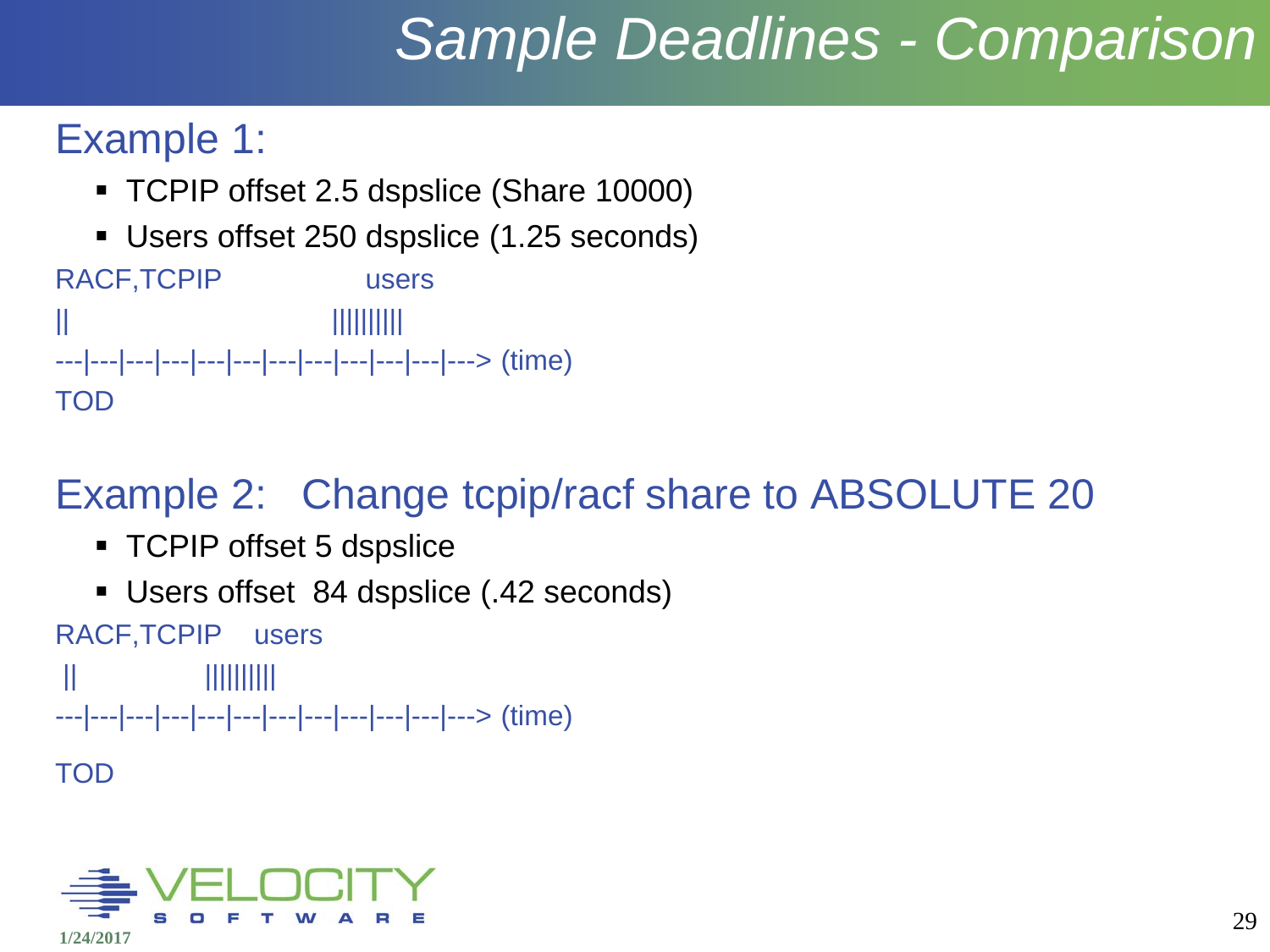# *Sample Deadlines - Comparison*

#### Did it make a difference to RACF/TCPIP to reduce share?

NO. Still number one always on dispatch list

#### Did it make a difference to users?

 Yes, they are guaranteed 3 times the amount of CPU when looping users are on the system

#### Does setting shares too high for some users impact other users?

- Only when large CPU consumers (including loopers) exist.
- IBM does not let looping users on their benchmark systems.

Recommend low ABS shares when appropriate for servers

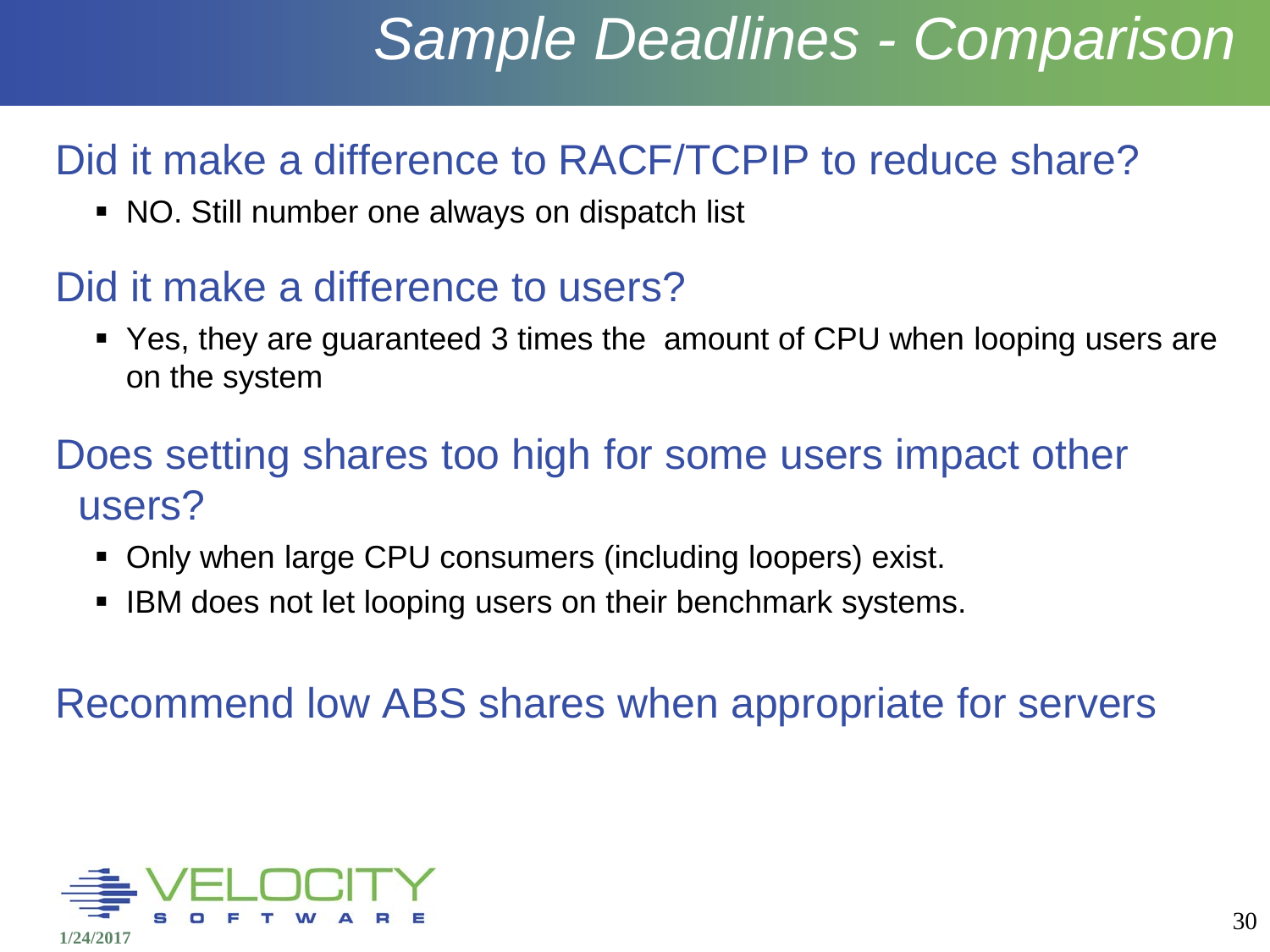### SET SRM IABIAS pct nn

Improves deadline of first nn dispatch time slices.

- Default of 90 2 gives 90% boost on first time slice, 45% boost on 2nd dispatch time slice.
- Bias range is based on normalized share of highest current dispatchable user
	- If TCPIP is 10% share (scheduled at 10 time slices)
	- user is 1%, (scheduled at 100 time slices)
	- Moves user from 100 time slices delay to 18 time slice delay
- Use to improve performance of very interactive CMS users • DOES NOT IMPROVE QUICKDSP Users.

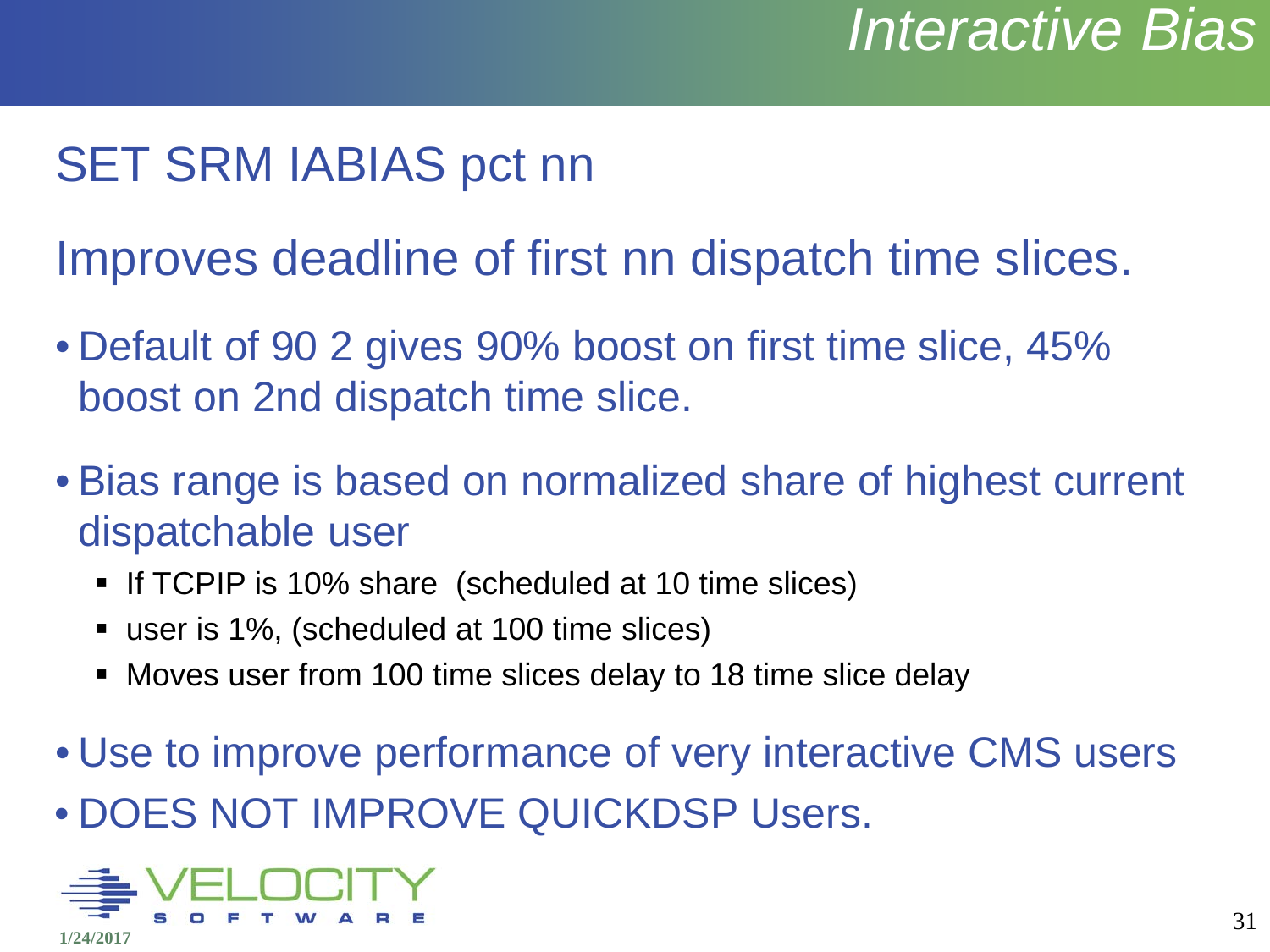### *Interactive Bias*

#### Default IABIAS 90 2

- (RACF, tcpip rel share 10000, 10 users rel 100)
- (RACF, tcpip offset 21000/10000 -> 10.5ms)
- (user offset 21000/100 -> 1050 ms)
- **1st time slice offset = offset (90%**  $*$  **delta) = 115 ms**
- $\blacksquare$  2nd time slice offset = offset (45%  $\smash{\star}$  delta) = 478ms
- $\blacksquare$  3rd time slice offset = offset = 1050 ms



Delta = difference of best deadline and offset

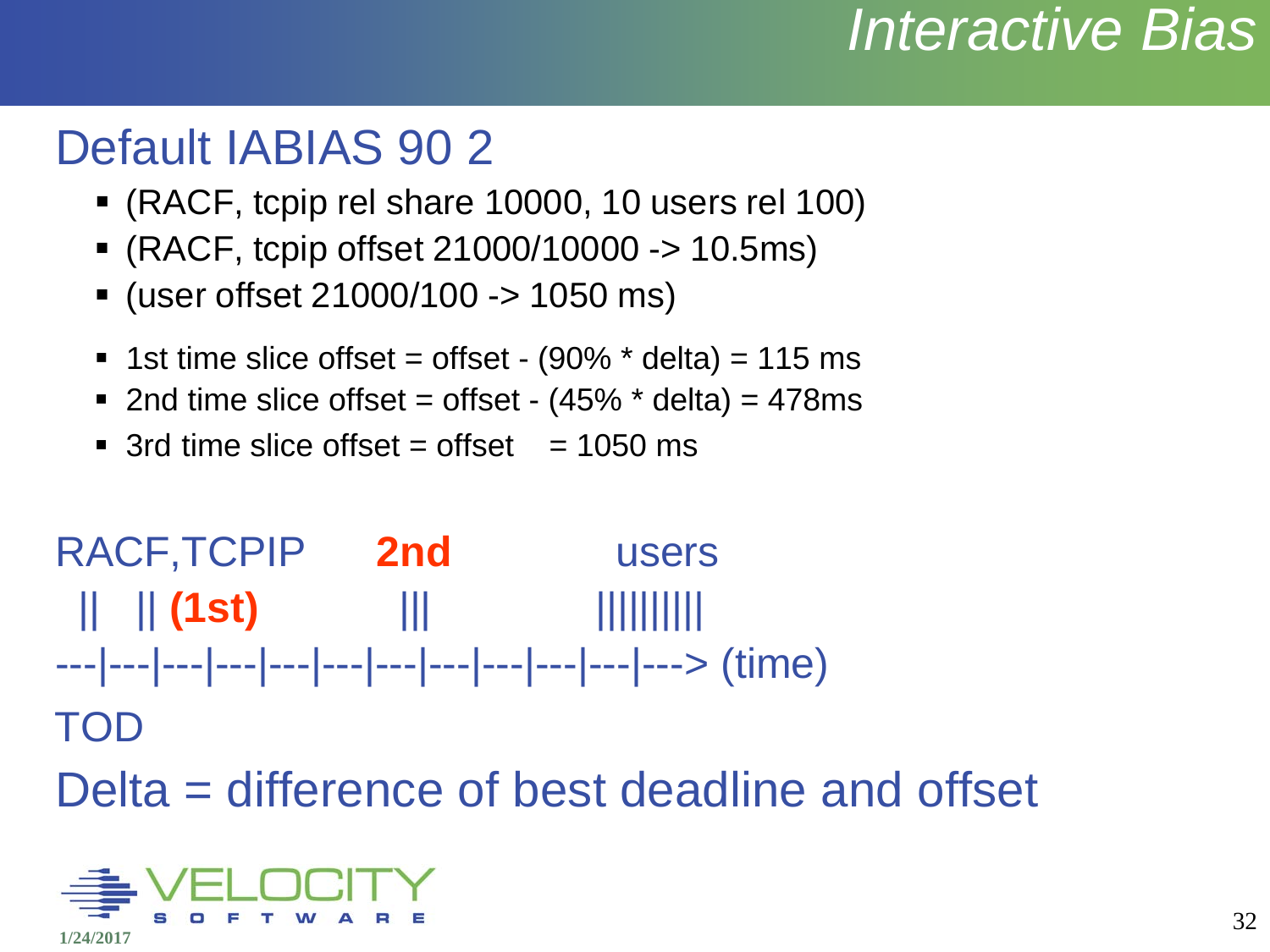### *Analyzing Scheduler/Dispatcher*

|                 |                            |              | Report: ESASUM System z/VM ESAMAP 4.1.1 01/16/1<br>Monitor initialized: 03/12/09 at st record analyzed: 03/12/09 05:01:00 |
|-----------------|----------------------------|--------------|---------------------------------------------------------------------------------------------------------------------------|
|                 |                            |              | Variable Average Minimum Maximum Description                                                                              |
|                 |                            |              | ****************************SCHEDULER PARAMETERS************************                                                  |
| SRMBIASI        | 90                         |              | Interactive bias intensity percent (SET SRM IAB                                                                           |
| SRMBIASD        | $\overline{\phantom{0}}$ 2 |              | Interactive bias duration (SET SRM IAB)                                                                                   |
| SRMTSLIC        | 5.00                       |              | Minor time slice (ms) (SET SRM DSPSLICE)                                                                                  |
|                 | SRMTSHOT 2.00              |              | Minor time slice (ms) for HOTSHOT users                                                                                   |
|                 | SRMRSCTM 599.90            |              | 580.80 659.99 Reset interval (seconds)                                                                                    |
| SRMABSDL        | 52.0                       | 48.0         | 55.0 Total absolute shares of VMDBKs in the dispatch                                                                      |
| <b>SRMRELDL</b> | 818                        | 550          | 1900 Total relative shares of VMDBKs in the dispatch                                                                      |
| <b>SRMCDLDG</b> | $\Omega$                   | $\mathbf{0}$ | 0 Loading users in dispatch list                                                                                          |
| <b>SRMLDGUS</b> | 5                          |              | Q1 page reads identifying loading user                                                                                    |
| <b>SRMLDGCP</b> | 8                          |              | Loading user capacity of system                                                                                           |
| <b>SRMP1LDG</b> | 100                        |              | Q1 loading user buffer percent (SET SRM LDUBUF)                                                                           |
| SRMP2LDG        | 75                         |              | Q2 loading user buffer percent (SET SRM LDUBUF)                                                                           |
| SRMP3LDG        | 60                         |              | Q3 loading user buffer percent (SET SRM LDUBUF)                                                                           |
| SRMP1WSS        | 300                        |              | Percent memory for E1/E2/E3 users (SET SRM STOR)                                                                          |
| SRMP2WSS        | 300                        |              | Percent memory for E2/E3 users (SET SRM STORBUF)                                                                          |
| SRMP3WSS        | 300                        |              | Percent memory for E3 users (SET SRM STORBUF)                                                                             |
| <b>SRMWSSMP</b> | 9998                       |              | Maximum working set size percent (SET SRM MAXWSSIZ)                                                                       |
| <b>SRMXPCTG</b> | $\Omega$                   |              | Percent Xstore used in SET SRM STORBUF calculation                                                                        |
| SRML1DSP        | 32767                      |              | 01/02/03 Dispatch list size (SET SRM DSPBUF)                                                                              |
| SRML2DSP        | 32767                      |              | Q2/Q3 Dispatch list size (SET SRM DSPBUF)                                                                                 |
| SRML3DSP        | 32767                      |              | Q3 Dispatch list size (SET SRM DSPBUF)                                                                                    |
| SRMEPNF1        | 2.00                       | 2.00         | 2.00 El expansion factor                                                                                                  |
| SRMEPNF2        | 2.00                       | 2.00         | 2.00 E2 expansion factor                                                                                                  |
| SRMEPNF3        | 2.00                       | 2.00         | 2.00 E3 expansion factor                                                                                                  |
| <b>SRMLLCNT</b> | $\Omega$                   | $\Omega$     | 0 Adds per minute to limit list                                                                                           |
| SRMCONLL        | $\overline{0}$             | $\Omega$     | 0 Count of users on limit list                                                                                            |

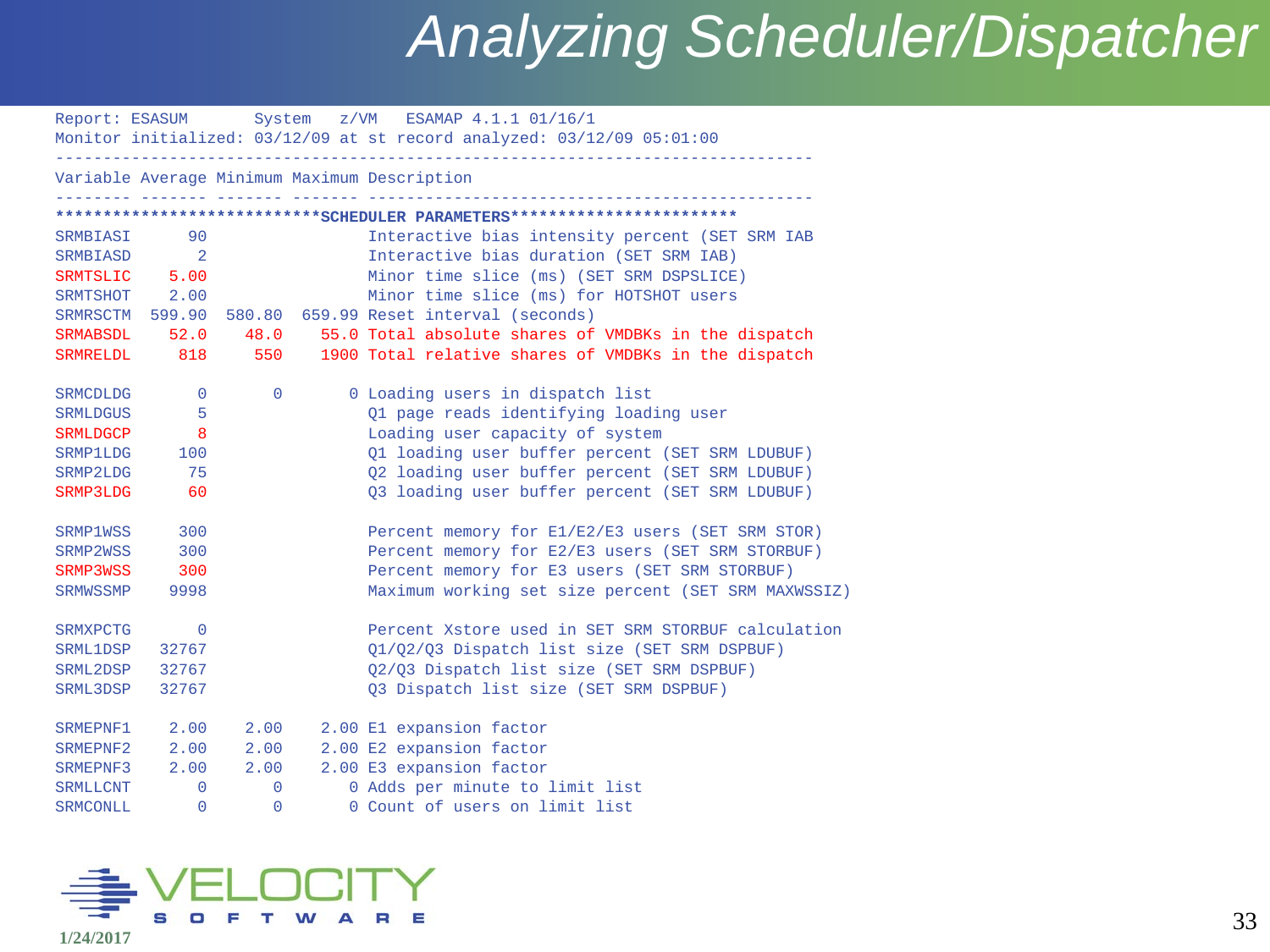### *ESAMON SHARE MACRO*

```
/* calculate normalized share for user */
parse upper arg userid .
ADDRESS ESAMON 'EXTRACT FROM INTERVAL',
'FIELD RUNTIME NCPUS SYTSCG.SRMRELDL SYTSCG.SRMABSDL MTRSCH.SRMTSLIC'
ADDRESS ESAMON 'EXTRACT USER 'userid,
'FIELD USERDATA.VMDRELSH USERDATA.VMDABSSH'
mtrsch.srmtslic = mtrsch.srmtslic / 4096 / 1000 /* Convert to seconds */
sytscg.srmabsdl = sytscg.srmabsdl * 100 / 64 / 1024 /* Convert from internal 
  format */
If SYTSCG.SRMABSDL > 99
   Then factor = 99 / sytscg.srmabsdl ; Else factor = 1
If userdata.vmdabssh > 0
 Then normshr = (userdata.vmdabssh * factor)
 Else Do; /* Absolute shares */
    If sytscg.srmreldl = 0 then sytscg.srmreldl = 100
    availshr = (100 – factor * sytscg.srmabsdl)
    normshr = (userdata.vmdrelsh / sytscg.srmreldl) * availshr
End;
say 'Share:' normshr'%'
say 'deadline:' mtrsch.srmtslic / (10 * normshr * ncpus ) 'Seconds'
```
**ESAMON SHARE BARTON Share: 1.90199309% deadline: 0.262882133 Seconds Ready;**

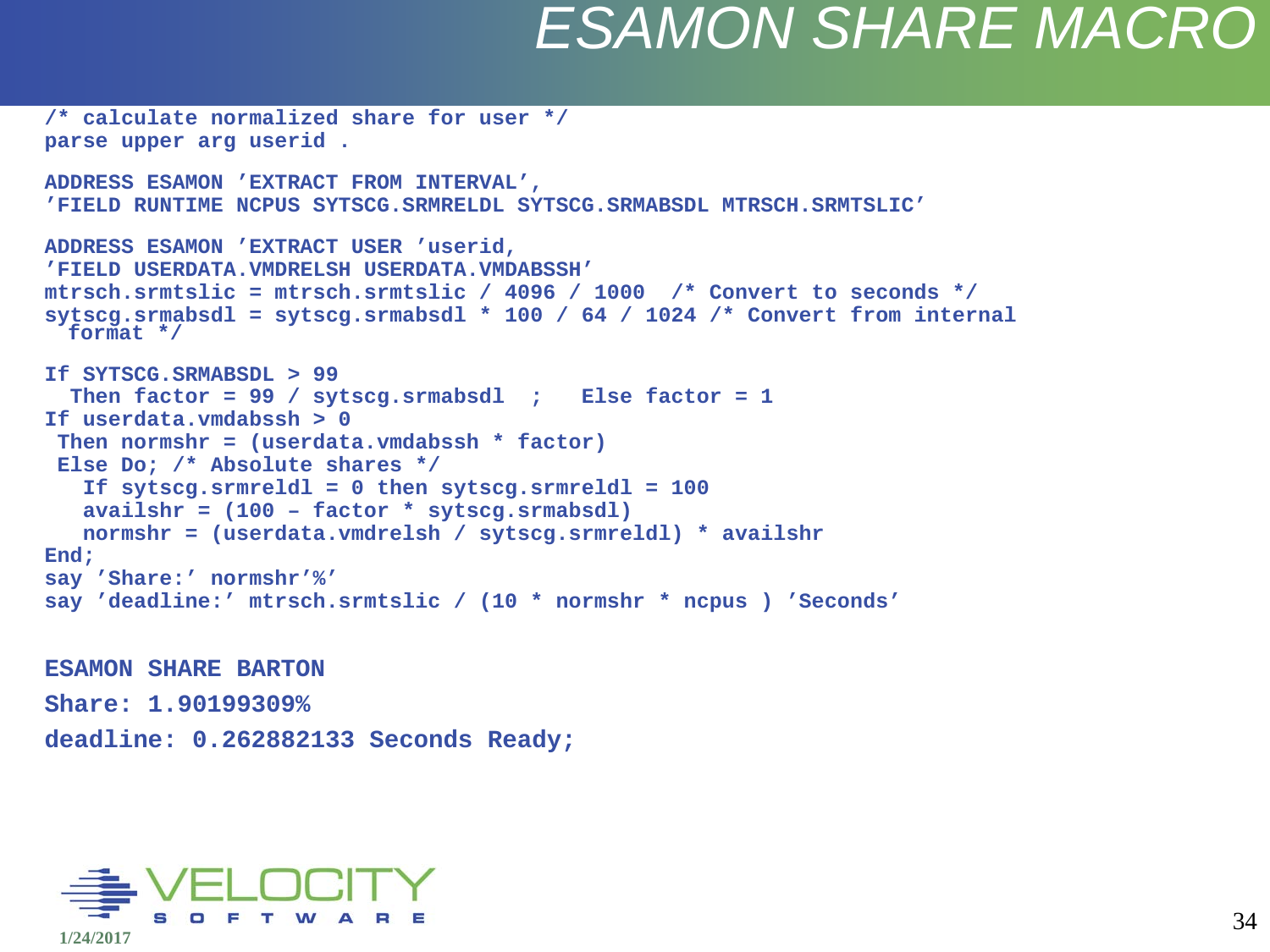# *Quiz Question*

#### Calculate normalized share for REL share 1000

- $\blacksquare$  Srmabsdl = 50
- $\blacksquare$  Srmreldl = 20000
- **Server share is 1000**
- $(100 50)$  \* (1000 / 20000) = 2.5% (1 slice out of 40)

#### Calculate normalized share when REL share 100

- $\blacksquare$  Srmabsdl = 5
- $\blacksquare$  Srmreldl = 2000
- **Linux share is 100**
- $(100 5)^* (100 / 2000) = 4.7\% (1 \text{ slice out of 21})$

#### **(100 - SRMABSDL) x (relative share / SRMRELDL)**

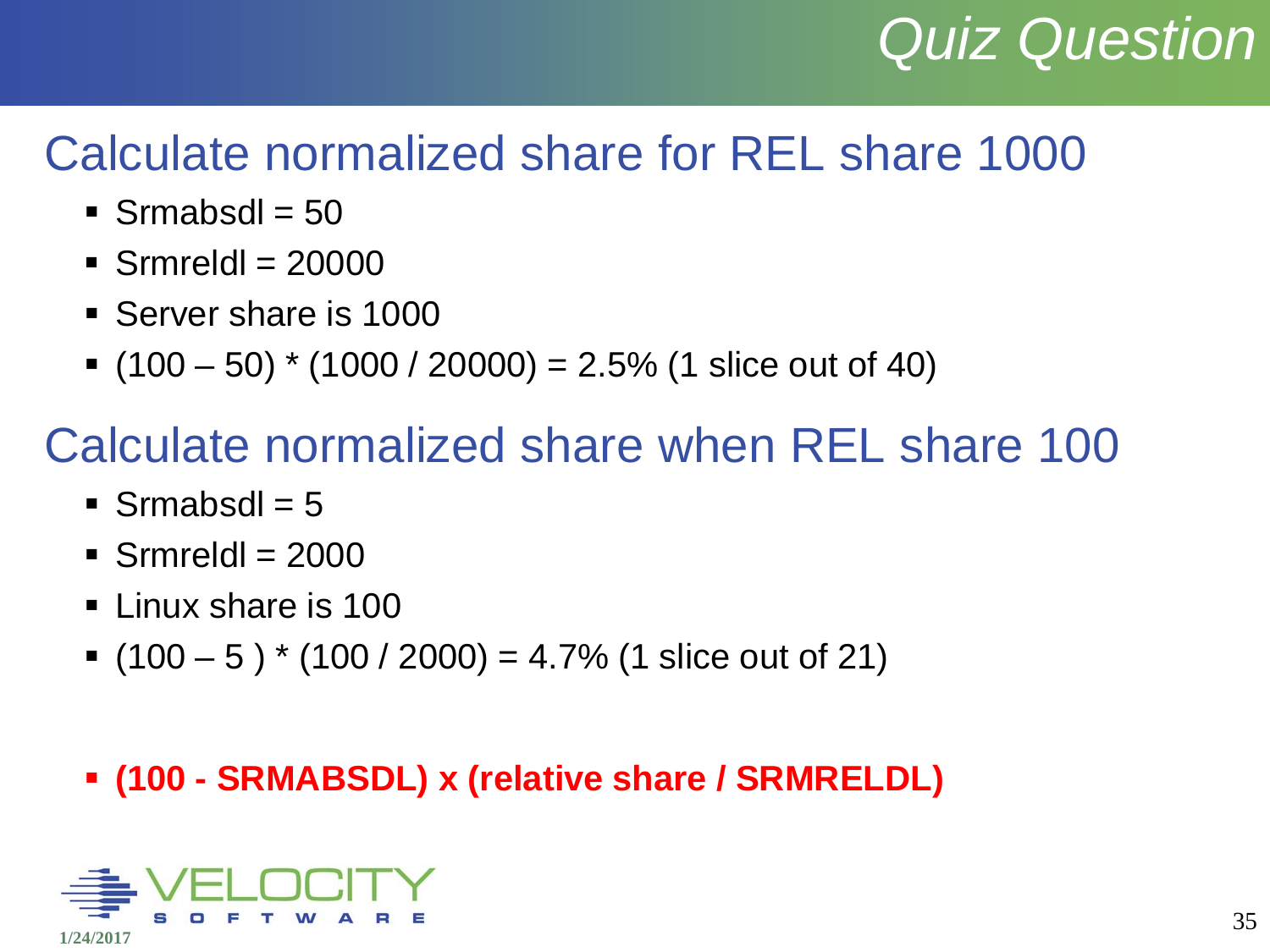#### **Installation had set TCPIP share from REL 3000 (default) to ABS 3%. Good or bad?**

#### **What would this do?**

**Relative share and absolute share normalized**

**Need to know impact on normalized share**

#### **What do we want?**

**TCPIP to have sufficient share to meet workload requirement**

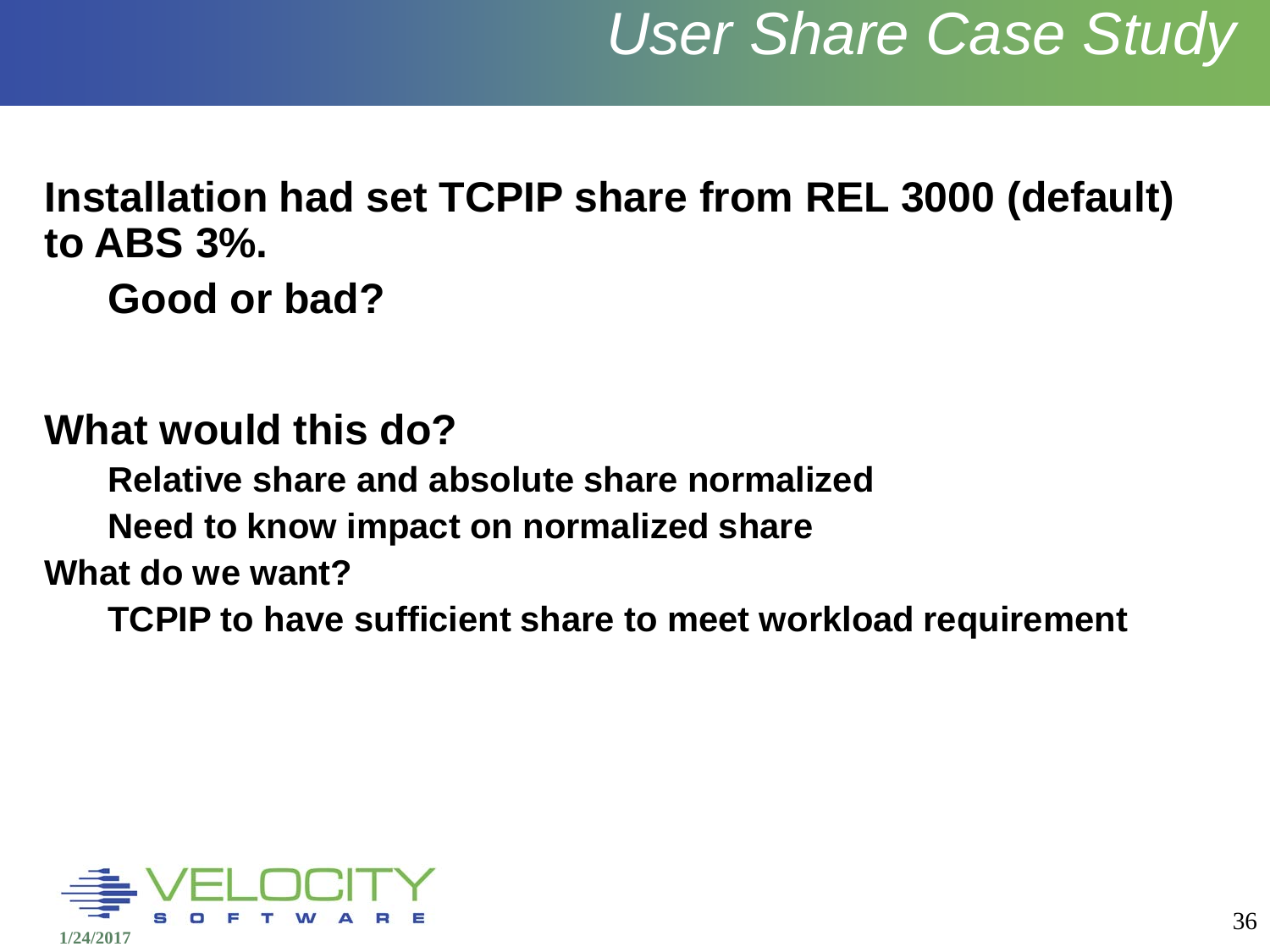### *User Share Case Study*

#### **TCPIP needs how much CPU? 45% of one CPU during peak 15 minutes**

|                                                                                                                     |                                      |  | Report: ESAUSP2 User Resource Rate Report |  |       |   |       |                    |         |  |  |  |  |
|---------------------------------------------------------------------------------------------------------------------|--------------------------------------|--|-------------------------------------------|--|-------|---|-------|--------------------|---------|--|--|--|--|
| Monitor initialized: 02/07/07 at 00:00:05 on 2084 serial                                                            |                                      |  |                                           |  |       |   |       |                    |         |  |  |  |  |
| <---CPU time--> <----Main Storage (pages)-----><br><(Percent)> T:V <resident> Lock &lt;-----WSS-----&gt;</resident> |                                      |  |                                           |  |       |   |       |                    |         |  |  |  |  |
| UserID                                                                                                              |                                      |  |                                           |  |       |   |       |                    |         |  |  |  |  |
| /Class Total Virt Rat Totl Activ -ed Totl Activ Avg                                                                 |                                      |  |                                           |  |       |   |       |                    |         |  |  |  |  |
|                                                                                                                     |                                      |  |                                           |  |       |   |       |                    |         |  |  |  |  |
| 13:05:00 188.8 178.4 1.1 2M 1559K 4782 2M 1753K 46K                                                                 |                                      |  |                                           |  |       |   |       |                    |         |  |  |  |  |
| ***Key User Analysis ***                                                                                            |                                      |  |                                           |  |       |   |       |                    |         |  |  |  |  |
| TCPIP 8.75 6.40 1.4 2722 2722 202 799                                                                               |                                      |  |                                           |  |       |   |       | 799                | 799     |  |  |  |  |
|                                                                                                                     | ***User Class Analysis***            |  |                                           |  |       |   |       |                    |         |  |  |  |  |
| *Keys                                                                                                               | 0.36 0.32 1.1 527 527 3 558 558      |  |                                           |  |       |   |       |                    | 186     |  |  |  |  |
| *TheUsrs 4.42 4.18 1.1 141K 141K 339 165K                                                                           |                                      |  |                                           |  |       |   |       | 164K               | 13K     |  |  |  |  |
| MPROUTE  0.20  0.19  1.1  319  319                                                                                  |                                      |  |                                           |  |       |   | 1 315 |                    | 315 472 |  |  |  |  |
| 13:26:00 384.2 107.8 3.6 1M 1153K 4384 1M 1442K 37K                                                                 |                                      |  |                                           |  |       |   |       |                    |         |  |  |  |  |
| ***Key User Analysis ***                                                                                            |                                      |  |                                           |  |       |   |       |                    |         |  |  |  |  |
| TCPIP                                                                                                               | $44.83$ 6.20 7.2 2412 2412 202 621   |  |                                           |  |       |   |       | 621                | 621     |  |  |  |  |
| ***User Class Analysis***                                                                                           |                                      |  |                                           |  |       |   |       |                    |         |  |  |  |  |
| *Keys                                                                                                               | 31.11 0.21 147 160 160 3 338 338 113 |  |                                           |  |       |   |       |                    |         |  |  |  |  |
| *TheUsrs 113.5 2.08 55 64K 64424                                                                                    |                                      |  |                                           |  |       |   |       | 229 66K 66305 4973 |         |  |  |  |  |
| DTCVSW1 17.69 0.00 .2M 17                                                                                           |                                      |  |                                           |  | 17    | 0 | 16 —  | 16                 | 24      |  |  |  |  |
| DTCVSW2 16.02 0.00 .2M                                                                                              |                                      |  |                                           |  | 17 17 | 0 | 16    | 16                 | 24      |  |  |  |  |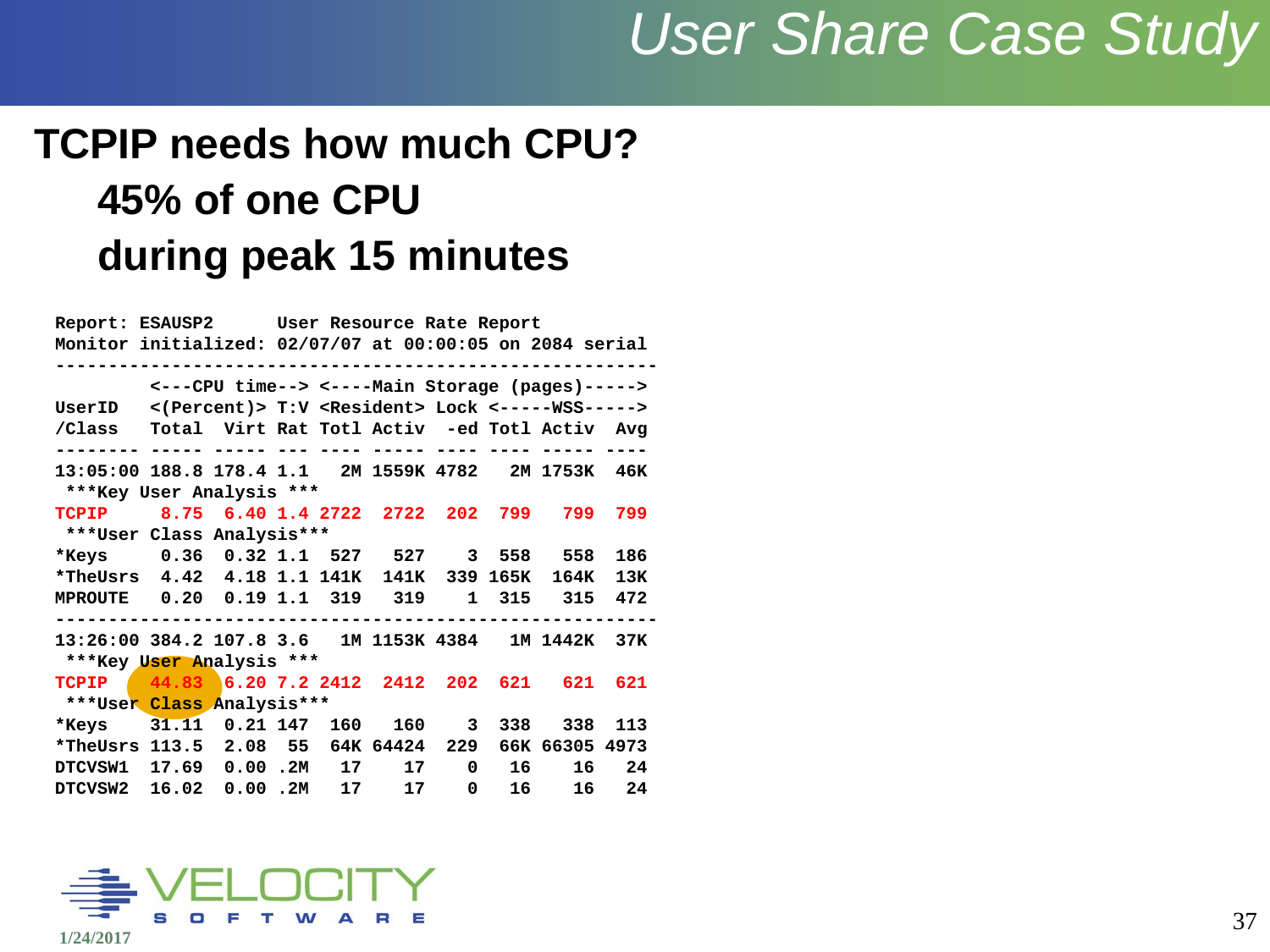### *Server Requirement Case Study*

#### **TCPIP used 45% of a processor at peak**

**LPAR has 10 processors**

**TCPIP has a requirement of 5% of the system to meet peak requirement**

**Is 3% absolute sufficient?**

#### **What was 3000 relative in normalized terms? Calculate normalizeShare =**

**(RelShare / SRMRELDL) \* (100 – SRMABSDL) = ????**

**Check ESASUM, Scheduler section**

| Report: ESASUM                                                          |              |          | System Summary |         |                              |                                      |     |               |  |  |
|-------------------------------------------------------------------------|--------------|----------|----------------|---------|------------------------------|--------------------------------------|-----|---------------|--|--|
|                                                                         |              |          |                | Minimum | Maximum                      | Std                                  | Obs |               |  |  |
| Variable Average Minimum Maximum Date Time Date Time Dev Count Descript |              |          |                |         |                              |                                      |     |               |  |  |
|                                                                         |              |          |                |         |                              |                                      |     |               |  |  |
|                                                                         |              |          |                |         |                              |                                      |     |               |  |  |
| <b>SRMBIASI</b>                                                         | 90           |          |                |         |                              |                                      |     | 1394 Interact |  |  |
| <b>SRMBIASD</b>                                                         | $\mathbf{2}$ |          |                |         |                              |                                      |     | 1394 Interact |  |  |
| SRMTSLIC                                                                | 5.00         |          |                |         |                              |                                      |     | 1394 Minor ti |  |  |
| <b>SRMTSHOT</b>                                                         | 2.00         |          |                |         |                              |                                      |     | 1394 Minor ti |  |  |
| <b>SRMRSCTM</b>                                                         | 126.38       | 6.31     |                |         |                              | 306.49 02/07 13:02 02/07 15:54 75.06 |     | 1368 Reset in |  |  |
| <b>SRMABSDL</b>                                                         | 2.3          | $\Omega$ |                |         | 6.0 02/07 00:03 02/07 12:25  | 80.7                                 |     | 1370 Total ab |  |  |
| <b>SRMRELDL</b>                                                         | 5296         | 1200     |                |         | 7070 02/07 15:53 02/07 24:00 | 523                                  |     | 1370 Total re |  |  |
|                                                                         |              |          |                |         |                              |                                      |     |               |  |  |
| €                                                                       |              | HUCILY   |                |         |                              |                                      |     |               |  |  |
|                                                                         |              |          |                |         |                              |                                      |     |               |  |  |
|                                                                         | s<br>о       |          | R<br>W<br>A    |         |                              |                                      |     |               |  |  |

**1/24/2017**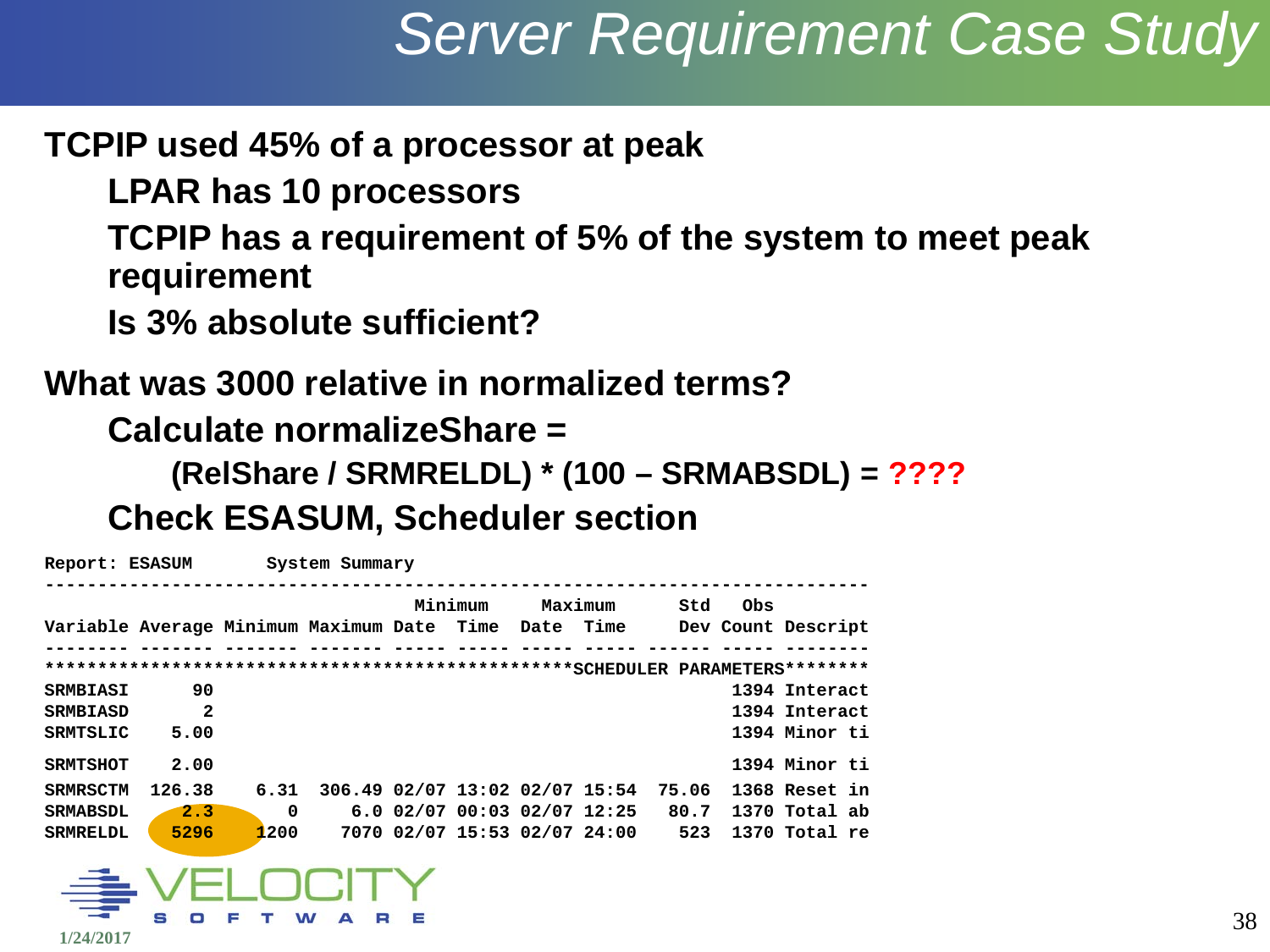# *Dispatch / Eligible List Classes*

#### There are three normal classes, one special class

- used to differentiate types of work
- **Control thrashing based on queue**
- Q1,Q2,Q3, and Q0

### Each class has an associated Elapsed Time Slice (ETS),

 $\blacksquare$  the amount of time a user may stay in the class

#### Trivial transactions defined as ending transaction in Q1

- ETS adjusted at every qdrop to maintain q1 levels
- Mostly meaningless unit of time (50ms-16sec)
- Defines queue stay, trivial transaction

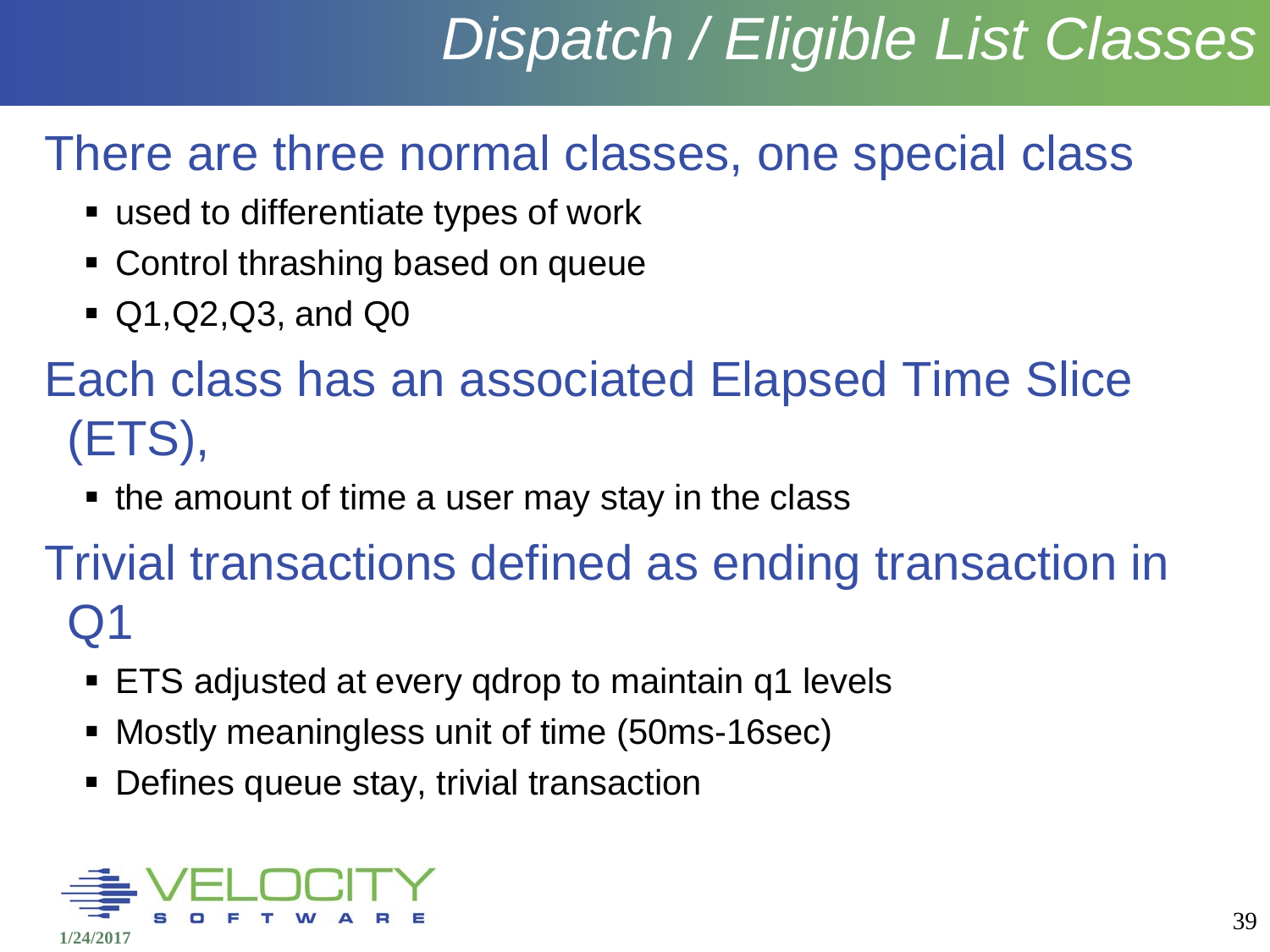# *Dispatch / Eligible List Classes - ETS*

#### Elapsed time slice = .05 - 16 seconds.

Varies dynamically,

### ETS keeps 85% of INQUEUE users in Q1

- Q1 users: Inqueue < 1 ETS
- Q2 users: Inqueue < 7 ETS
- Q3 users: Inqueue > 7 ETS

### $Q1$  size  $= (Q2$  size / 6 + Q3 size / 48) / (.85 / .15)

### **ETS**

- **Does not keep '85% of the transactions trivial!**
- **Example 1** is not useful to the performance analyst or for SLA!

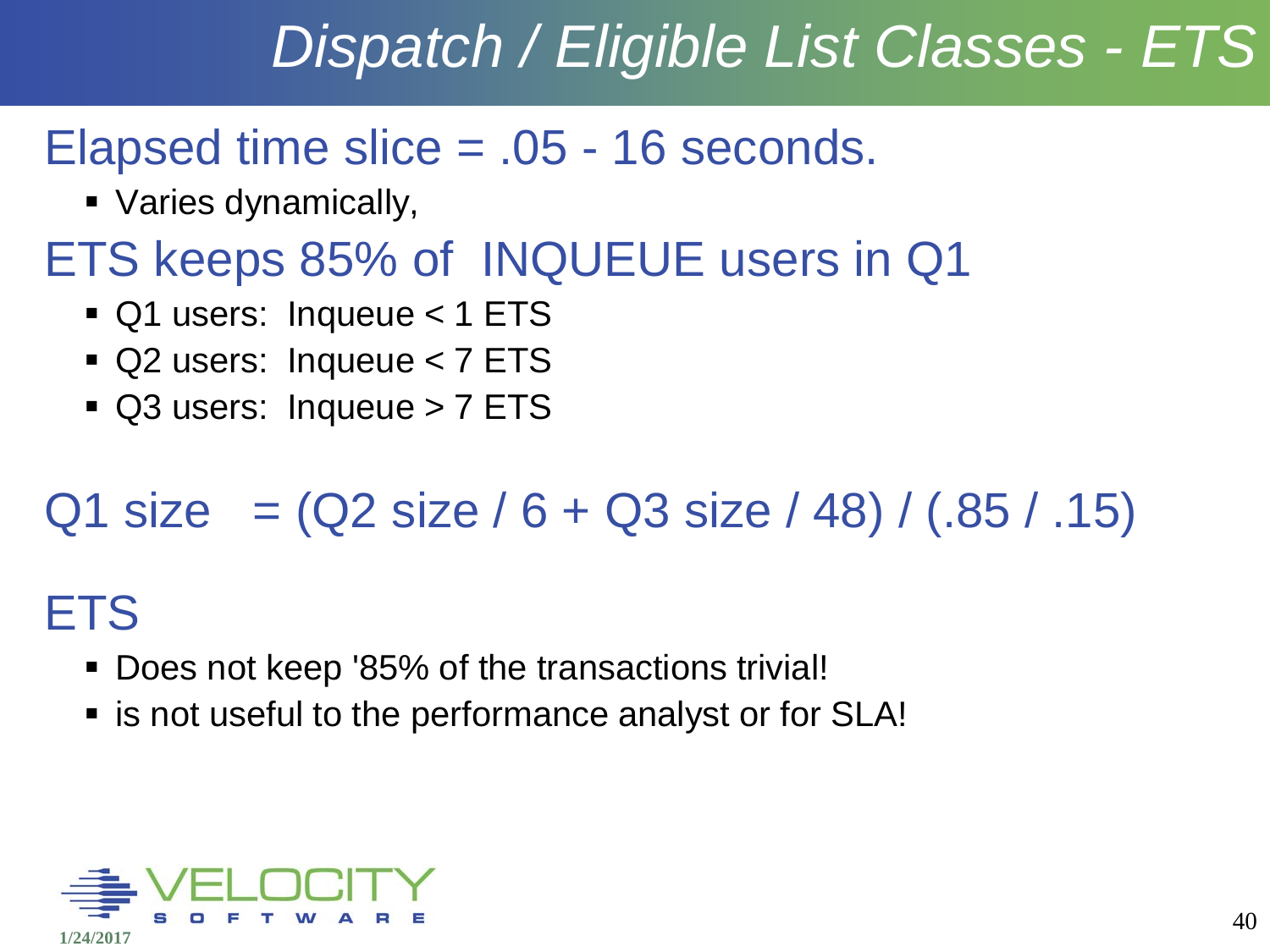# *Dispatch / Eligible List Class 0*

#### Class 0 (Special case, Not held on E–List)

QUICKDSP: set by installation, ETS is the same as Class 2, dispatch priority reprioritized after 8 Q1ETS (1 Q2ETS)

Lockshot: User is holding a lock and stays in class 0 until lock is released. User is treated as QUICKDSP with regard to eligible list.

Hotshot: User is already in queue and interacts with the terminal. Dispatch time slice is a hotshot time slice. Hotshot bias is 90 or 95%

 $\blacksquare$  (users that issue #CP Q T for example during long transaction

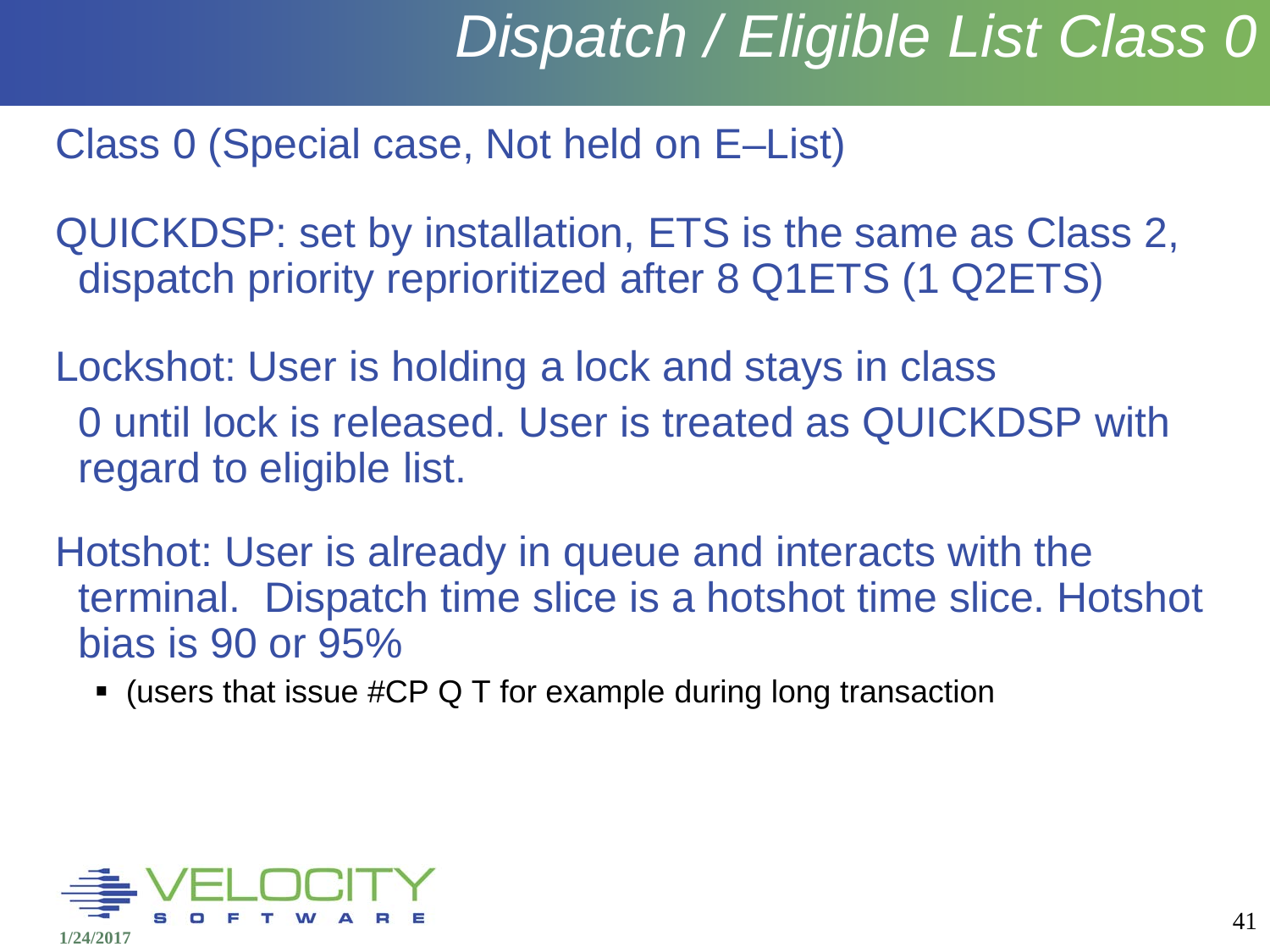### *User Queue Analysis*

| Report: ESAUSRQ |                |             | User Queue Analysis |      |             |              |                                                                   |             |              |             |          |
|-----------------|----------------|-------------|---------------------|------|-------------|--------------|-------------------------------------------------------------------|-------------|--------------|-------------|----------|
|                 |                |             |                     |      |             |              | <-----------Average Number of Users in Queue-------------         |             |              |             |          |
| UserID          |                |             |                     |      |             |              | <-------Dispatch List-------> Limit <-------Eligible List-------> |             |              |             |          |
| /Class          | Q <sub>0</sub> | Q1          | Q <sub>2</sub>      |      |             | Q3 Ldng List | E0                                                                | E1          | E2           |             | E3 Ldng  |
| 02/12/07        |                |             |                     |      |             |              |                                                                   |             |              |             |          |
| 10:01:00        | 4.0            | 7.0         | 7.0                 | 54.0 | 3.0         | $\Omega$     |                                                                   | 0           | $\mathbf{0}$ | $\Omega$    | $\Omega$ |
| Hi-Freq:        | 4.0            | 12.2        | 7.4                 | 48.2 | 2.0         | 0            | 0                                                                 | 0           | $\mathbf 0$  | $\mathbf 0$ |          |
| ***User         |                |             |                     |      |             |              |                                                                   |             |              |             |          |
| *TheUsrs        | 0.9            | 4.8         | 1.8                 | 9.2  | 1.0         | $\mathbf 0$  | 0                                                                 | 0           | $\mathbf 0$  | 0           |          |
| AAAInter        | $\mathbf 0$    | 1.0         | 1.3                 | 9.2  | 0.3         | 0            | 0                                                                 | 0           | 0            | 0           |          |
| <b>AAAIDM</b>   | 0.0            | 0.3         | 0.3                 | 0.4  | 0.1         | 0            | 0                                                                 | 0           | 0            | 0           |          |
| AAPortal        | $\mathbf 0$    | $\mathbf 0$ | $\mathbf 0$         | 2.0  | 0.1         | 0            | 0                                                                 | 0           | 0            | 0           |          |
| <b>AARPS</b>    | $\mathbf 0$    | 0.4         | 0.3                 | 0    | $\mathbf 0$ | $\mathbf 0$  | $\mathbf 0$                                                       | 0           | 0            | 0           |          |
| AAA_Dev         | 0.1            | 5.7         | 3.7                 | 17.4 | 0.6         | 0            | 0                                                                 | 0           | 0            | 0           |          |
| ***Top Users    |                |             |                     |      |             |              |                                                                   |             |              |             |          |
| <b>AAAAP01E</b> | 0              | 0           | $\mathbf 0$         | 1.0  | 0           | 0            | 0                                                                 | 0           | 0            | 0           |          |
| AAAORA2C        | $\mathbf 0$    | $\mathbf 0$ | $\mathbf 0$         | 3.0  | 0.1         | 0            | 0                                                                 | 0           | $\mathbf 0$  | 0           |          |
| <b>AAAORA3T</b> | 0              | 0.1         | 0.7                 | 1.1  | 0           | $\mathbf 0$  | 0                                                                 | $\mathbf 0$ | 0            | 0           |          |
| AAAAP02E        | 0              | $\mathbf 0$ | 0                   | 1.0  | 0           | 0            | 0                                                                 | 0           | 0            | 0           |          |
| AAAAP02X        | 0              | $\mathbf 0$ | $\mathbf 0$         | 1.0  | $\mathbf 0$ | 0            | 0                                                                 | 0           | 0            | 0           |          |

System domain sample rate: 1 per user per monitor sample User domain high-frequency sample rate: 1 per second User data more accurate

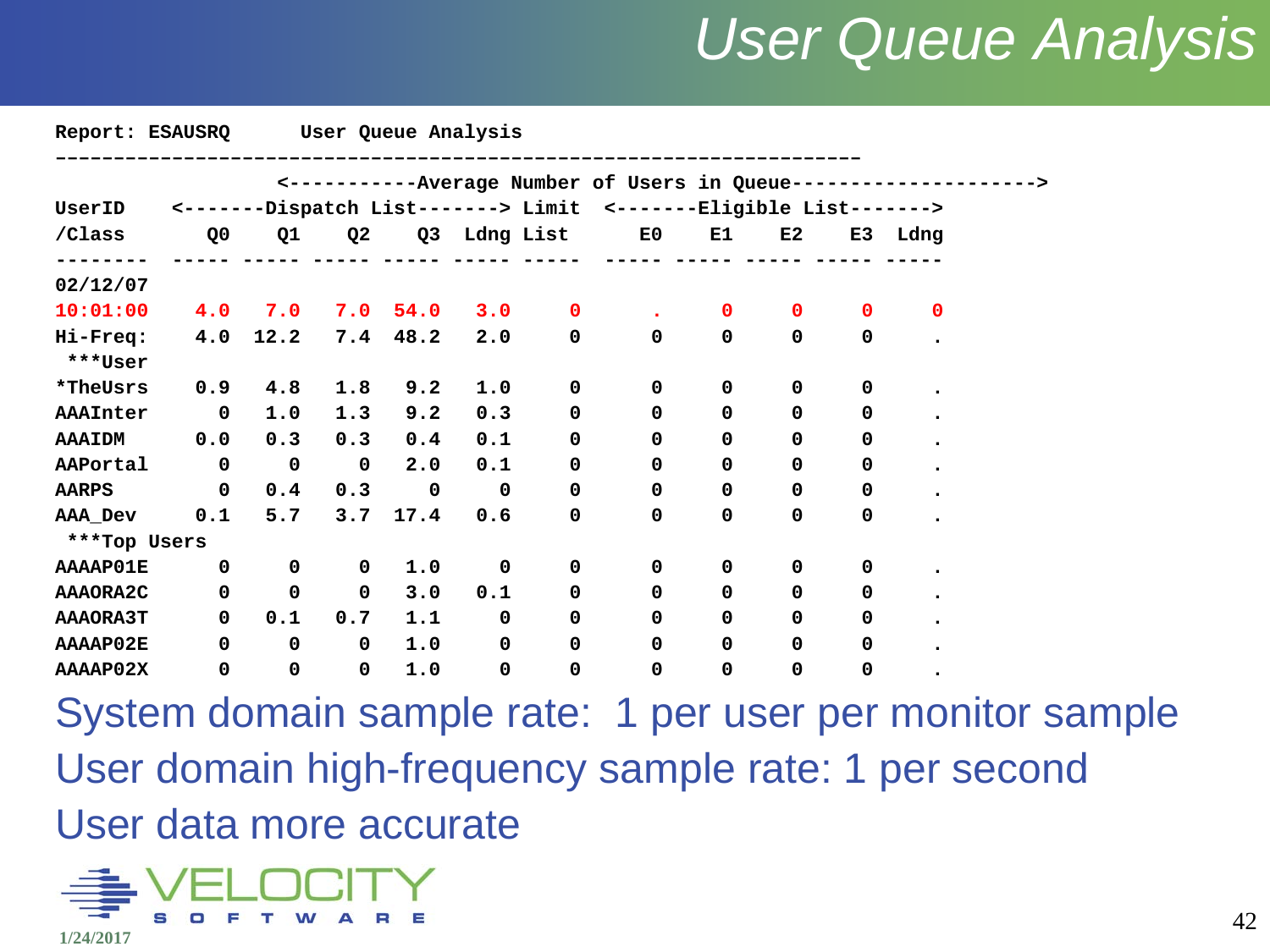# *Dispatcher*

### Dispatches System VMDBK first

#### Dispatches user with lowest dispatch deadline priority

- CP System Work
- **CP User work**
- **Users/Servers**

#### Gives a user one dispatch time slice

- Unit of time virtual machine is dispatched
- SET SRM DSPSLICE
- 1-99ms, Default 5ms

### Does not care if user is Q1, Q2, or Q3

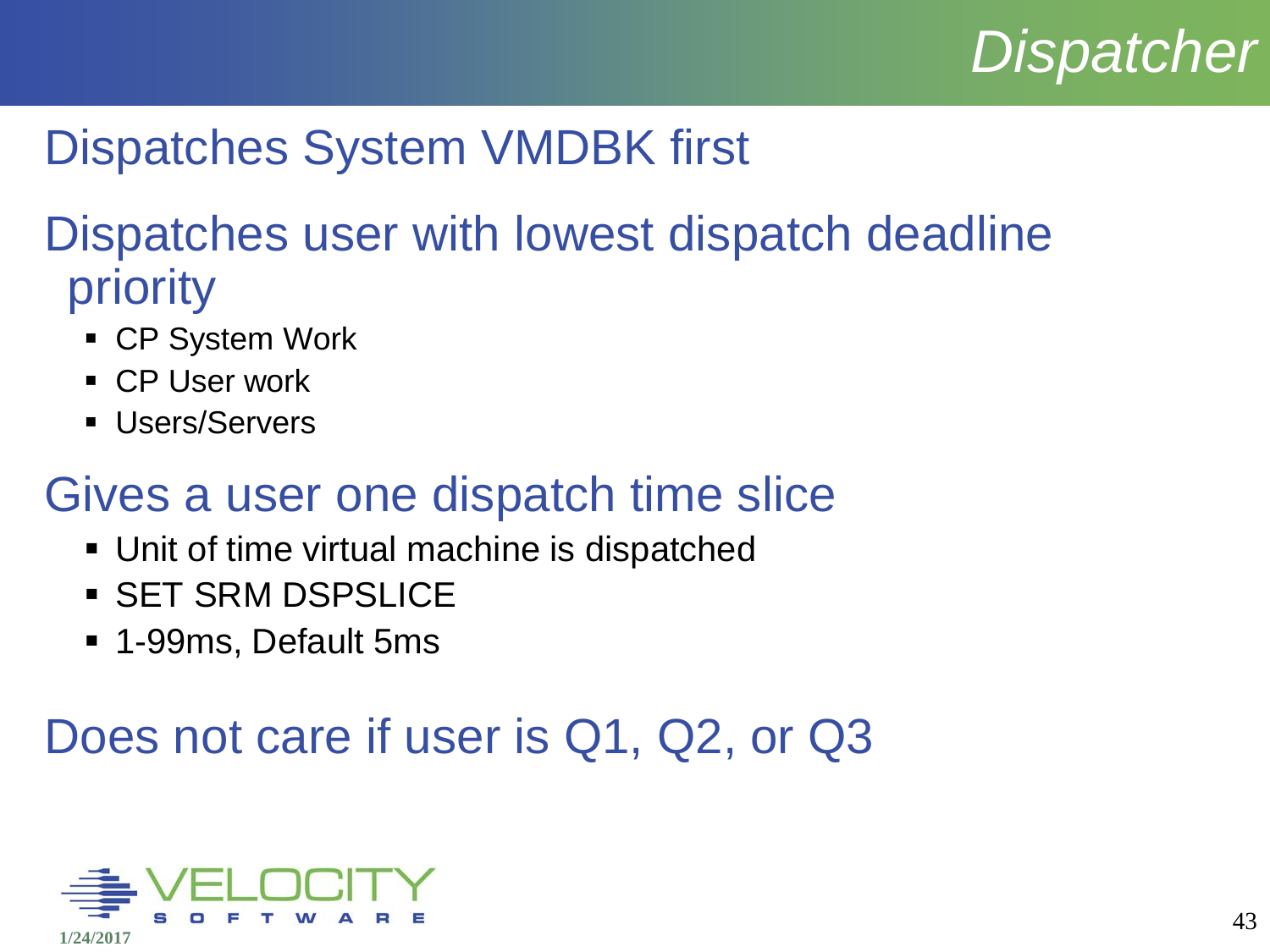### *Dispatcher*

#### Processor Local Dispatch Vector

- One per each local processor
- One additional for master

Dispatchable users picked by dispatcher and put on PLDV

Requires lock, so multiple users "picked"

| Report: ESAPLDV |                           |  |          |      |                | Processor Local Dispatch Vector Activity Velocity Software, Inc. |                                                         |                   |                 |                                                                              |                      |                                          |        |
|-----------------|---------------------------|--|----------|------|----------------|------------------------------------------------------------------|---------------------------------------------------------|-------------------|-----------------|------------------------------------------------------------------------------|----------------------|------------------------------------------|--------|
|                 | <----Users----->          |  | Tran     |      |                |                                                                  |                                                         |                   |                 | <vmdbk moves="" sec=""> &lt;-------PLDV Lengths------&gt; Dispatcher</vmdbk> |                      |                                          |        |
| Time            | Logged Actv In Q /sec CPU |  |          |      |                |                                                                  | Steals To Master Avg Max Mstr MstrMax %Empty Long Paths |                   |                 |                                                                              |                      |                                          |        |
|                 |                           |  |          |      |                |                                                                  |                                                         |                   |                 |                                                                              |                      |                                          |        |
| 13:16:04        | 788                       |  | 274 23.7 | 19.0 | $\mathbf 0$    | 126.7                                                            | 334.3                                                   |                   | $0.8$ 2.0 0.3   |                                                                              |                      | $1.0$ 44.4                               | 977.4  |
|                 |                           |  |          |      | 1              | 69.5                                                             | $\mathbf{0}$                                            |                   | $0.1\quad2.0$   | $\bullet$                                                                    | $\bullet$            | 92.5                                     | 357.8  |
|                 |                           |  |          |      | $\overline{2}$ | 64.7                                                             | $\mathbf 0$                                             |                   | $0.1 \quad 2.0$ | $\bullet$                                                                    | $\ddot{\phantom{a}}$ | 91.9                                     | 315.4  |
|                 |                           |  |          |      | $\mathbf{3}$   | 69.9                                                             | $\mathbf{0}$                                            |                   | $0.1 \quad 2.0$ |                                                                              | $\bullet$            | 91.1                                     | 340.6  |
|                 |                           |  |          |      | 4              | 63.2                                                             | $\mathbf{0}$                                            |                   | $0.1 \quad 2.0$ |                                                                              | $\ddot{\phantom{0}}$ | 93.5                                     | 302.8  |
|                 |                           |  |          |      | 5              | 74.5                                                             |                                                         | $0 \t 0.1 \t 2.0$ |                 |                                                                              |                      | 91.6<br>$\bullet$ . The set of $\bullet$ | 383.3  |
|                 |                           |  |          |      |                |                                                                  |                                                         |                   |                 |                                                                              |                      |                                          |        |
| System:         |                           |  |          |      |                | 468.5                                                            | 334.3                                                   |                   | $1.4$ 12.0 0.3  |                                                                              |                      | $1.0$ 504.9                              | 2677.2 |

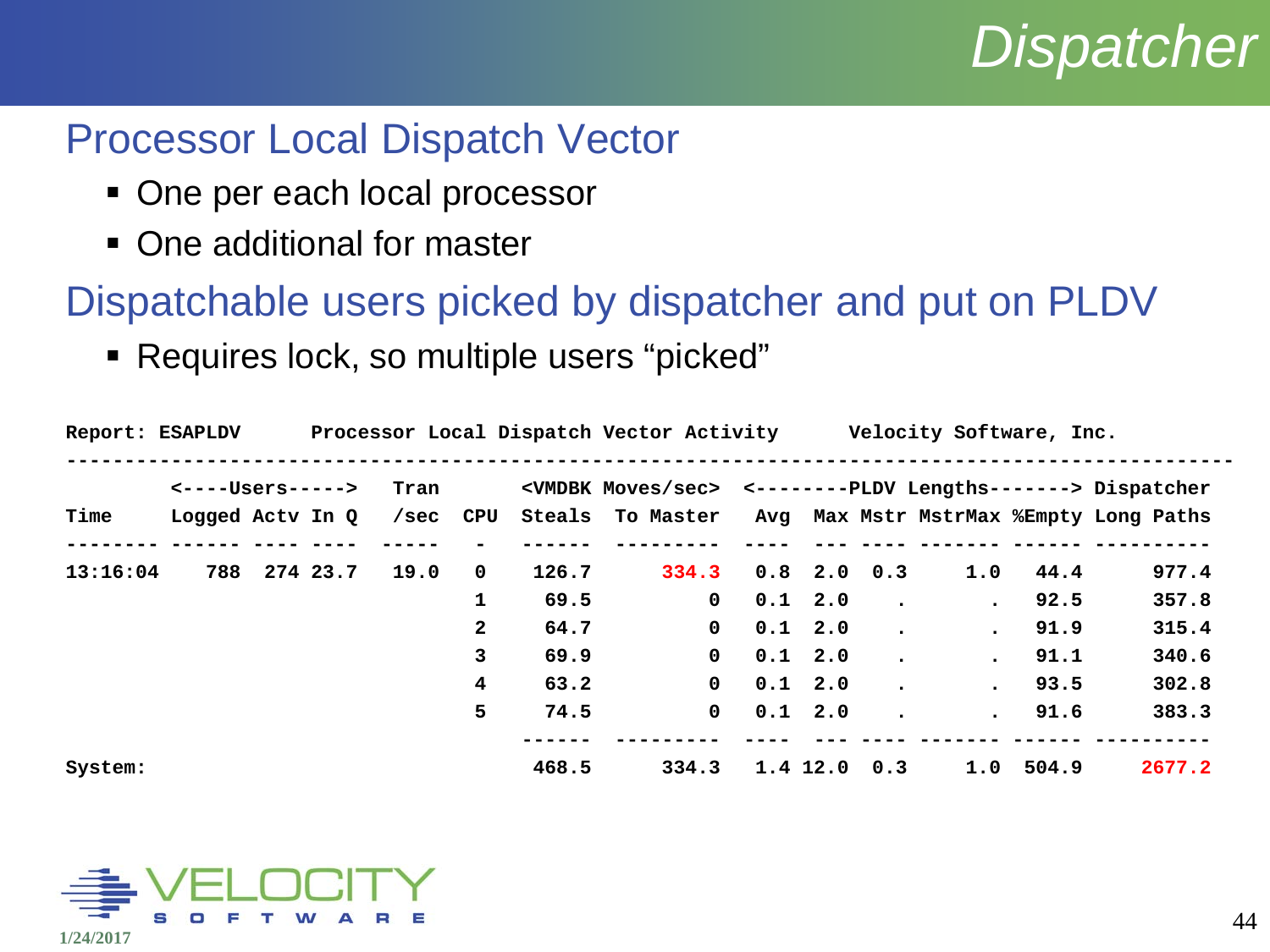# *E-List to D-List Promotion*

To be moved from the Eligible List to the Dispatch List, non-QUICKDSP users must pass three tests.

- DSPBUF q1 q2 q3
- STORBUF q1 q2 q3
- **LDUBUF** q1 q2 q3

Each test requires that the user fit into a "buffer" based on dispatch list

Q1 user must only pass Q1 tests, Q2 user must only pass Q1 and Q2 tests, etc Resource is thus reserved for Q1 / Interactive users

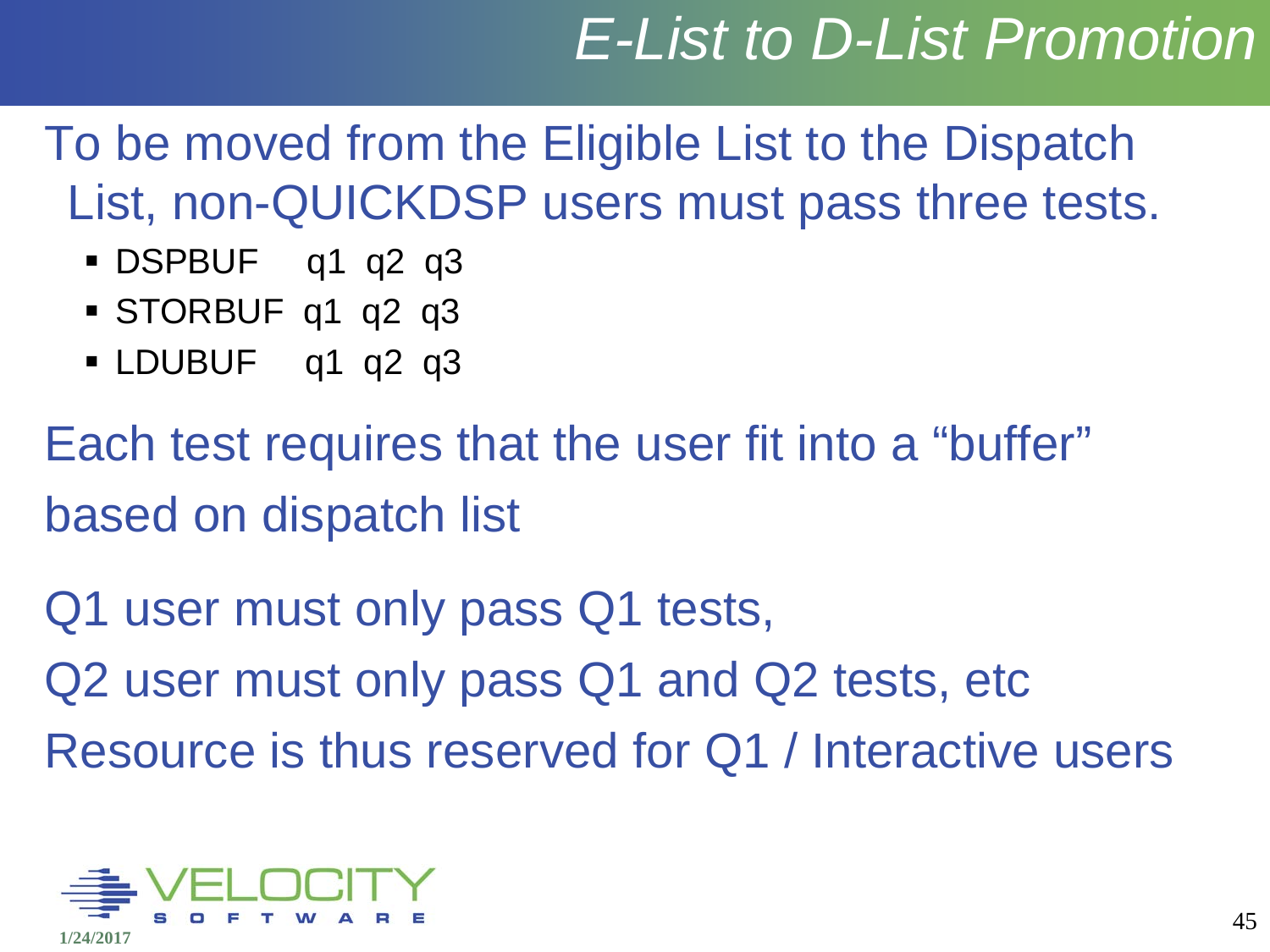# *E-List to D-List Promotion*

### Storage (STORBUF):

- avail =  $pct$  \* (DPA + Xpct \* Xstore) (Sum Inqueue user working sets)
- If the user's working set is less than "avail" pages, the test is passed
- "pct" is the q1/q2/q3 percent. Q3 user must pass all three tests.

Paging:

- pct \* LDUcapacity < LDUBUF
- **If the user is not currently a Loading User, this test is bypassed.**
- "pct" is the q1/q2/q3 percent. Q3 user must pass all three tests. CPU:
	- Inq users < DSPBUF
	- Default is 32k

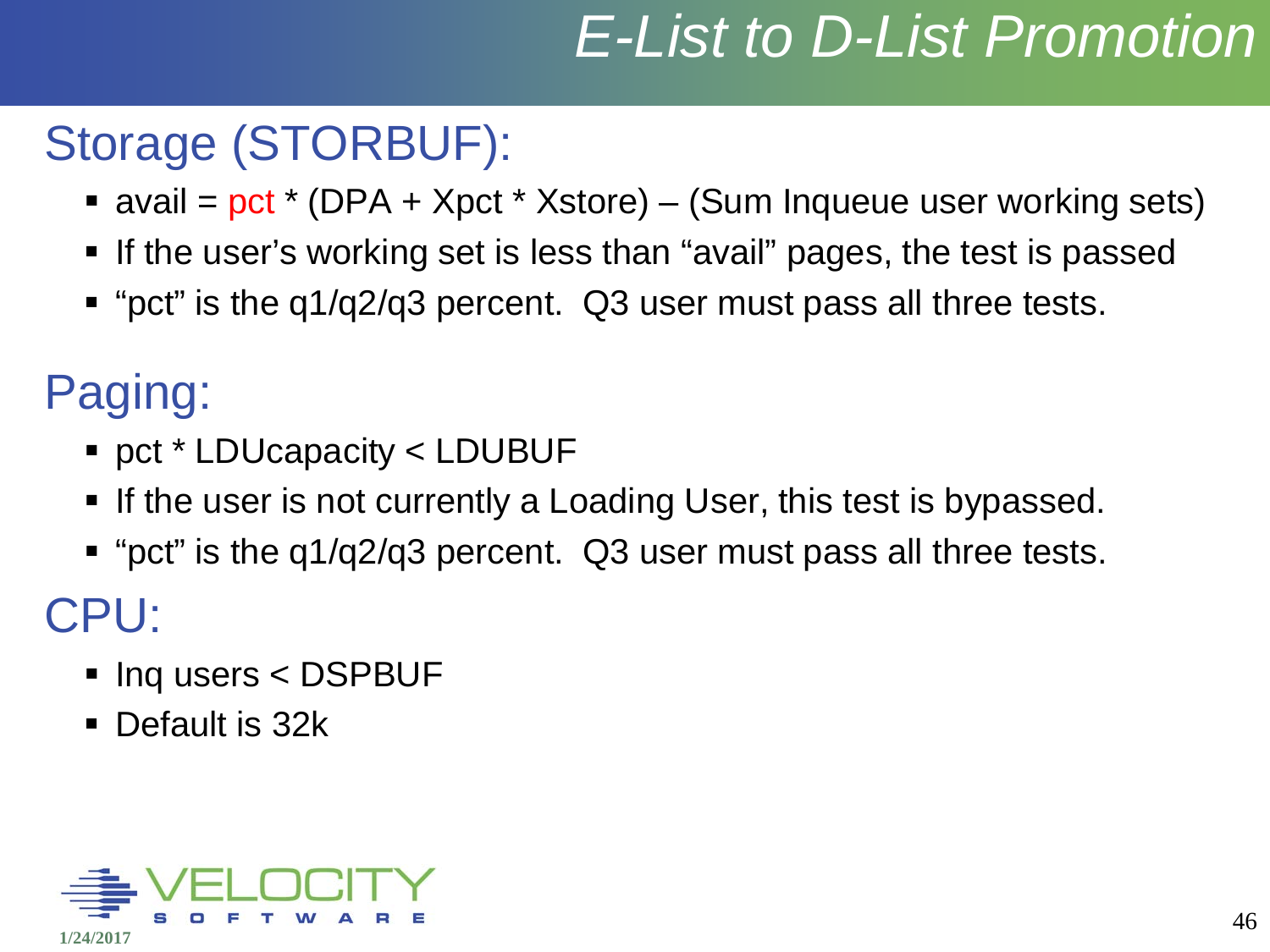### *E-List to D-List Important Question!*

What are we trying to protect with the eligible list?

What does over commitment of Processor mean?

What does over commitment of storage mean?

What does over commitment of paging subsystem mean

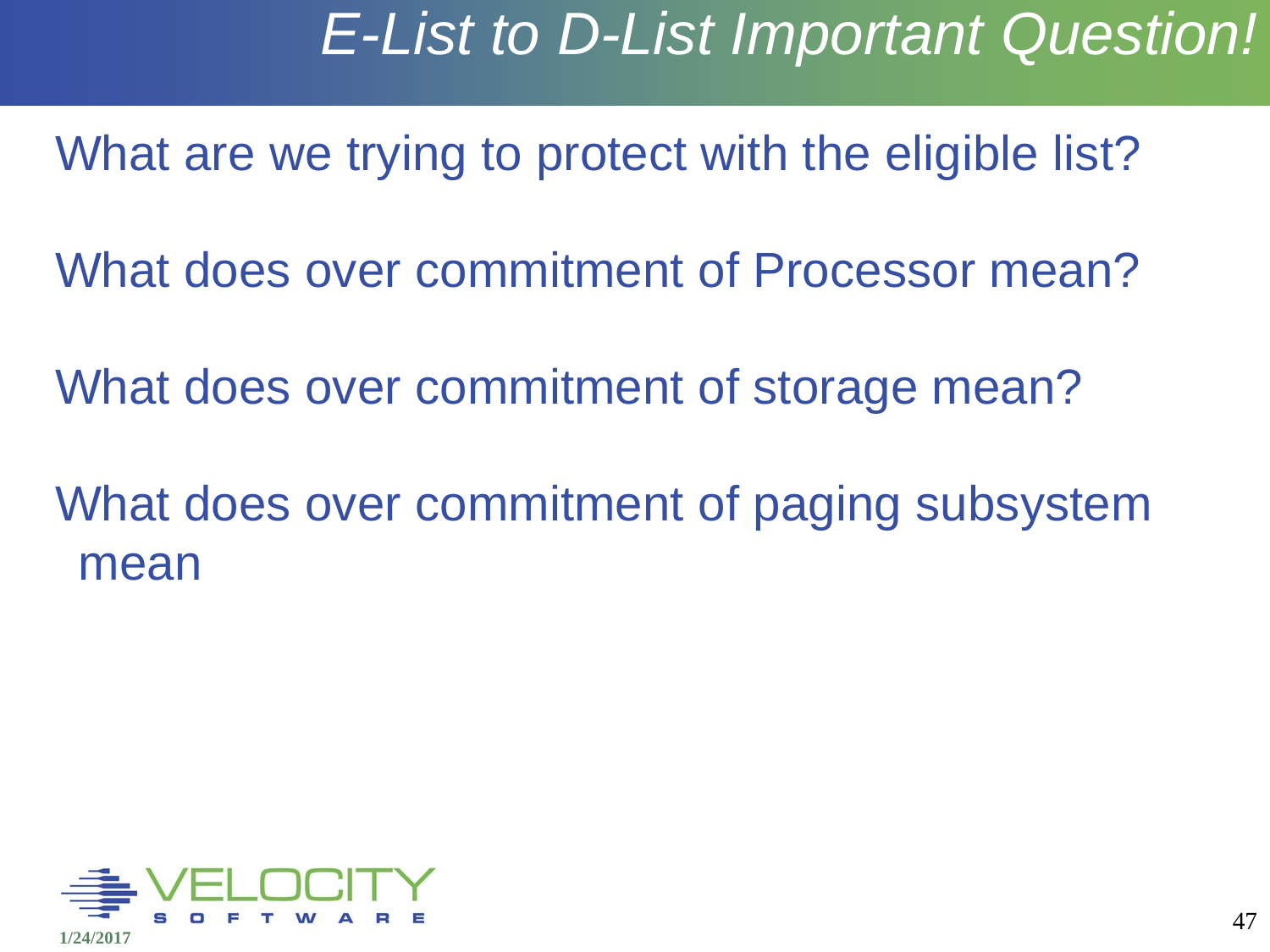# *SRM Parameters: DSPBUF*

#### SET SRM DSPBUF n1 n2 n3

- Controls number of users in dispatch list
- **Defaults to 32k 32k 32k**
- **Function disabled by definition**
- Use SET SHARE instead!

### Parameters based on sum of inqueue users:

- $-1)$  Q1+Q2+Q3
- $(2)$  Q2+Q3
- 3) Q3

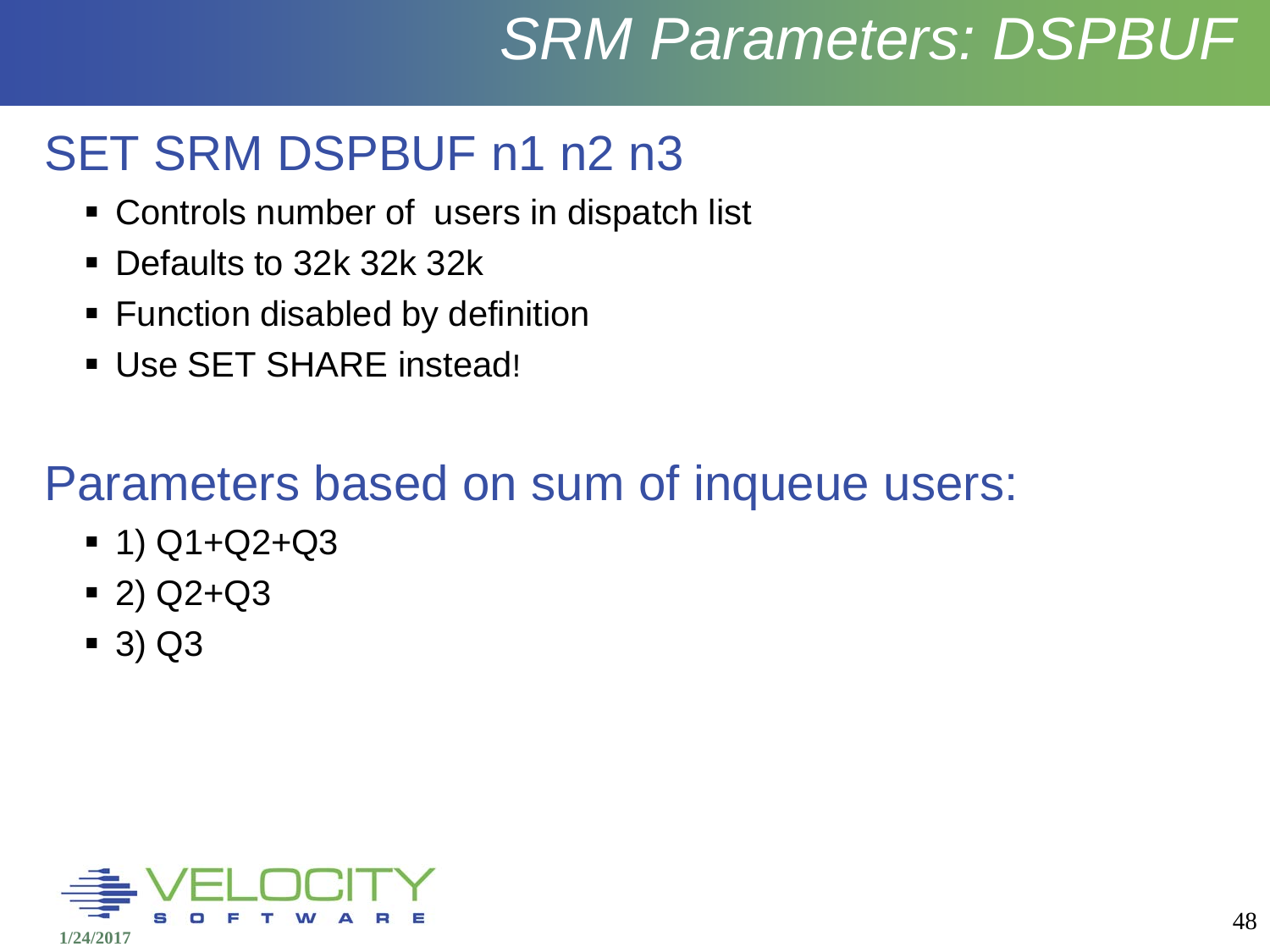# *SRM Parameters: LDUBUF*

### SET SRM LDUBUF 100 75 60

### User defined as Loading if

- n Page faults in one dispatch time slice where "n" is 5 at default
- User logs on (until profile exec completes or one dispatch time slice is used)

#### SET SRM DSPSLICE changes this algorithm

- Default is 5ms dispatch time slice
- If modify to 1 ms, then "Loading" definition becomes 1 page fault
- **If modify to 10ms, then 10 page faults define a loading user**

#### Linux installations have more page devices per server

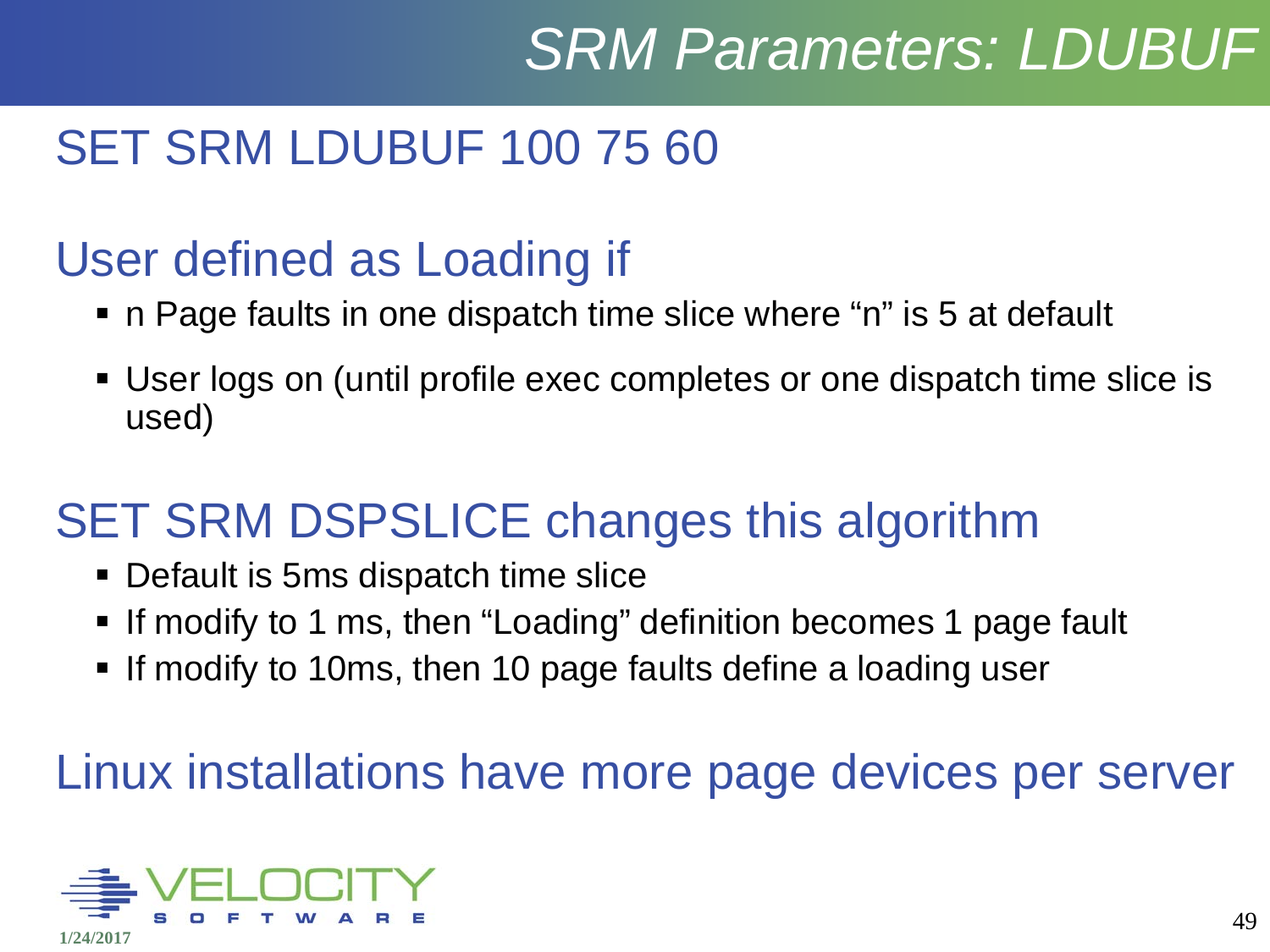# *Loading Capacity*

### Loading capacity defined as:

• Number of paging devices

### SET SRM LDUBUF 100 75 60

- "100" for all users limits number of loading users to number of page devices
- "75" limits number of Q2+Q3 loading users
- "60" for "queue 3" limits number of Q3 loading users to 60% of page devices

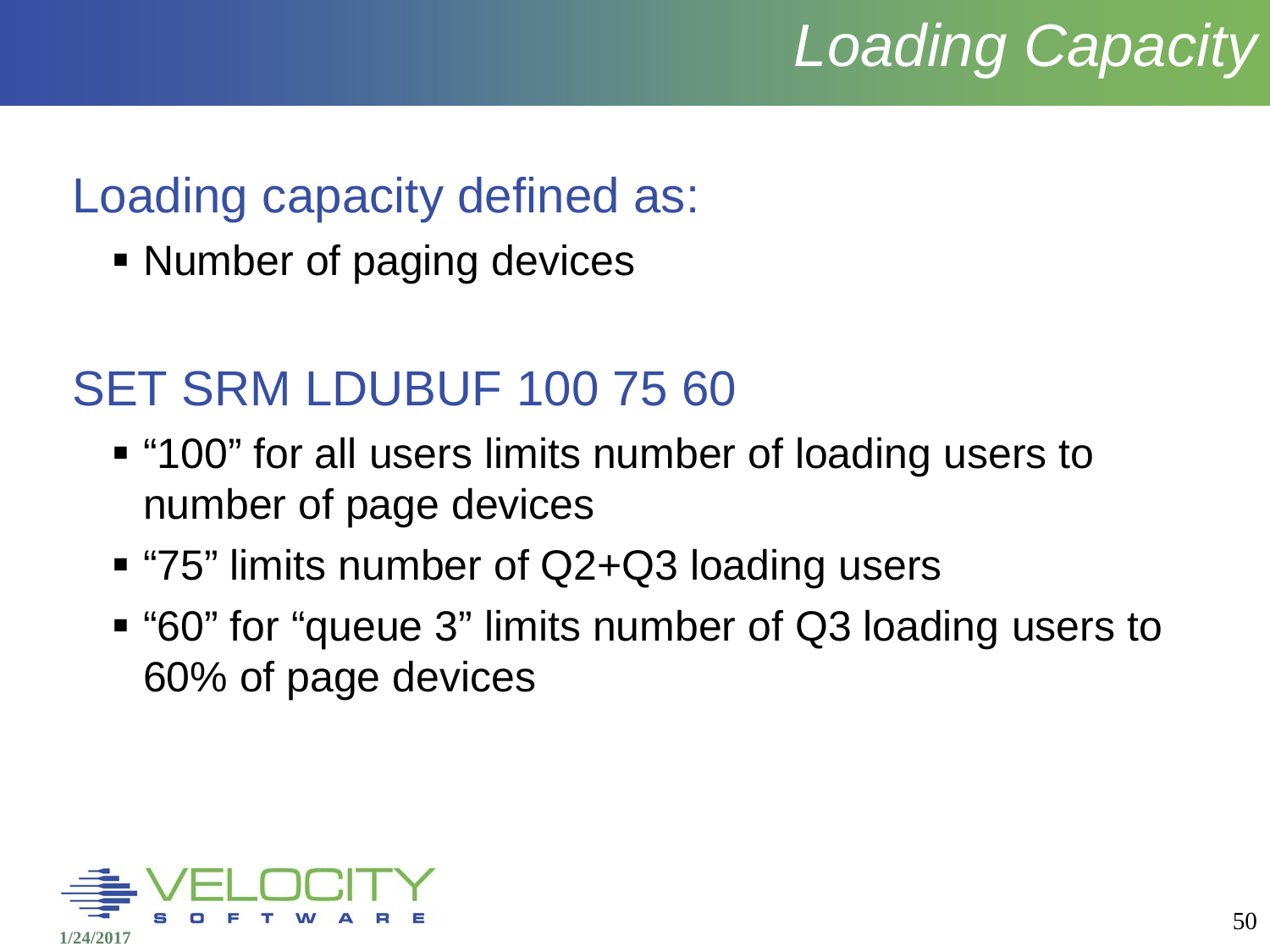### *PRE 6.3 SRM Parameters: LDUBUF*

### SET SRM LDUBUF Id1 Id2 Id3

- Controls paging capacity in use by inqueue users
- Defaults to 100 75 60
- (IBM) Recommends disable this function
	- SET SRM LDUBUF 300 200 200
	- **<http://www2.marist.edu/htbin/wlvtype?LINUX-VM.30359>**
	- SET SRM LDUBUF 100 100 100
- Velocity Software Recommends really using this function (pre 6.3)
	- SET SRM LDUBUF 60 50 40

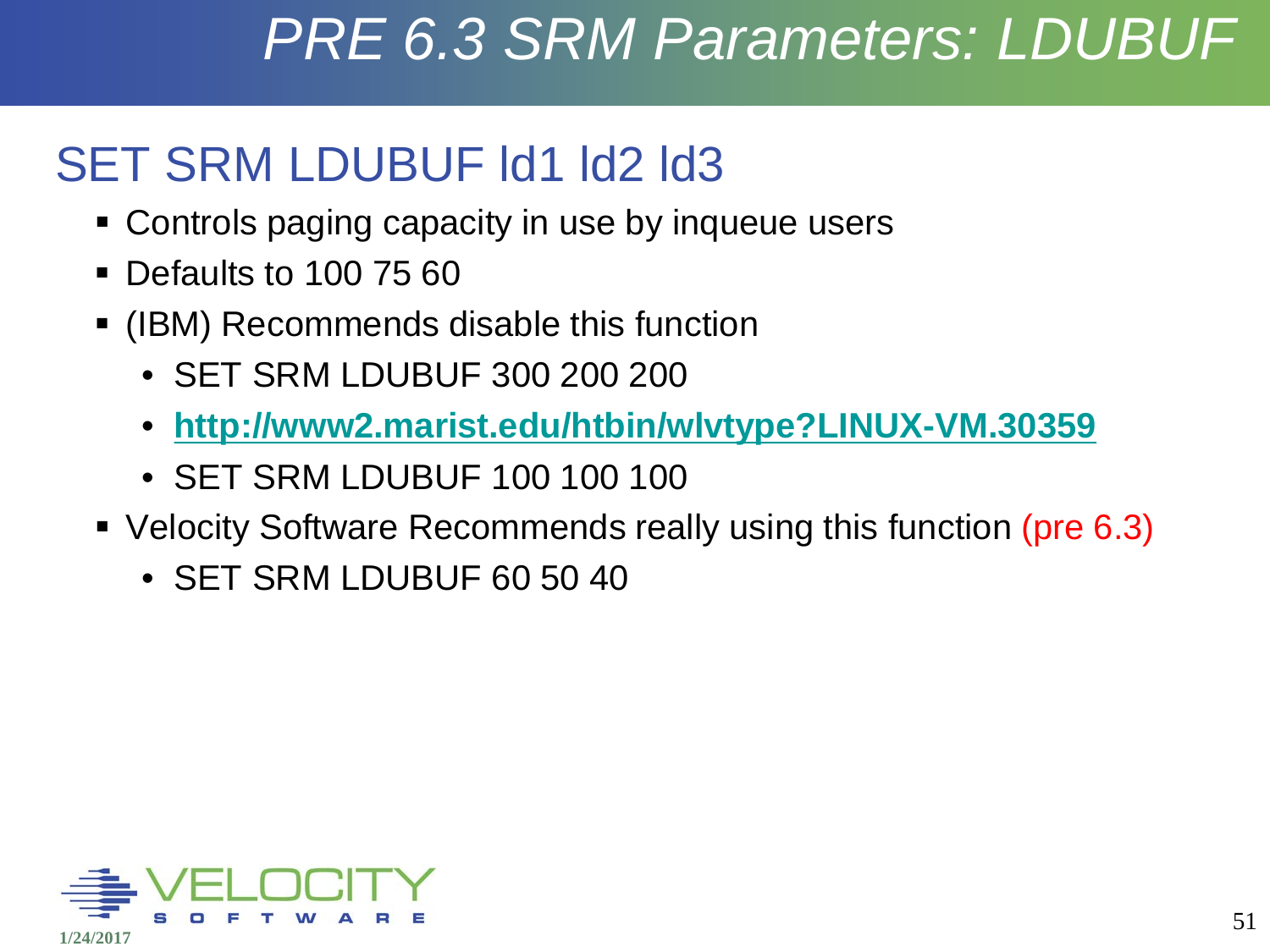# *Death Spiral Example*

| <b>ESAUSRO</b> | User Queue Analysis<br>ESAMAP V2.1.0 |     |      |                                                               |      |                      |     |                |               |                                                                                     |                    |                |         |
|----------------|--------------------------------------|-----|------|---------------------------------------------------------------|------|----------------------|-----|----------------|---------------|-------------------------------------------------------------------------------------|--------------------|----------------|---------|
|                |                                      |     |      | <--------------Average Number of Users in Queue-------------> |      |                      |     |                |               |                                                                                     |                    |                |         |
|                |                                      |     |      |                                                               |      |                      |     |                |               | UserID <--Users--> Tran <-------Dispatch List-------> <-------Eligible List-------> |                    |                |         |
| /Class         | Logged Actv /min 00                  |     |      |                                                               | Q1   | Q2                   |     |                | Q3 Ldng E0 E1 |                                                                                     | E2                 |                | E3 Ldng |
| System:        | 4394                                 | 835 | 3510 |                                                               |      | $17.2$ 82.3 27.0 4.9 |     | 9.3            |               |                                                                                     | 87.6 10.4 78.4     |                | 47      |
| Hi-Freq        |                                      |     |      | 13.8                                                          | 68.8 | 22.0                 | 5.1 | 0.4            |               | $0 \t94.9$                                                                          | $10.0$ 67.1        |                |         |
| <b>NETWORK</b> |                                      |     |      | 3.0                                                           | 0.0  | 0.0                  | 0.7 | 0.1            | $\Omega$      |                                                                                     | $0.0$ $0.0$ $0.00$ |                |         |
| <b>SERVERS</b> |                                      |     |      | 4.5                                                           | 0.9  | 0.2                  | 0.1 | $\overline{0}$ | $\Omega$      | 0.2                                                                                 | 0.1                | $\overline{0}$ |         |
| OVMAIL         |                                      |     |      |                                                               |      | 6.3 67.8 21.7        | 4.3 | 0.3            |               | $0\quad 94.6$                                                                       | $10.1 \quad 0.14$  |                |         |
|                |                                      |     |      |                                                               |      |                      |     |                |               |                                                                                     |                    |                |         |

Eligible users off the scale, indicates problems Loading users off the scale, indicates thrashing And 9 loading users let in, probably a mistake. So what did they do wrong?

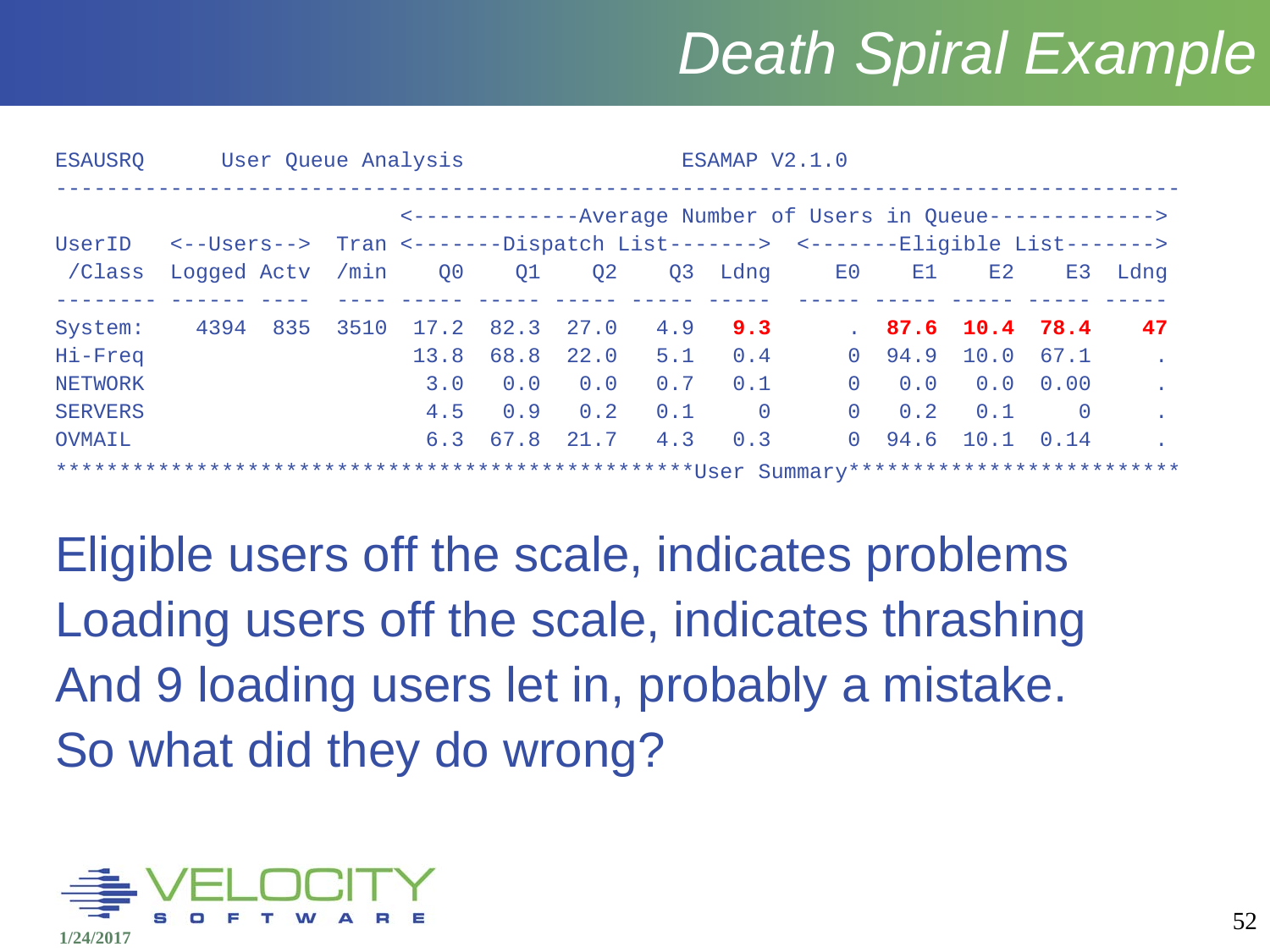### *Death Spiral Example*

|     | DASD Subsystem Analysis Report: ESADSD2 DASD Performance Analysis |              |                  |                |             |      |                                                                               |               |      |                |      |     |            |         | Monitor -      |  |
|-----|-------------------------------------------------------------------|--------------|------------------|----------------|-------------|------|-------------------------------------------------------------------------------|---------------|------|----------------|------|-----|------------|---------|----------------|--|
| Dev |                                                                   | Device Total |                  | ERP            |             |      | %Dev <ssch sec-=""> &lt;-------Response times (ms)-------&gt; Qlengths</ssch> |               |      |                |      |     |            |         |                |  |
|     | No. Serial Type                                                   |              | <b>SSCH SSCH</b> |                | <b>Busy</b> |      |                                                                               | avg peak Resp |      | Serv Pend Disc |      |     | Conn Oueue | avg max |                |  |
|     | 0E00 VMPG21 3390-3                                                |              | 100K             | 3              | 93.2        | 34.7 | 46.9                                                                          | 27.1          | 26.8 | 0.5            | 17.9 | 8.4 | 0.3        | 0.0     | $\Box$         |  |
|     | 0E01 VMSYS1 3390-3                                                |              | 25K              | $\mathbf{1}$   | 13.9        | 8.6  | 16.6                                                                          | 16.2          | 16.2 | 0.6            | 13.1 | 2.5 | 0.0        | 0.0     | $\Omega$       |  |
|     | 0E03 VMBX01 3390-3                                                |              | 7162             | $\Omega$       | 2.1         | 2.5  | 7.0                                                                           | 8.6           | 8.6  | 0.5            | 4.7  | 3.4 | 0.0        | 0.0     | $\Omega$       |  |
|     | 0E04 VMEMP1 3390-3                                                |              | 20K              | $\Omega$       | 9.6         | 6.9  | 17.5                                                                          | 15.1          | 14.0 | 0.5            | 10.1 | 3.4 | 1.1        | 0.0     |                |  |
|     | 0E09 VMPG22 3390-3                                                |              | 100K             | 3              | 93.5        | 34.9 | 46.4                                                                          | 26.8          | 26.8 | 0.5            | 17.8 | 8.5 | 0.0        | 0.0     | $\Omega$       |  |
|     | 0E0A VMSPL2 3390-3                                                |              | 52K              | $\Omega$       | 7.5         | 18.2 | 61.8                                                                          | 4.1           | 4.1  | 0.6            | 1.6  | 2.0 | 0.0        | 0.0     | $\Omega$       |  |
|     | 0E0E VMUS06 3390-3                                                |              | 11K              | $\Omega$       | 4.3         | 3.7  | 7.2                                                                           | 11.9          | 11.7 | 0.5            | 8.1  | 3.0 | 0.2        | 0.0     |                |  |
|     | 0E10 VMPG26 3390-3                                                |              | 100K             | 3              | 92.9        | 34.7 | 48.5                                                                          | 26.8          | 26.8 | 0.5            | 17.7 | 8.6 | 0.0        | 0.0     | $\Box$         |  |
|     | 0E11 VMPG27 3390-3                                                |              | 100K             | 3              | 93.2        | 34.6 | 46.9                                                                          | 26.9          | 26.9 | 0.5            | 17.8 | 8.7 | 0.0        | 0.0     | $\Omega$       |  |
|     | 0E12 VMPG28 3390-3                                                |              | 100K             | 3              | 93.2        | 34.8 | 49.0                                                                          | 26.8          | 26.8 | 0.5            | 17.8 | 8.5 | 0.0        | 0.0     | $\Omega$       |  |
|     | 0E14 VMPG23 3390-3                                                |              | 101K             | 3              | 93.1        | 34.9 | 48.7                                                                          | 26.6          | 26.6 | 0.5            | 17.7 | 8.4 | 0.0        | 0.0     | $\bigcap$      |  |
|     | 0E1A VMUS07 3390-3                                                |              | 13K              | $\Omega$       | 5.1         | 4.5  | 12.6                                                                          | 11.2          | 11.2 | 0.5            | 7.6  | 3.0 | 0.0        | 0.0     | $\Omega$       |  |
|     | 0E40 VMPG24 3390-3                                                |              | 112K             | 5.             | 92.7        | 38.7 | 52.9                                                                          | 23.9          | 23.9 | 0.4            | 14.8 | 8.6 | 0.0        | 0.0     | $\Omega$       |  |
|     | 0E42 VMSPL3 3390-3                                                |              | 51K              | $\Omega$       | 6.6         | 17.7 | 38.6                                                                          | 3.7           | 3.7  | 0.4            | 1.4  | 1.9 | 0.0        | 0.0     | $\Box$         |  |
|     | 0E48 VMPG25 3390-3                                                |              | 111K             | $\overline{4}$ | 92.1        | 38.7 | 53.1                                                                          | 23.8          | 23.8 | 0.4            | 14.8 | 8.6 | 0.0        | 0.0     | $\Omega$       |  |
|     | 0E50 VMPG29 3390-3                                                |              | 111K             | 4              | 92.3        | 38.4 | 53.3                                                                          | 24.0          | 24.0 | 0.4            | 14.9 | 8.7 | 0.0        | 0.0     | $\Omega$       |  |
|     | 0E53 VMMTRI 3390-3                                                |              | 37K              | $\mathbf{1}$   | 10.7        | 13.0 | 22.2                                                                          | 8.3           | 8.3  | 0.4            | 3.2  | 4.7 | 0.0        | 0.0     | 0 <sub>b</sub> |  |

#### DASD Paging devices maxed out – All 9 of them

- **Nine (9) LOADING USERS CONSUMED**
- Nine (9) Paging device capacity!

#### Should this installation RAISE OR LOWER LDUBUF????

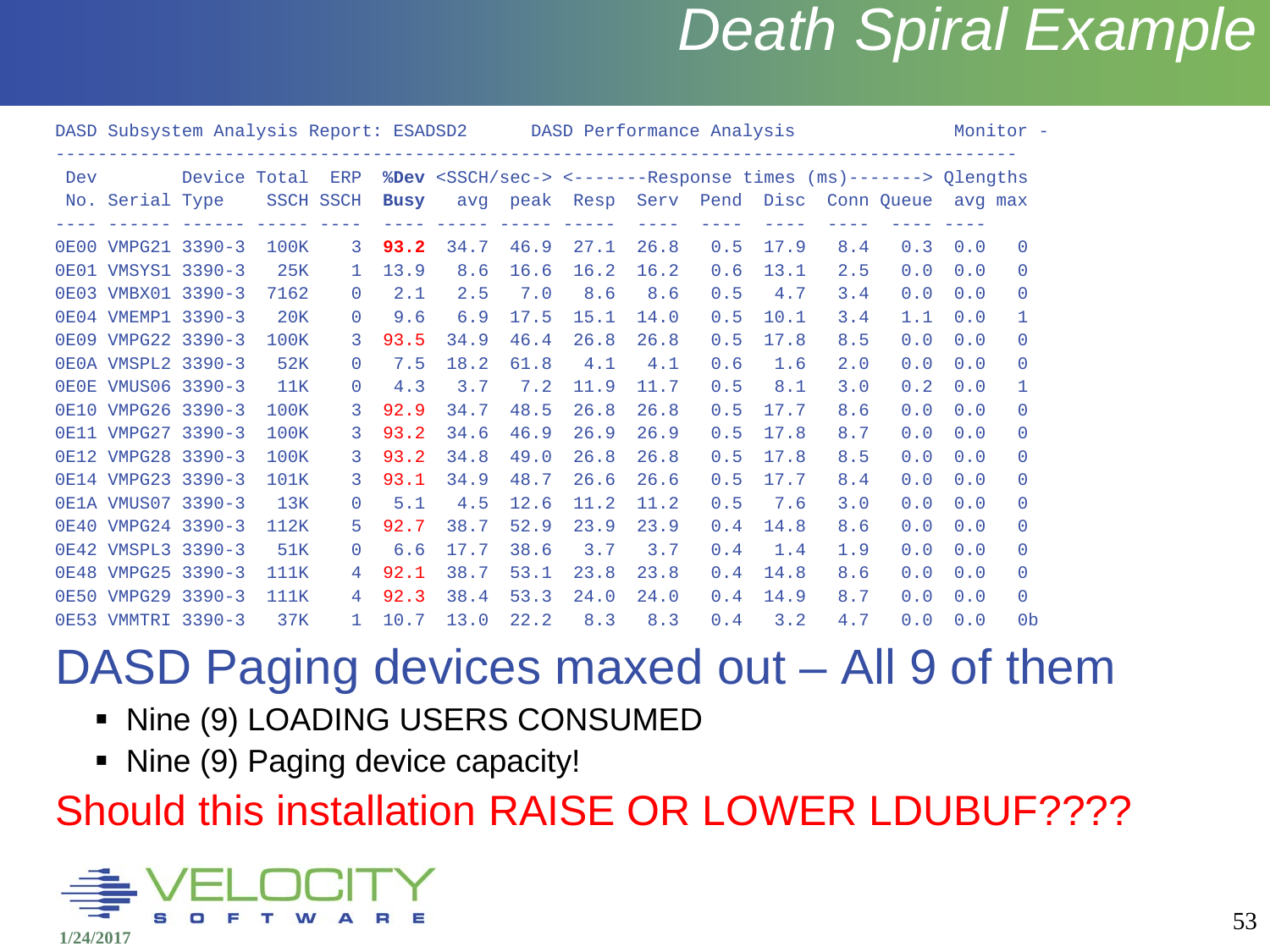# *SRM Parameters: STORBUF*

### SET SRM STORBUF w1 w2 w3

- Controls amount of storage in use by inqueue users
- Defaults:
	- $7/NM$  5.1: 125 105 95
	- z/VM 6.3: 300 250 200
	- Limits "overcommit" ratio
- Recommendation is always to disable this function,
	- Set to 300 300 300 or similar to match target "overcommit" ratio

### SET SRM XSTORE

• Adds this percent of expanded storage to the storage size for purposes of STORBUF calculations. Irrelevant now (6.3)

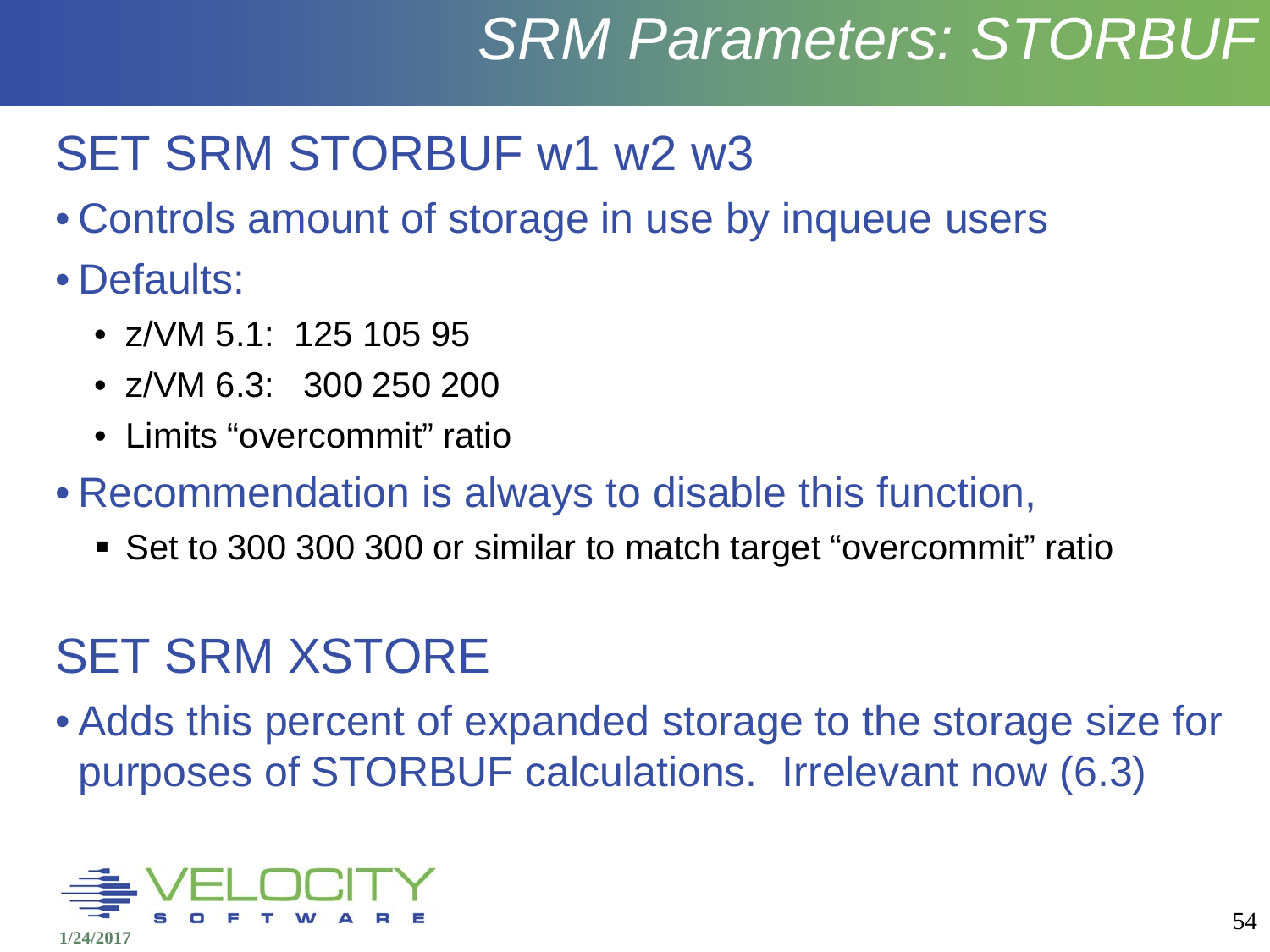

### **Thrashing**

**E** Lower LDUBUF

#### Eligible list and NOT thrashing

- Might be a good thing
- **If loading users low, raise (disable) STORBUF**
- **If loading users high, when DSPSLICE set to 1, raise LDUBUF** 
	- Check page device utilization

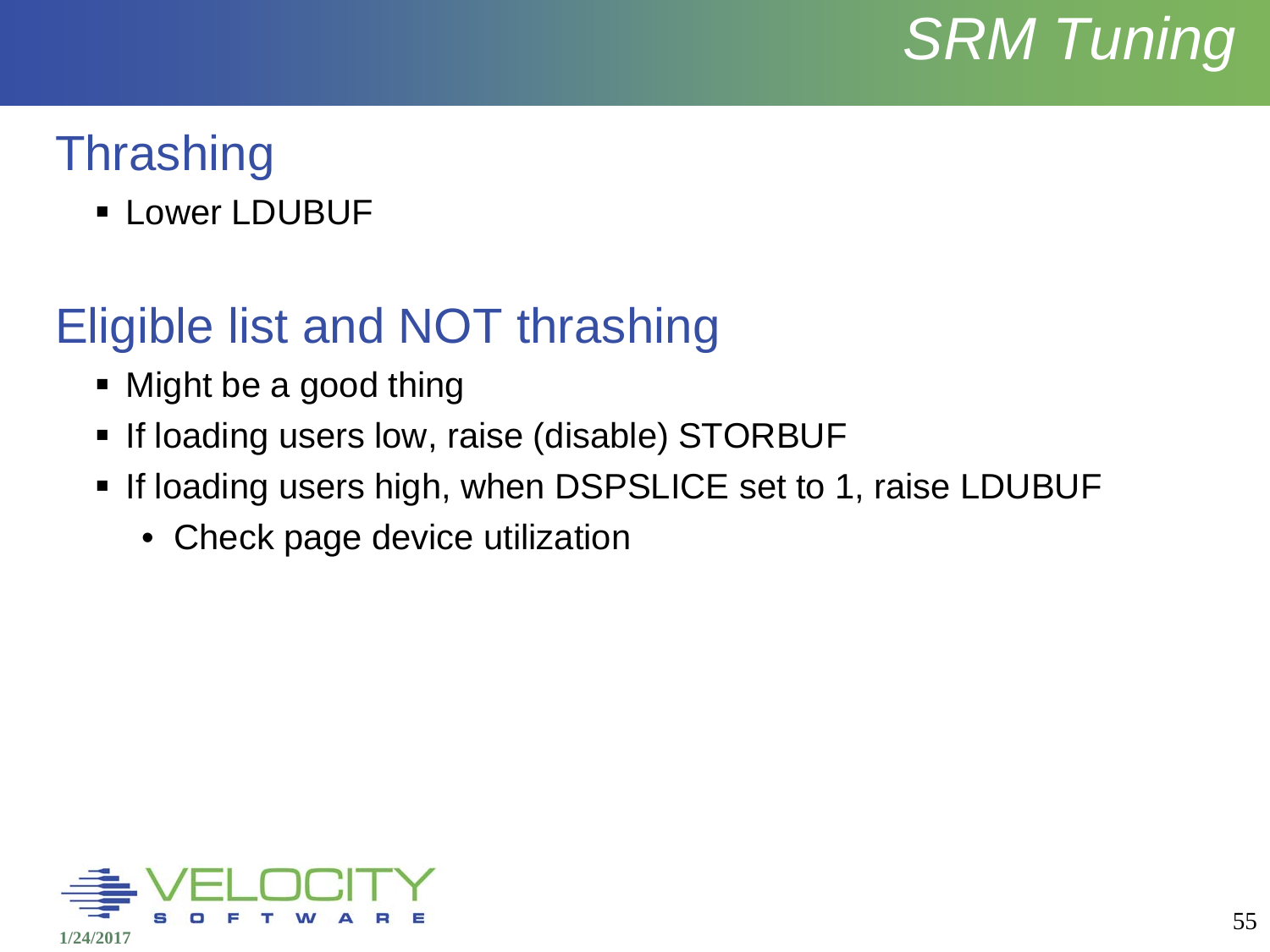# *SRM Tuning – Define thrashing?*

#### **Thrashing**

- **Pages per second per user very high**
- Page rate consuming DASD

| Report: ESASSUM                                              |    |  |                           | Subsystem Activity                                                |               |     |     |  |             |                                                                                             |                  |  |
|--------------------------------------------------------------|----|--|---------------------------|-------------------------------------------------------------------|---------------|-----|-----|--|-------------|---------------------------------------------------------------------------------------------|------------------|--|
| Monitor initialized:<br>on 2064 serial 60589<br>First record |    |  |                           |                                                                   |               |     |     |  |             |                                                                                             |                  |  |
|                                                              |    |  |                           |                                                                   |               |     |     |  |             |                                                                                             |                  |  |
|                                                              |    |  |                           |                                                                   |               |     |     |  |             | <---Users----> Transactions <processor> Storage (MB) &lt;-Paging--&gt; &lt;----</processor> |                  |  |
|                                                              |    |  | $\leftarrow$ avg number-> | Per                                                               |               |     |     |  |             | Avg. Utilization Fixed Active <pages sec=""> &lt;- DAS</pages>                              |                  |  |
| Time                                                         |    |  |                           | On Acty In Q Minute Resp Total Virt. User Resid. XStore DASD Rate |               |     |     |  |             |                                                                                             |                  |  |
|                                                              |    |  |                           |                                                                   | ------------- |     |     |  |             |                                                                                             |                  |  |
| 02:03:00                                                     | 90 |  | 64 52.0                   |                                                                   | 69.1 0.224    | 273 | 225 |  | 40.5 2888.8 | 14084                                                                                       | 9439 2099        |  |
| 02:04:00                                                     | 91 |  | 65 51.0                   |                                                                   | 89.1 0.216    | 280 | 230 |  | 40.5 2891.9 |                                                                                             | 11781 11702 2621 |  |
| 02:05:00                                                     | 90 |  | 68 49.0                   |                                                                   | 76.0 0.578    | 276 | 233 |  | 40.5 2893.6 | 13669                                                                                       | 8689 2389        |  |
| 02:06:00                                                     | 90 |  | 62 49.0                   | 107.0 0.145                                                       |               | 277 | 232 |  | 41.6 2895.3 | 13050                                                                                       | 9333 2268        |  |
| 02:07:00                                                     | 90 |  | 64 49.0                   | 119.0 0.259                                                       |               | 282 | 232 |  | 40.6 2892.1 |                                                                                             | 12717 10610 2451 |  |
| 02:08:00                                                     | 90 |  | 62 50.0                   | 103.0 0.228                                                       |               | 278 | 227 |  | 40.5 2891.6 |                                                                                             | 11932 11412 2595 |  |
| 02:09:00                                                     | 90 |  | 62 50.0                   | 106.9 0.249                                                       |               | 277 | 227 |  | 40.5 2891.0 |                                                                                             | 6699 13035 3143  |  |
| 02:10:00                                                     | 90 |  | 64 50.0                   | 113.1 0.157                                                       |               | 267 | 207 |  | 40.8 2885.1 |                                                                                             | 7957 14753 3656  |  |
| 02:11:00                                                     | 90 |  | 63 48.0                   |                                                                   | 66.0 9.88     | 239 | 174 |  | 41.0 2875.5 |                                                                                             | 5006 13913 3390  |  |
|                                                              |    |  |                           |                                                                   |               |     |     |  |             |                                                                                             |                  |  |
| Average:                                                     | 90 |  | 64 49.8                   |                                                                   | 94.4 0.996    | 272 | 221 |  | 40.7 2889.4 |                                                                                             | 10765 11432 2735 |  |

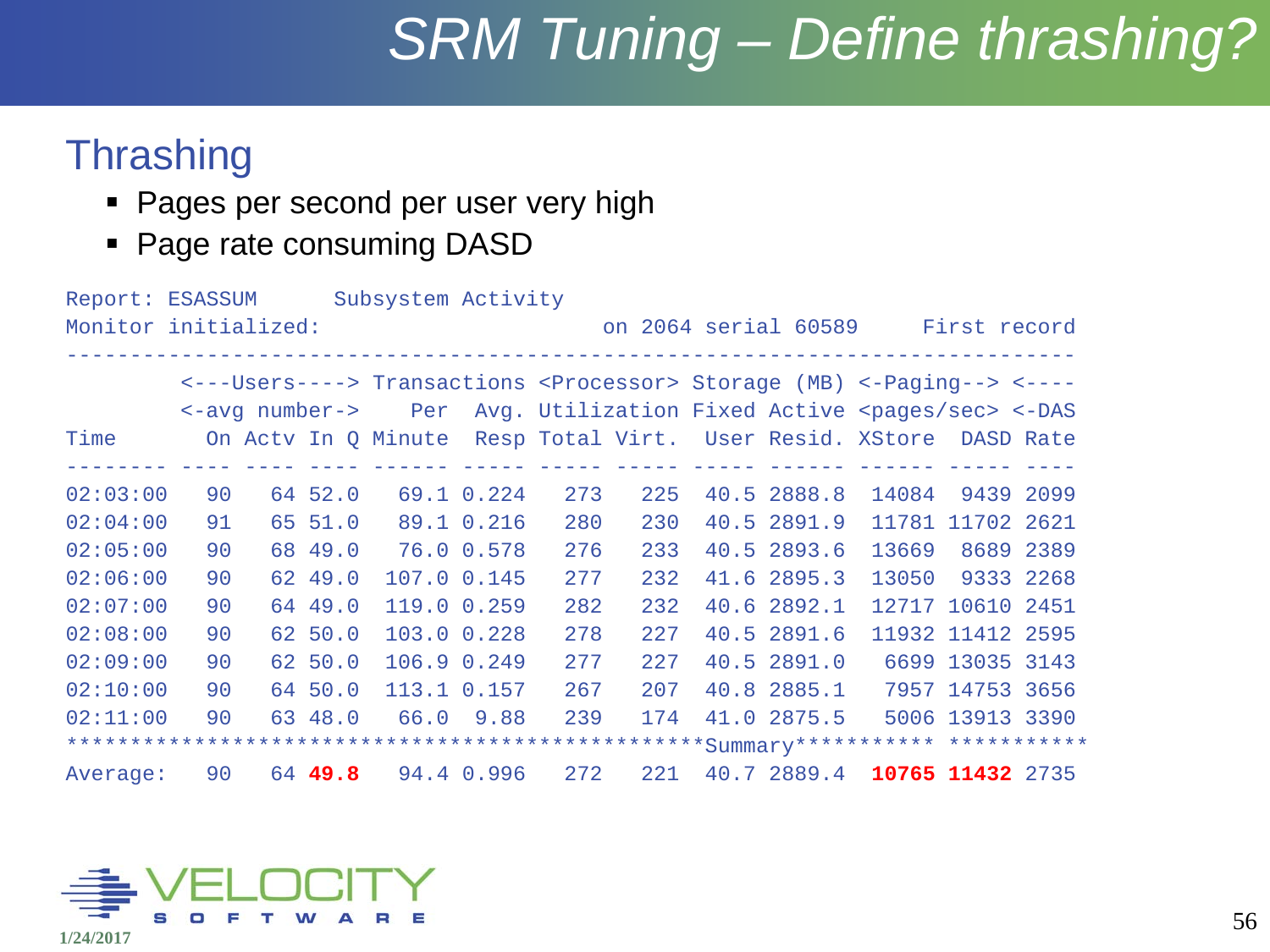# *SRM Tuning – Define thrashing?*

#### **Thrashing**

- CPU wait and Page wait are UN-Productive
- Users in CPU wait may have pages stolen

Report: ESAXACT Transaction Delay Analysis ------------------------------------------------------------------------- <---------------Percent non-dormant----------------- UserID <-Samples->  $E-P-T-$  Tst <Asynch> /Class Total In Q Run Sim CPU SIO Pag SVM SVM SVM CF Idl I/O Pag Ldg -------- ----- ----- --- --- --- --- --- --- --- --- --- --- --- --- --- 12/22/03 02:03:00 90 52 5.8 0 44 0 33 0 0 1.9 5.8 3.8 5.8 . Hi-Freq: 5369 3410 **4.8 0.5 40 0.4 29** 0 13 0.9 0 5.9 3.5 0.4 2.0 \*\*\*Key User Analysis \*\*\* TCPIP 59 58 1.7 14 5.2 0 0 0 0 0 0 0 79 0 0 \*\*\*User Class Analysis\*\*\* Comms 236 115 0.9 7.0 3.5 0 0.9 0 0 0 0 0.9 79 0 7.8 FILESRVR 236 236 16 0.8 43 0 24 0 0 0 0 10 0.4 1.3 4.7 LNXDBASE 236 236 4.2 0.4 56 0 30 0 0 0 0 8.1 0.4 0 0.4 LNXWEB 1298 1298 4.2 0.3 54 0 37 0 0 0 0 2.4 0.9 0 0.7 SFS 177 1 0 0 0 0 0 0 0 0 0 0 0 0 0 SYSMON 177 60 1.7 0 3.3 23 1.7 0 0 0 0 70 0 0 0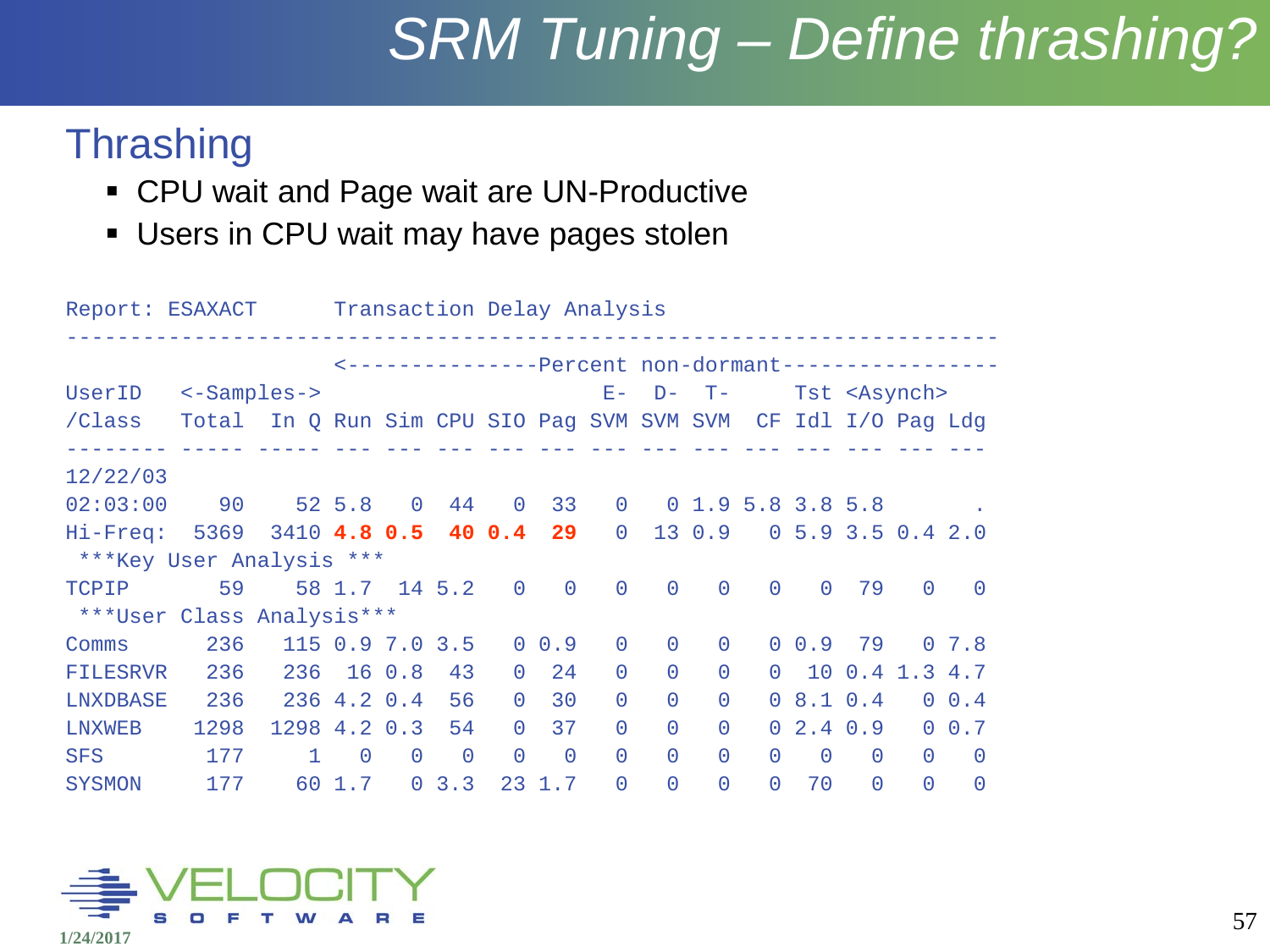## *SRM Parameters: SET QUICKDSP*

#### SET QUICKDSP userid ON | OFF

- "ON" means by pass the eligible list
- Disables scheduler's ability to manage resource abusers
- **Does NOT impact user's share**

IBM sometimes recommending turning QUICKDSP on for all Linux servers – disabling the scheduler that allows hundreds or thousands of users to work well together….

- The scheduler controls the death spiral, disabling this control is unhealthy
- Only use for servers that are "shared resource"
	- TCPIP, RACF servers for example
	- Database servers serving many users or other servers

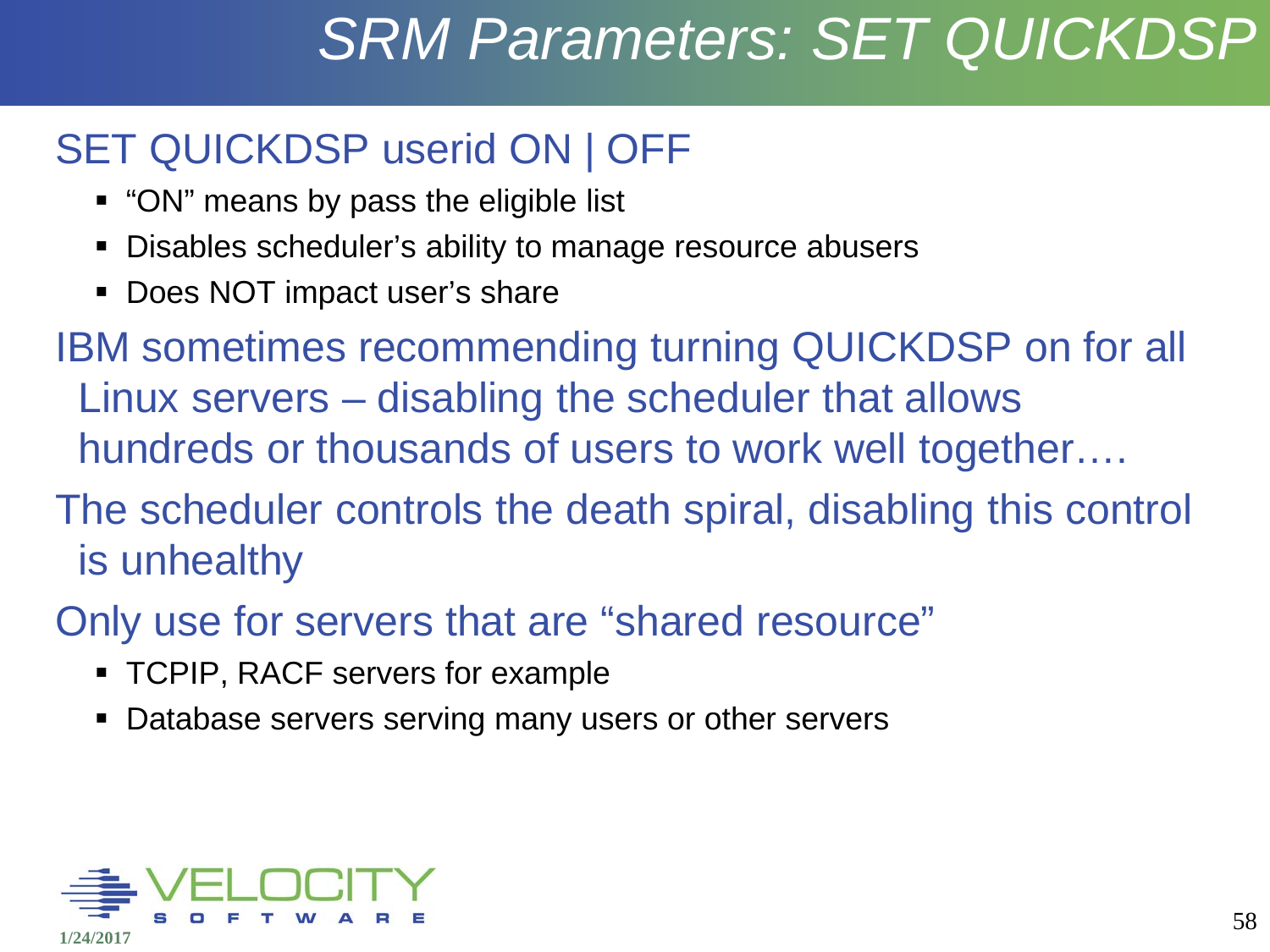# *SRM Parameters: Linux Peculiarities*

#### Prior to Timer Pop patch:

- **EXECT:** Linux pops 100 times per second
- **Always** in queue 3
- Working set never trimmed so presumed very large
- **Storage buffer must account for ALL servers**
- **SET SRM STORBUF High for queue 3**

#### After timer pop patch

- **-** Linux pops 1 time per second
- Idle servers should be in queue 1
- Idle servers in queue < 50% of time
- Working set trimmed
- **Storage buffer requirement smaller**
- SET SRM STORBUF not an inhibitor, default may suffice

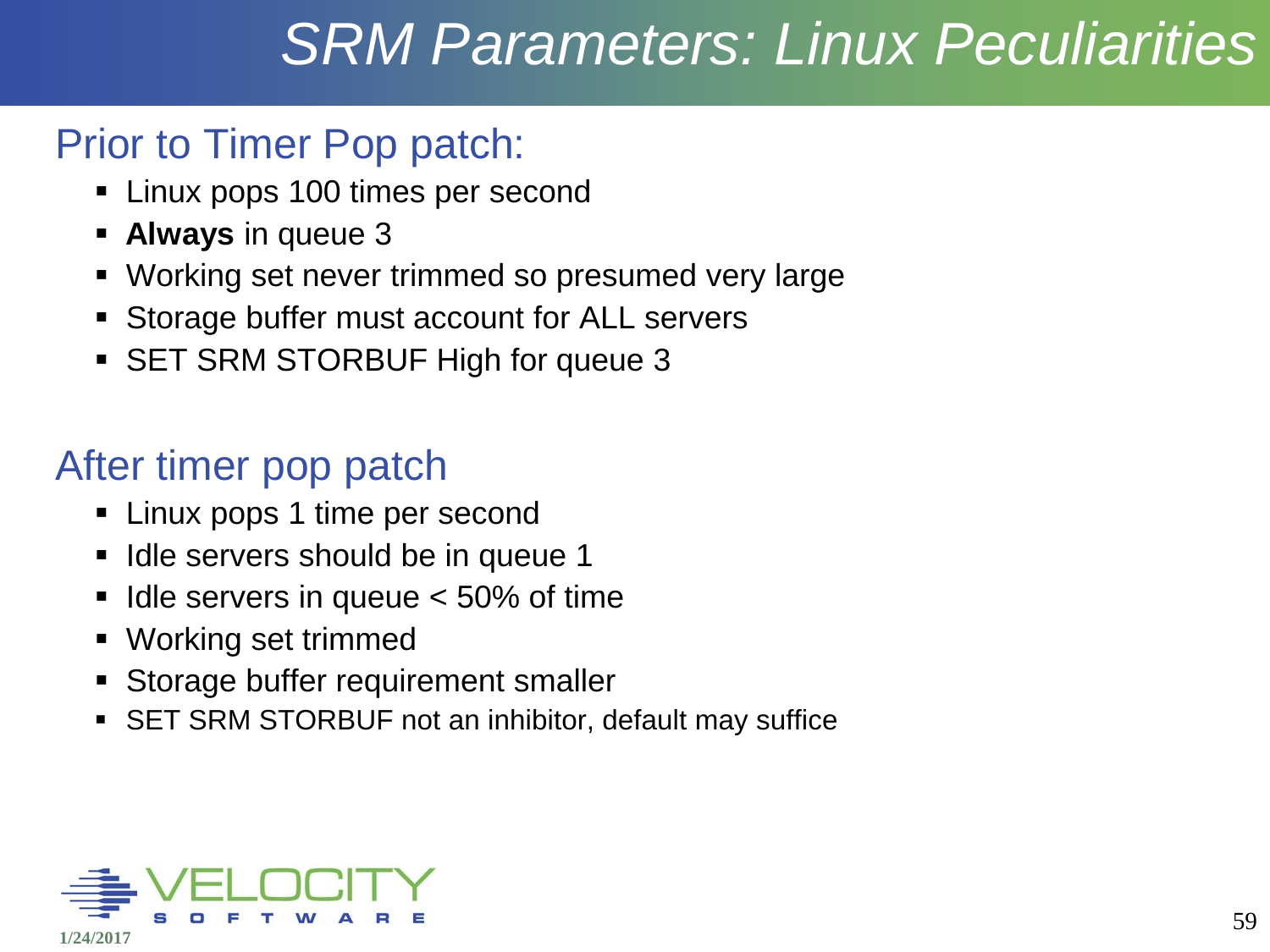#### *Other QDrop Issues*

#### Virtual Multi-processors:

- Both virtual processors must go idle for server to drop from queue
- Analysis required.

#### Current JDK polls every 10ms

#### Current polling issues impact:

- WAS/Java,
- **DOMINO,**
- **Tivoli Applications**

Storage management changes in 6.3 make polling less relevant

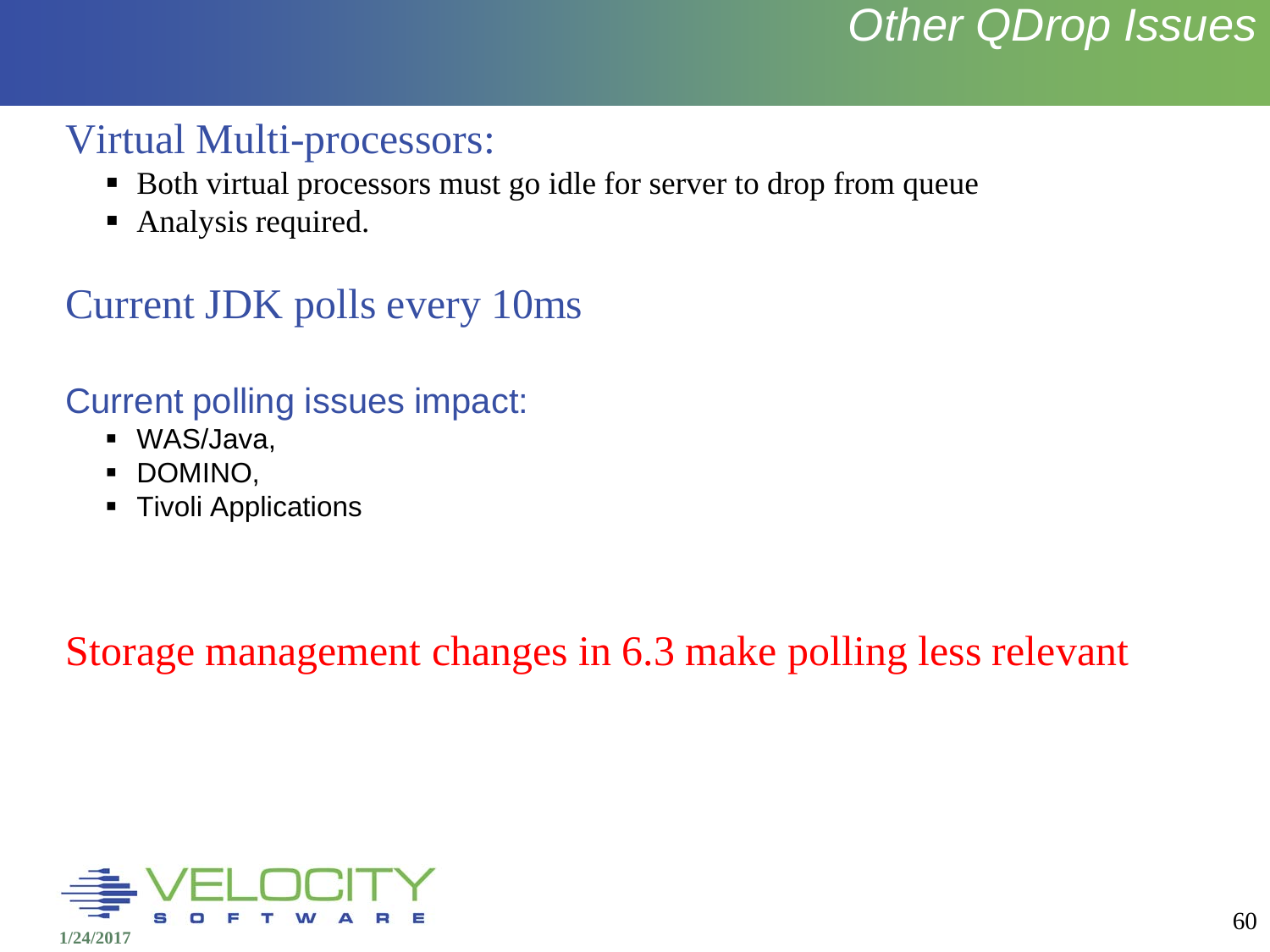# *Tracing User*

- Enable Scheduler domain for user
- Record Raw Monitor data for analysis interval
- Run ESAMAP against raw data
- Set ESAMAP Option:
- TRACE.USER = 'userid'
- ESATUNA LISTING
- QDrops
- QAdds
- Transaction Details
- Seek Details

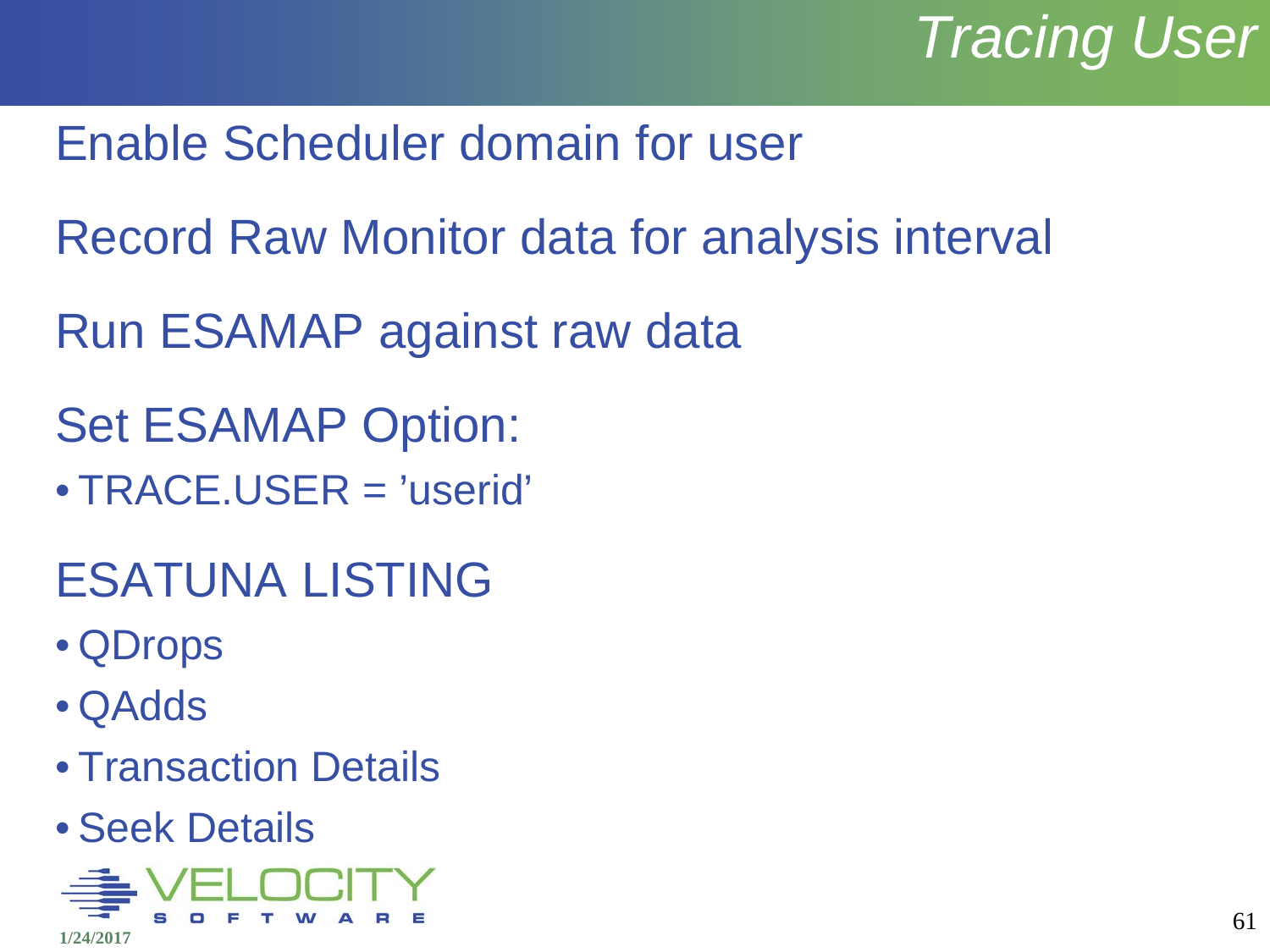# *Transaction Time Line*

### When analyzing a performance problem, build a timeline

#### A CMS "short" transaction timeline

**07:11:00.459272 Scheduler Data (SCLAEL), Add User to Eligible List: 1 07:11:00.459436 Scheduler Data (SCLADL), Add User to Dispatch List: 1 Dispatch lists: q0: 1 q1: 1 q2: 0 q3: 1 07:11:00.461404 Scheduler Data (SCLRDC), Read Complete From 0004 07:11:00.464087 Scheduler Data (SCLWRR), Write Response To 0004 07:11:01.924552 Scheduler Data (SCLDDL), Drop User from Dispatch List**

- 1. Add user to Eligible List (SCLAEL)
- 2. Move user to dispatch list SCLADL)
- 3. Read input data from screen (SCLRDC)
- 4. Write input data back to screen (SCLWRR)
- 5. Drop user from dispatch list (SCLDDL)

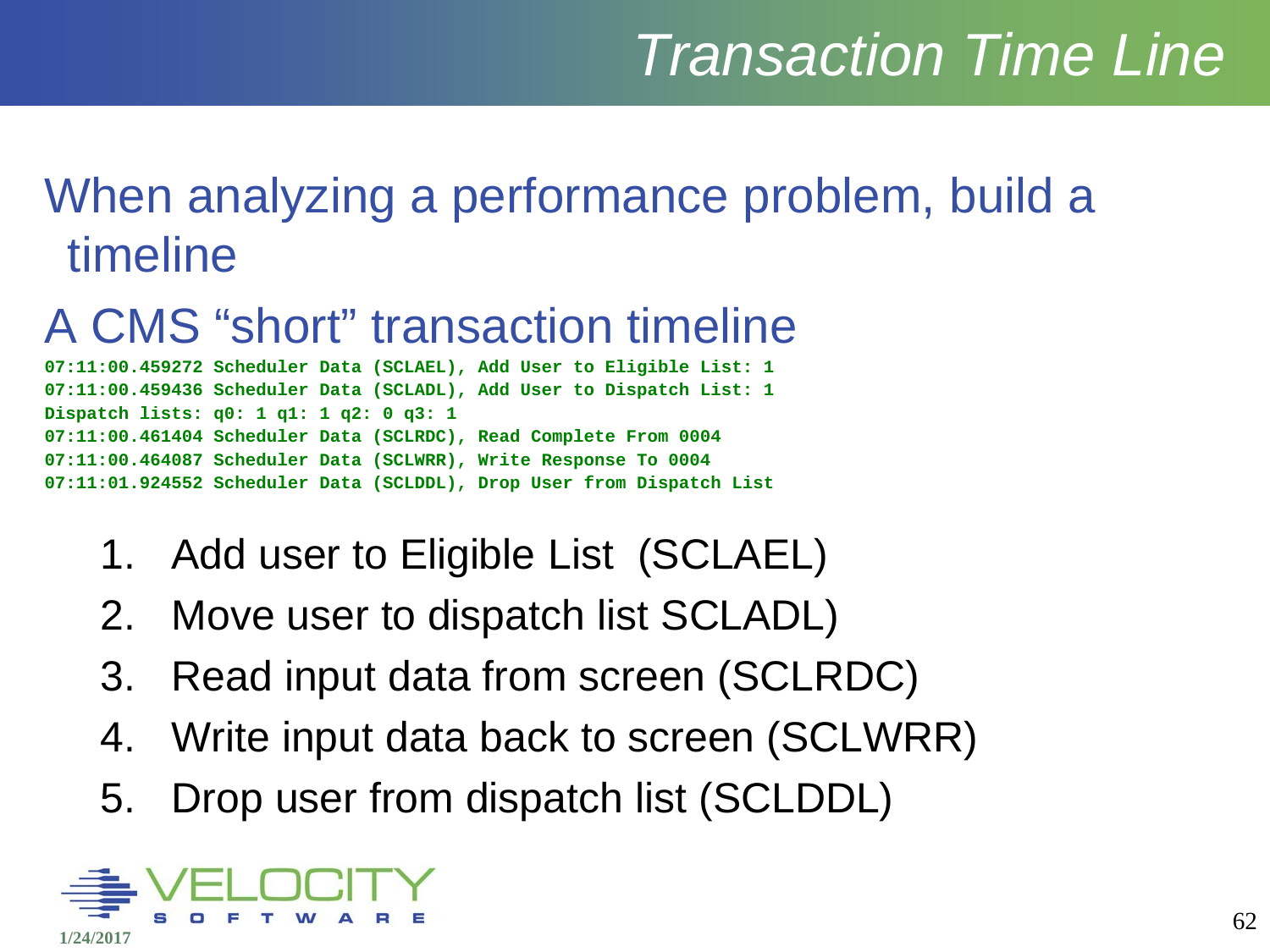### *Tracing User*

#### **ESATUNA Report**

#### **Very large**

#### **Time stamped**

#### **Details of activity**

#### **(Transactions cut at beginning of next transaction)**



07:10:00.878347 Sample Data (USEACT), Resources used: 07:10:00.878506 Sample Data (USEINT), Delay Analysis 07:10:08.842449 Event Data (USETRE) response times: Response time (seconds): 1.827 InQueue time (seconds): 2.224 Think time (seconds): 27.5 07:10:08.842501 Event Data (USEATE), Resources used: 07:10:08.842584 Event Data (USEITE), Wait Analysis: **07:11:00.459018 Event Data (USETRE) response times:** Response time (seconds): 0.122 InQueue time (seconds): 2.018 Think time (seconds): 49.6 07:11:00.459067 Event Data (USEATE), Resources used: User operating in ESA mode. User has Relative Share of: 100 Processor Consumption (CPU Seconds) TotCPUTm 0.02020 VirtCPU 0.00269 Storage Consumption (Pages) PagesRes 235.000 WSS Size 235.000 VM Size 2048.00 Paging Activity (Counts) NonPfPgs 43.0000 Spooling Activity (Counts) SplPages 55.0000 Non–DASD Virtual I/O (Counts) Cons I/O 2.00000 **07:11:00.459144 Event Data (USEITE), Wait Analysis:** InQueue State Sample Counts InQueue 2.00000 TstIdle 2.00000 InQueue Percent State Analysis InQueue 3.84615 TstIdle 100.000 Queue Analysis Pct Q1 100.000 Time slice used up in Q1 1 times.